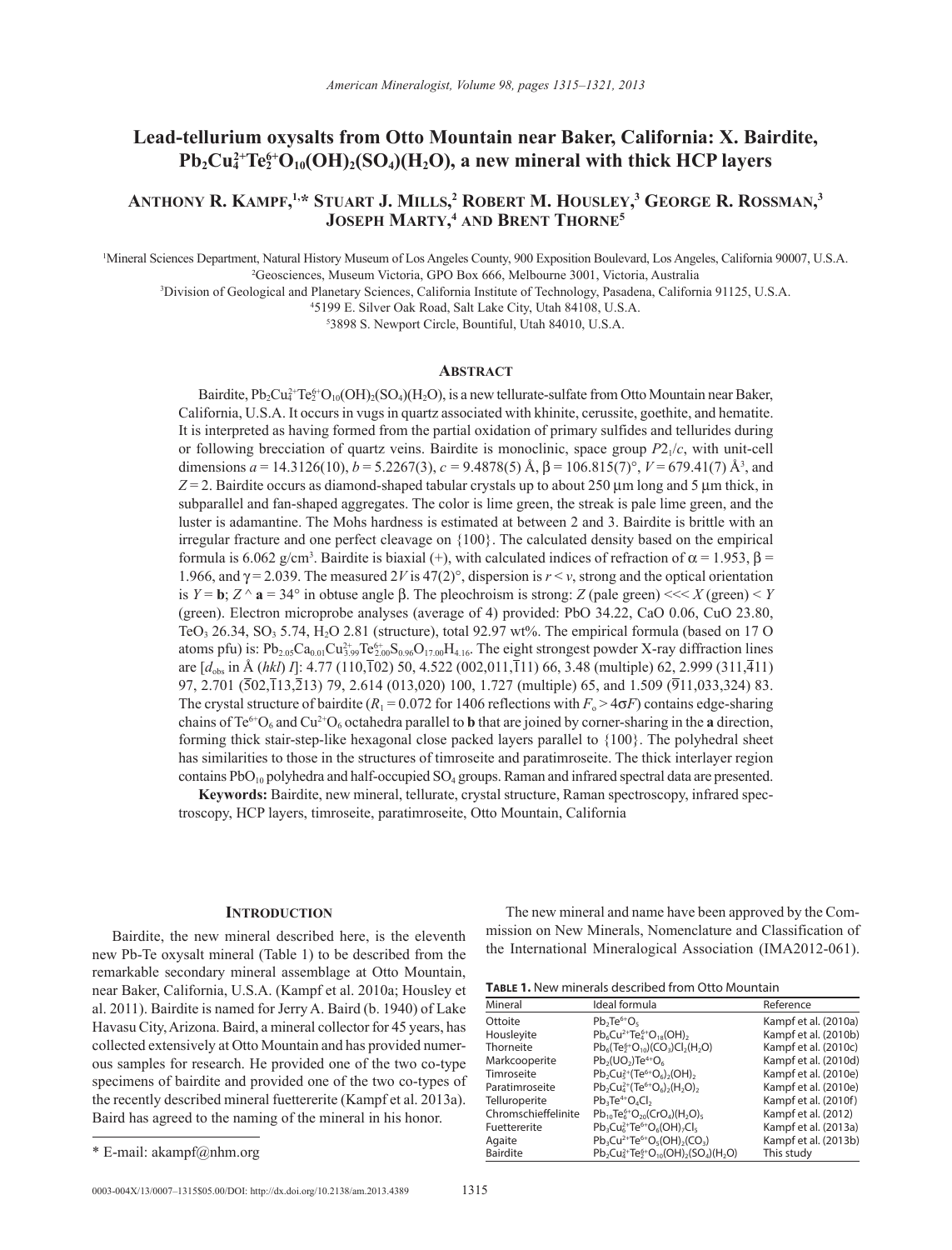Two co-type specimens, the second collected by one of the authors (B.T.), are deposited in the Natural History Museum of Los Angeles County, catalog numbers 64000 and 64001.

#### **Occurrence**

Bairdite was found in the Bird Nest drift (35.27677°N, 116.09927°W) on the southwest flank of Otto Mountain, 0.4 miles northwest of the Aga mine, which is 1 mile northwest of Baker, San Bernardino County, California, U.S.A. Bairdite was also found in a quartz vein (designated NE3) northeast of the Bird Nest drift.

Bairdite is very rare and has been confirmed to occur on only four specimens, two of which were used in this study and have been designated co-types. Bairdite crystals occur in vugs in quartz in association with khinite, cerussite, goethite, and hematite. Other minerals found elsewhere on the specimens include wulfenite and galena. Other species identified in the mineral assemblages at Otto Mountain include acanthite, agaite, anglesite, anatacamite, atacamite, boleite, brochantite, burckhardtite, calcite, caledonite, celestine, cerussite, chalcopyrite, Br-rich chlorargyrite, chromschieffelinite, chrysocolla, devilline, diaboleite, eztlite, fluorite, fornacite, frankhawthorneite, fuettererite, gold, hessite, housleyite, iodargyrite, jarosite, khinite, kuranakhite, linarite, malachite, markcooperite, mattheddleite, mcalpineite, mimetite, mottramite, munakataite, murdochite, muscovite, ottoite, paratimroseite, perite, phosphohedyphane, plumbojarosite, plumbotsumite, pseudoboleite, pyrite, telluroperite, thorneite, timroseite, vanadinite, and vauquelinite.

Bairdite and most of the other secondary minerals in the quartz veins are interpreted as having formed from the partial oxidation of primary sulfides (e.g., galena and chalcopyrite) and tellurides (e.g., hessite) during or following brecciation of the quartz veins. Additional background on the occurrence is provided in Kampf et al. (2010a) and Housley et al. (2011).

#### **Physical and optical properties**

Bairdite occurs as diamond-shaped, tabular crystals up to about  $250 \mu m$  long and  $5 \mu m$  thick, in subparallel and fanshaped aggregates (Figs. 1 and 2). Tablets are flattened on {100} and bounded by the {011} form (Fig. 3). No twinning was observed optically under crossed polars or based upon singlecrystal X-ray diffraction. The color is lime green, the streak is pale lime green, and the luster is adamantine. Bairdite does not fluoresce under long-wave or short-wave ultraviolet light. The Mohs hardness could not be measured, but is estimated to be between 2 and 3, based upon the behavior of crystals when broken. The new mineral is brittle with irregular fracture and one perfect cleavage on {100}. The density could not be measured because it is greater than those of available high-density liquids and there is insufficient material for physical measurement. The calculated density based on the empirical formula and single-crystal cell is 6.062 g/cm<sup>3</sup>. In cold, dilute HCl, bairdite crystals rapidly turn opaque white, and then dissolve slowly.

The indices of refraction could not be measured because of the small amount of material available and the difficulty in working with liquids of sufficiently high index of refraction using a spindle stage. We have endeavored to provide optical properties based upon a combination of measurements and



**Figure 1.** Crystals of bairdite on quartz on co-type specimen NHMLAC 64000, FOV 1.5 mm. (Jerry Baird image; color online).



**Figure 2.** Bairdite crystal used in the morphological and optical studies (100 µm across; plane-polarized light; color online).



**Figure 3.** Crystal drawing of bairdite (clinographic projection).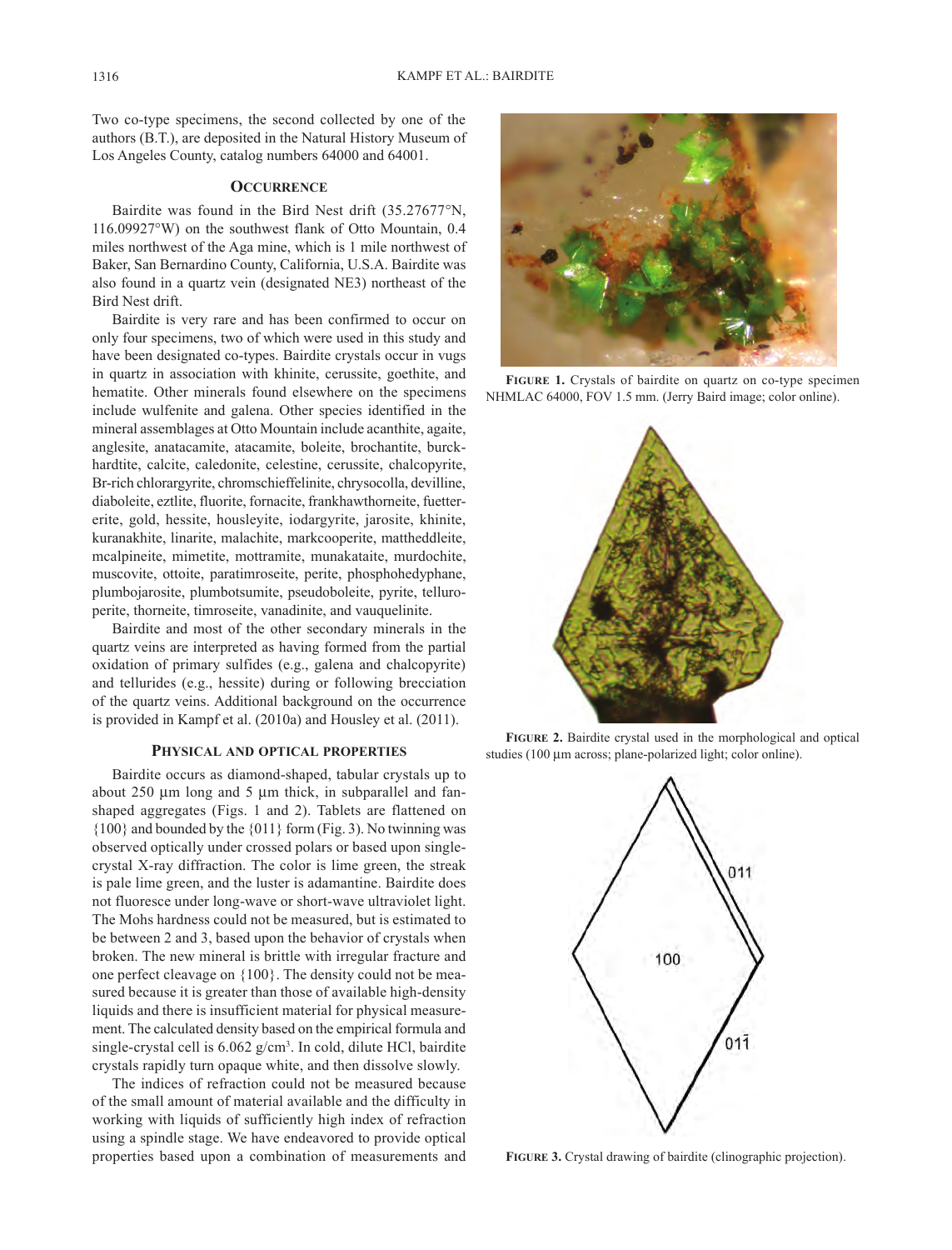calculations. Bairdite is biaxial (+), with indices of refraction  $\alpha$  = 1.953,  $\beta$  = 1.966, and  $\gamma$  = 2.039. These were calculated from the retardation,  $\beta - \alpha = 0.013$ , (measured with a Berek compensator),  $2V_{\text{meas}} = 47(2)°$  (measured directly on a spindle stage), and  $n_{av} = 1.986$  (based upon the Gladstone-Dale relationship for the ideal composition; Mandarino 2007). The dispersion is strong,  $r \leq v$ . The optical orientation is:  $Y = \mathbf{b}$ ,  $Z$  $\alpha$  **a** = 34° in obtuse angle  $\beta$ . Bairdite is strongly pleochroic: *Z*  $(\text{pale green}) \ll < X (\text{green}) < Y (\text{green}).$ 

# **Infrared and Raman spectroscopy**

An infrared spectrum (Fig. 4) was obtained using a Nicolet Magna 860 FTIR with a KBr beamsplitter, DTGS detector, and a Nicolet Continuum infrared microscope operating with a  $50 \times$  $50 \mu m$  aperture and without the use of a polarizer. The sample was a triangular half of a diamond-shaped platelet that varied between 9.1 and 9.6  $\mu$ m thick. The Raman spectrum (Fig. 5) was obtained on the same crystal using a Renishaw M-1000 spectrometer with 20 mW argon ion laser operating at 514.5 nm. The spot was about 1  $\mu$ m in diameter with about 5 mW at the sample when using a  $100 \times$  objective lens at  $100\%$  laser power.

Prominent features visually apparent in the infrared spectrum are a set of broad bands at about 3356, 3117, 2638, 2351, 2021, 1723, and 1613 cm<sup>-1</sup>. Sharper features occur at  $1208 \text{ cm}^{-1}$ (medium), strong overlapping features at about 1281 and 1060 cm–1, weaker features at 973 and 896 cm–1, a stronger band at 716 cm<sup>-1</sup>, and probably features near 681 and 666 cm<sup>-1</sup>, where noise begins to dominate the spectrum. The absorption features



**Figure 4.** Transmission infrared spectrum through the (100) face of a crystal of bairdite.



**Figure 5.** Raman spectrum obtained from the (100) face of a crystal of bairdite.

in the  $2400$  to  $3117 \text{ cm}^{-1}$  region (and possibly specifically the 2638 cm–1 band) arise from OH stretching from either OH or  $H<sub>2</sub>O$ . The broad band at 1613 cm<sup>-1</sup> is attributable to the  $H<sub>2</sub>O$ bending modes. The band at 716 cm<sup>-1</sup> is assigned to  $TeO<sub>6</sub>$  and that at 1060 cm<sup>-1</sup> is assigned to  $SO_4$ .

The Raman spectrum is dominated by a feature at  $721 \text{ cm}^{-1}$ , with other significant features at 977, 634, 558, 518, 378, 336, 238, and 208 cm<sup>-1</sup>. With the exceptions of the 977 cm<sup>-1</sup> sulfate and  $721 \text{ cm}^{-1}$  tellurate features, there are comparatively few overlaps between the dominant IR and Raman features in the wavenumber region where the traces coincide. Other features in the Raman spectrum have not been definitely assigned, but it is likely that the 634 cm<sup>-1</sup> feature is from sulfate and the features between 300 and 400 cm<sup>-1</sup> are from tellurate.

#### **Chemical composition**

Quantitative chemical analyses (4) of bairdite were performed using a JEOL JXA-8200 electron microprobe at the Division of Geological and Planetary Sciences, California Institute of Technology. Analyses were conducted in WDS mode at 20 keV and 10 nA. A 10 µm beam diameter was used for the first analysis and a  $1 \mu m$  beam diameter was used for three subsequent analyses. Crystals of bairdite proved very difficult to polish because of their fragile nature and perfect cleavage. The smaller beam diameter was used because flat areas on the sample were limited and generally very small. The sample was analyzed for As, Bi, Ca, Cu, Fe, P, Pb, S, Sb, Si, Te, V, and Zn, but only Ca, Cu, Pb, S, and Te were above the detection limits. The standards used were: anorthite (for Ca), cuprite (for Cu), galena (for Pb and S), and  $Sb<sub>2</sub>Te<sub>3</sub>$  (for Te). Also, no other elements were detected in EDS analyses. Analytical results are given in Table 2. There was insufficient material for CHN analyses, so  $H_2O$  was calculated on the basis of 2 Te, charge balance and 17 total O atoms pfu, as determined by the crystal-structure analysis (see below). Infrared spectroscopy (see above) confirmed the presence of OH and  $H_2O$  and the absence of  $CO<sub>3</sub>$ . Note that bairdite is prone to electron beam damage, which contributes to the low analytical total. This is a common feature observed in most secondary tellurate species (e.g., Kampf et al. 2010a, 2010b, 2010c, 2010d, 2010e, 2010f, 2012, 2013a, 2013b; Mills et al. 2009, 2010).

The empirical formula (based on 17 O atoms pfu) is

$$
Pb_{2.05}Ca_{0.01}Cu_{3.99}^{2+}Te_{2.00}^{6+}S_{0.96}O_{17.00}H_{4.16}.
$$

The simplified formula is  $Pb_2Cu_4^{2+}Te_2^{6+}O_{10}(OH)_2(SO_4)(H_2O)$ , which requires PbO 36.24, CuO 25.83, TeO<sub>3</sub> 28.51, SO<sub>3</sub> 6.50,  $H<sub>2</sub>O$  2.92, total 100 wt%.

| TABLE 2. Chemical analytical data for bairdite |  |  |
|------------------------------------------------|--|--|
|------------------------------------------------|--|--|

| Constituent                                                            | Average | Range               | St.dev. | Normalized wt% |  |  |  |  |  |
|------------------------------------------------------------------------|---------|---------------------|---------|----------------|--|--|--|--|--|
| PbO                                                                    | 34.22   | 32.59-35.59         | 1.37    | 36.81          |  |  |  |  |  |
| CaO                                                                    | 0.06    | $0.03 - 0.09$       | 0.03    | 0.06           |  |  |  |  |  |
| CuO                                                                    | 23.80   | 23.64-23.96         | 0.15    | 25.60          |  |  |  |  |  |
| TeO <sub>3</sub>                                                       | 26.34   | 25.88-26.69<br>0.35 |         | 28.33          |  |  |  |  |  |
| SO <sub>3</sub>                                                        | 5.74    | $5.38 - 5.98$       | 0.27    | 6.17           |  |  |  |  |  |
| $H_2O^*$                                                               | 2.81    |                     |         | 3.02           |  |  |  |  |  |
| Total                                                                  | 92.97   |                     |         | 99.99+         |  |  |  |  |  |
| * Based on the crystal structure (2 Te, charge balance and 17 O apfu). |         |                     |         |                |  |  |  |  |  |
| † Rounding error.                                                      |         |                     |         |                |  |  |  |  |  |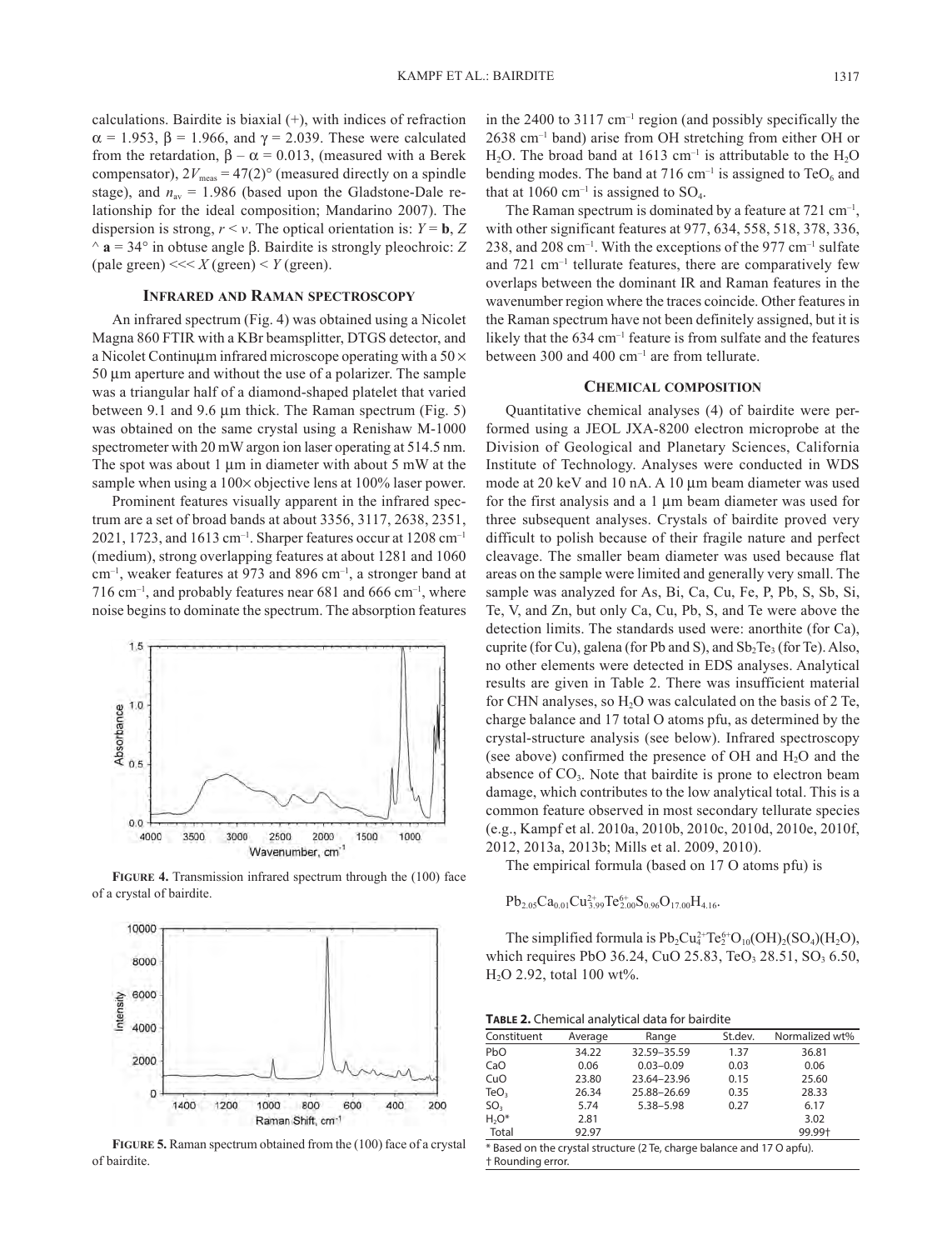#### 1318 KAMPF ET AL.: BAIRDITE

# **X‑ray crystallography and structure determination**

All powder and single-crystal X-ray diffraction data were obtained on a Rigaku R-Axis Rapid II curved imaging plate microdiffractometer utilizing monochromatized Mo*K*a radiation. Observed powder *d*-values (with standard deviations) and intensities were derived by profile fitting using JADE 2010 software. Data (in angstroms) are given in Table 3. Unit-cell parameters refined from the powder data using JADE 2010 with wholepattern fitting are:  $a = 14.354(11)$ ,  $b = 5.223(11)$ ,  $c = 9.503(11)$  $\AA$ ,  $\beta$  = 107.04(2)°, and *V* = 681.2(1.7)  $\AA$ <sup>3</sup>. The observed powder data fit well with those calculated from the structure, also using JADE 2010. The relatively low precision of the cell refined from the powder data are attributable to the use of Mo*K*a radiation.

The Rigaku CrystalClear software package was used for processing of the diffraction data, including the application of an empirical multi-scan absorption correction using ABSCOR (Higashi 2001). The structure was solved by direct methods using SHELXS-97 software and was refined using SHELXL-97 (Sheldrick 2008).

The S site refined to approximately half occupancy and three of the four O sites (O8, O9, and O10) associated with the  $SO_4$ group also refined to roughly half occupancy, while the fourth (O7) refined to full occupancy. In the final refinement these sites were assigned half and full occupancies, accordingly, and isotropic displacement parameters were used for the O8, O9, and O10 sites. The occupancies of these sites are consistent

**Table 4.** Data collection and structure refinement details for bairdite

| Diffractometer                       | Rigaku R-Axis Rapid II                                                                                                                                                                                                                                                                                                                                                  |
|--------------------------------------|-------------------------------------------------------------------------------------------------------------------------------------------------------------------------------------------------------------------------------------------------------------------------------------------------------------------------------------------------------------------------|
| X-ray radiation                      | MoΚα (λ = 0.71075 Å)                                                                                                                                                                                                                                                                                                                                                    |
| Temperature                          | 298(2) K                                                                                                                                                                                                                                                                                                                                                                |
| Ideal formula                        | $Pb_2Cu_4^{2+}Te_2^{6+}O_{10}(OH)_2(SO_4)(H_2O)$                                                                                                                                                                                                                                                                                                                        |
| Space group                          | P2, /c                                                                                                                                                                                                                                                                                                                                                                  |
| Unit-cell dimensions                 | a = 14.3126(10) Å                                                                                                                                                                                                                                                                                                                                                       |
|                                      | $b = 5.2267(3)$ Å                                                                                                                                                                                                                                                                                                                                                       |
|                                      | $c = 9.4878(5)$ Å                                                                                                                                                                                                                                                                                                                                                       |
|                                      | $\beta$ = 106.815(7) <sup>o</sup>                                                                                                                                                                                                                                                                                                                                       |
| Ζ                                    | $\mathcal{P}$                                                                                                                                                                                                                                                                                                                                                           |
| Volume                               | 679.41(7) Å <sup>3</sup>                                                                                                                                                                                                                                                                                                                                                |
| Density (for above formula)          | 6.021 $q/cm^3$                                                                                                                                                                                                                                                                                                                                                          |
| Absorption coefficient               | $35.303$ mm <sup>-1</sup>                                                                                                                                                                                                                                                                                                                                               |
| F(000)                               | 1080                                                                                                                                                                                                                                                                                                                                                                    |
| Crystal size                         | $40 \times 35 \times 5$ µm                                                                                                                                                                                                                                                                                                                                              |
| $\theta$ range                       | 4.1 to 27.48°                                                                                                                                                                                                                                                                                                                                                           |
| Index ranges                         | $-18 \le h \le 18$ , $-6 \le k \le 6$ , $-12 \le l \le 12$                                                                                                                                                                                                                                                                                                              |
| Reflections collected/unique         | 15177/1554 $[R_{\text{int}} = 0.113]$                                                                                                                                                                                                                                                                                                                                   |
| Reflections with $F_0 > 4 \sigma F$  | 1406                                                                                                                                                                                                                                                                                                                                                                    |
| Completeness to $\theta$ = 25.01°    | 99.9%                                                                                                                                                                                                                                                                                                                                                                   |
| Max. and min. transmission           | 0.8432 and 0.3325                                                                                                                                                                                                                                                                                                                                                       |
| Refinement method                    | Full-matrix least-squares on $F^2$                                                                                                                                                                                                                                                                                                                                      |
| Parameters refined                   | 138                                                                                                                                                                                                                                                                                                                                                                     |
| GoF                                  | 1.173                                                                                                                                                                                                                                                                                                                                                                   |
| Final R indices $[F_0 > 4 \sigma F]$ | $R_1 = 0.0715$ , $wR_2 = 0.1626$                                                                                                                                                                                                                                                                                                                                        |
| R indices (all data)                 | $R_1 = 0.0774$ , $wR_2 = 0.1656$                                                                                                                                                                                                                                                                                                                                        |
| <b>Extinction coefficient</b>        | 0.0001(2)                                                                                                                                                                                                                                                                                                                                                               |
| Largest diff. peak/hole              | $+4.66/-2.38$ e A <sup>-3</sup>                                                                                                                                                                                                                                                                                                                                         |
|                                      | $\overline{SD}$ = $\overline{CI}$ = $\overline{CI}$ = $\overline{CI}$ = $\overline{CI}$ = $\overline{CI}$ = $\overline{CI}$ = $\overline{CI}$ = $\overline{CI}$ = $\overline{CI}$ = $\overline{CI}$ = $\overline{CI}$ = $\overline{CI}$ = $\overline{CI}$ = $\overline{CI}$ = $\overline{CI}$ = $\overline{CI}$ = $\overline{CI}$ = $\overline{CI}$ = $\overline{CI}$ = |





**Table 3.** X-ray powder diffraction data for bairdite

| $I_{\rm obs}$  | $d_{\text{obs}}$ | $d_{\text{calc}}$ | $I_{calc}$     | hkl                | $I_{\rm obs}$  | $d_{\rm obs}$ | $d_{\text{calc}}$ | $I_{calc}$     | hkl                |
|----------------|------------------|-------------------|----------------|--------------------|----------------|---------------|-------------------|----------------|--------------------|
| 18             | 13.9(4)          | 13.7007           | 19             | 100                |                |               | 2.2650            | 5              | 213                |
| 34             | 6.90(4)          | 6.8503            | 75             | 200                |                |               | 2.2078            | 11             | 511                |
|                |                  | 4.8834            | 9              | 110                | 26             | 2.196(132)    | 2.1866            | 5              | $\overline{5}$ 1 3 |
| 50             | 4.77(9)          | 4.7393            | 20             | $\overline{1}$ 0 2 |                |               | 2.1582            | 5              | $\overline{2}$ 14  |
|                |                  | 4.5411            | 12             | 002                | 19             | 2.150(14)     | 2.1568            | 9              | $\overline{3}$ 2 2 |
| 66             | 4.522(13)        | 4.5301            | 10             | 011                |                |               | 2.1423            | 12             | 104                |
|                |                  | 4.4989            | 57             | $\overline{1}$ 1 1 |                |               | 2.0777            | 10             | 420                |
| 15             | 4.13(18)         | 4.1272            | 9              | 111                |                |               | 2.0665            | 6              | $\overline{5}$ 0 4 |
| 21             | 3.98(10)         | 3.9803            | 18             | 102                | 17             | 2.072(33)     | 2.0636            | $\overline{7}$ | 222                |
| 17             | 3.85(4)          | 3.8196            | 24             | $\overline{3}02$   |                |               | 2.0606            | 5              | 313                |
|                |                  | 3.5503            | $\overline{7}$ | 211                | 32             | 2.025(46)     | 2.0288            | 16             | $\overline{4}$ 2 2 |
|                |                  | 3.4768            | 22             | $\overline{3}11$   |                |               | 1.9849            | 6              | 613                |
| 62             | 3.48(5)          | 3.4280            | 5              | 012                | 10             | 1.966(55)     | 1.9572            | 6              | 700                |
|                |                  | 3.4252            | 24             | 400                |                |               | 1.9522            | 7              | 421                |
| 14             | 3.35(3)          | 3.3633            | 38             | 202                |                |               | 1.8993            | 11             | 711                |
| 39             | 3.241(15)        | 3.2185            | 50             | $\overline{4}02$   | 29             | 1.879(19)     | 1.8844            | 8              | $\overline{5}$ 2 2 |
| 97             | 2.999(9)         | 3.0066            | 100            | 311                |                |               | 1.8674            | 12             | 413                |
|                |                  | 2.9441            | 36             | $\overline{4}11$   | $\mathbf{3}$   | 1.831(11)     | 1.8378            | 5              | 602                |
|                |                  | 2.8648            | 5              | 410                |                |               | 1.8327            | 11             | 304                |
|                |                  | 2.8359            | 8              | 302                | $\overline{2}$ | 1.783(12)     | 1.7831            | 5              | $\overline{2}$ 1 5 |
|                |                  | 2.7198            | 20             | $\overline{5}02$   |                |               | 1.7384            | 16             | 622                |
| 79             | 2.701(5)         | 2.7008            | 27             | $\overline{1}13$   |                |               | 1.7357            | $\overline{7}$ | $\overline{4}15$   |
|                |                  | 2.6810            | 67             | $\overline{2}$ 13  | 65             | 1.727(5)      | 1.7195            | 6              | 620                |
| 100            | 2.614(5)         | 2.6197            | 43             | 013                |                |               | 1.7158            | 9              | 015                |
|                |                  | 2.6134            | 30             | 020                |                |               | 1.7092            | 14             | 711                |
|                |                  | 2.5665            | 9              | $\overline{3}13$   |                |               | 1.7017            | 6              | 323                |
| $\overline{7}$ | 2.521(18)        | 2.5602            | 22             | 411                |                |               | 1.6936            | 5              | 513                |
|                |                  | 2.5114            | 8              | 021                |                |               | 1.6568            | 5              | 124                |
|                |                  | 2.4417            | 6              | 220                | 27             | 1.633(11)     | 1.6328            | $\overline{7}$ | $\overline{8}$ 1 3 |
| 13             | 2.436(10)        | 2.4360            | 6              | 121                |                |               | 1.6266            | $\overline{7}$ | 032                |
|                |                  | 2.4214            | 6              | $\overline{2}$ 21  | 39             | 1.600(11)     | 1.5972            | 27             | 615                |
|                |                  | 2.4188            | $\overline{7}$ | 402                |                |               | 1.5798            | 9              | $\overline{3}06$   |
|                |                  | 2.3282            | 5              | $\overline{6}$ 0 2 |                |               | 1.5743            | 5              | 331                |
|                |                  | 2.3179            | 5              | $\overline{3}04$   |                |               | 1.5103            | 9              | $\overline{9}11$   |
| 34             | 2.282(18)        | 2.2834            | 13             | 600                | 83             | 1.509(4)      | 1.5100            | 11             | 033                |
|                |                  | 2.2790            | 12             | $\overline{3}$ 21  |                |               | 1.5005            | $\overline{7}$ | 324                |

*Note:* Only calculated lines with intensities of 5 or greater are listed.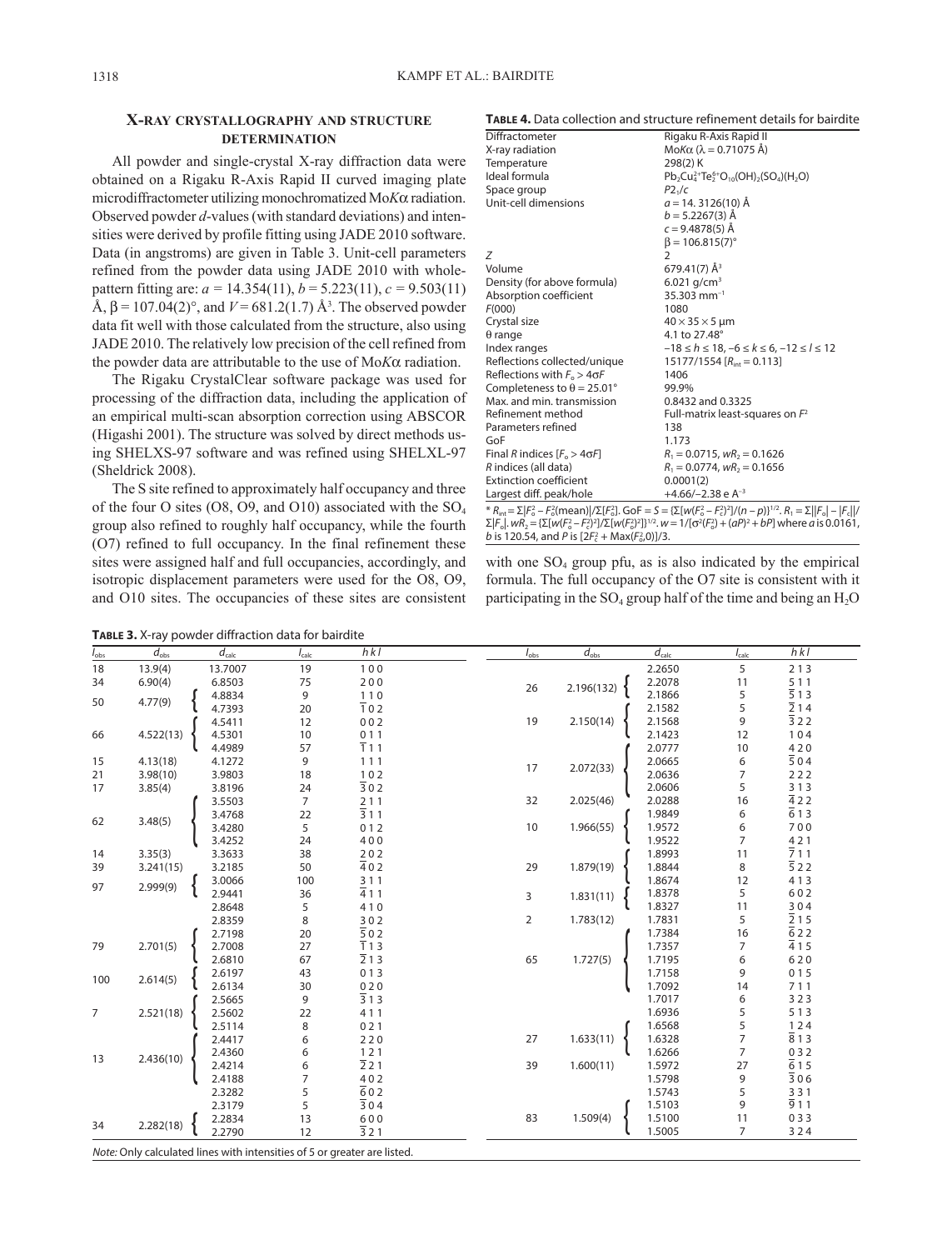**Table 5.** Occupancies, fractional coordinates, and atomic displacement parameters for bairdite

|                 | Occ.     | x/a         | y/b       | z/c         | $U_{\rm ea}$ | $U_{11}$   | $U_{22}$   | $U_{33}$   | $U_{23}$      | $U_{13}$    | $U_{12}$     |
|-----------------|----------|-------------|-----------|-------------|--------------|------------|------------|------------|---------------|-------------|--------------|
| Pb              | 0.873(9) | 0.34148(7)  | 0.0795(3) | 0.39773(15) | 0.0218(5)    | 0.0184(6)  | 0.0217(9)  | 0.0261(7)  | 0.0012(6)     | 0.0077(4)   | $-0.0008(4)$ |
| PbA             | 0.049(9) | 0.3421(13)  | 0.965(7)  | 0.437(3)    | 0.016(8)     |            |            |            |               |             |              |
| PbB             | 0.076(7) | 0.3415(11)  | 0.850(5)  | 0.4112(18)  | 0.033(6)     |            |            |            |               |             |              |
| Te              | 1.0      | 0.16195(10) | 0.4933(3) | 0.49077(15) | 0.0156(5)    | 0.0155(8)  | 0.0209(8)  | 0.0114(7)  | $-0.0005(5)$  | 0.0053(5)   | $-0.0003(5)$ |
| Cu1             | 1.0      | 0.7926(2)   | 0.4758(5) | 0.8472(3)   | 0.0167(7)    | 0.0181(14) | 0.0214(15) | 0.0116(13) | $-0.0001(10)$ | 0.0059(10)  | 0.0001(10)   |
| Cu <sub>2</sub> | 1.0      | 0.9079(2)   | 0.5282(5) | 0.1916(3)   | 0.0184(7)    | 0.0206(14) | 0.0195(15) | 0.0166(14) | 0.0012(11)    | 0.0079(11)  | 0.0008(11)   |
| S               | 0.5      | 0.5334(8)   | 0.087(3)  | 0.1993(13)  | 0.024(3)     | 0.013(5)   | 0.035(7)   | 0.023(6)   | 0.005(5)      | 0.003(4)    | 0.003(5)     |
| O <sub>1</sub>  | 1.0      | 0.8577(12)  | 0.144(3)  | 0.8362(15)  | 0.019(3)     | 0.036(9)   | 0.019(8)   | 0.007(7)   | $-0.001(6)$   | 0.012(6)    | 0.008(7)     |
| O <sub>2</sub>  | 1.0      | 0.0766(12)  | 0.209(3)  | 0.4836(18)  | 0.023(4)     | 0.020(8)   | 0.026(9)   | 0.018(8)   | $-0.009(7)$   | $-0.001(7)$ | $-0.004(7)$  |
| O <sub>3</sub>  | 1.0      | 0.2700(12)  | 0.291(3)  | 0.6011(18)  | 0.020(3)     | 0.023(8)   | 0.016(8)   | 0.023(8)   | 0.001(7)      | 0.009(7)    | $-0.002(6)$  |
| O <sub>4</sub>  | 1.0      | 0.0453(11)  | 0.696(3)  | 0.3687(16)  | 0.019(3)     | 0.017(8)   | 0.024(9)   | 0.011(7)   | $-0.005(6)$   | 0.000(6)    | $-0.002(6)$  |
| O <sub>5</sub>  | 1.0      | 0.1757(13)  | 0.156(3)  | 0.808(2)    | 0.026(4)     | 0.025(9)   | 0.026(9)   | 0.033(10)  | 0.003(8)      | 0.017(8)    | 0.003(7)     |
| O <sub>6</sub>  | 1.0      | 0.7648(12)  | 0.291(3)  | 0.012(2)    | 0.024(4)     | 0.021(8)   | 0.011(8)   | 0.040(10)  | 0.004(7)      | 0.008(7)    | 0.007(6)     |
| O7              | 1.0      | 0.6267(18)  | 0.091(5)  | 0.183(3)    | 0.055(7)     | 0.052(14)  | 0.077(18)  | 0.048(13)  | 0.033(13)     | 0.032(12)   | 0.023(13)    |
| O <sub>8</sub>  | 0.5      | 0.530(3)    | 0.032(7)  | 0.354(4)    | 0.030(8)     |            |            |            |               |             |              |
| O <sub>9</sub>  | 0.5      | 0.493(3)    | 0.862(9)  | 0.115(5)    | 0.046(11)    |            |            |            |               |             |              |
| O10             | 0.5      | 0.480(3)    | 0.329(8)  | 0.142(5)    | 0.038(9)     |            |            |            |               |             |              |

half of the time, providing one  $H<sub>2</sub>O$  pfu. It is also significant that O7 forms a long bond (2.46 Å) to Cu1, while O8, O9, and O10 bond to Pb and do not participate in either Cu or Te octahedra. The bond-valence sums (BVS) for O7 as half sulfate oxygen and half water oxygen support these assignments, although the BVS when it participates in the  $SO<sub>4</sub>$  group is rather high (2.36) v.u.). Because the complexities of the partial occupancies make a comprehensive assignment of hydrogen bonds from O7 acting as an H<sub>2</sub>O problematic, we did not include those hydrogen bond contributions in our bond-valence analysis. The BVS for O4 (1.40 v.u.) is indicative of it being an OH group, although this value is somewhat high for an OH. The BVS for O2 (1.60 v.u.) is quite low for an O atom; however, the short distance between O4 and O2 (2.58 Å) is indicative of a strong hydrogen bond, which serves to balance the BVS for O4 and O2.

In the difference Fourier map, significant residual electron density  $(17.65 \text{ e/A}^3)$  was noted, centered 1.04 Å from the Pb site. This was best modeled as two separate satellite Pb peaks

| TABLE 6. Selected bond lengths (Å) in bairdite |  |  |  |
|------------------------------------------------|--|--|--|
|------------------------------------------------|--|--|--|

| $\overline{P}b$ -O6    | 2.463(16) | Cu1-O5              | 1.913(18)                                                               | Te-O6         | 1.880(16) |
|------------------------|-----------|---------------------|-------------------------------------------------------------------------|---------------|-----------|
| Pb-O8 $(x\frac{1}{2})$ | 2.60(4)   | Cu1-06              | 1.979(18)                                                               | $Te-O2$       | 1.912(17) |
| Pb-010 (x1/2)          | 2.62(3)   | Cu1-01              | 1.984(16)                                                               | $Te-O1$       | 1.915(15) |
| Pb-O5                  | 2.665(18) | $Cu1-O3$            | 2.002(16)                                                               | $Te-O3$       | 1.916(16) |
| Pb-O3                  | 2.671(16) | Cu1-O2              | 2.415(17)                                                               | $Te-O5$       | 1.958(17) |
| Pb-O7                  | 2.74(3)   | Cu1-07              | 2.46(2)                                                                 | $Te-O4$       | 2.034(16) |
| Pb-O3                  | 2.785(16) | <cu-o></cu-o>       | 2.126                                                                   | $<$ Te-O $>$  | 1.936     |
| Pb-O9 $(x\frac{1}{2})$ | 2.82(4)   |                     |                                                                         |               |           |
| Pb-O7                  | 2.85(3)   | Cu <sub>2</sub> -01 | 1.945(14)                                                               | $S-O7$        | 1.39(2)   |
| Pb-O8 $(x\frac{1}{2})$ | 2.86(4)   | Cu <sub>2</sub> -02 | 1.980(16)                                                               | $S-O9$        | 1.45(5)   |
| Pb-010 (x1/2)          | 2.99(4)   | Cu2-04              | 2.002(17)                                                               | $S-O10$       | 1.50(4)   |
| Pb-O1                  | 3.281(17) | Cu <sub>2</sub> -05 | 2.040(18)                                                               | $S-OB$        | 1.51(4)   |
| Pb-O9 $(x\frac{1}{2})$ | 3.42(5)   | Cu <sub>2</sub> -04 | 2.355(15)                                                               | $<$ S-O $>$   | 1.46      |
| $Pb-O>$                | $2.811*$  | Cu2-O6              | 2.572(18)                                                               |               |           |
|                        |           | <cu-o></cu-o>       | 2.149                                                                   | Hydrogen bond |           |
|                        |           |                     |                                                                         | O4…O2         | 2.58(2)   |
|                        |           |                     | * Based upon 10-coordination with bond lengths to half-occupied O atoms |               |           |

\* Based upon 10-coordination with bond lengths to half-occupied O atoms given 0.5 weight.

(PbA and PbB), which together with the main Pb peak have a total refined occupancy of almost exactly 1 Pb. The significance of these sites is not clear as their distances from the nearest O



**Figure 6.** The structures of bairdite and timroseite. Pb atoms are dark gray (blue online), SO4 tetrahedra are very dark gray (red online), TeO<sub>6</sub> octahedra are light gray (yellow online),  $CuO<sub>6</sub>$  octahedra are gray (green online) and 5-coordinate Cu atoms and corresponding bonds (for timroseite) are gray (green online).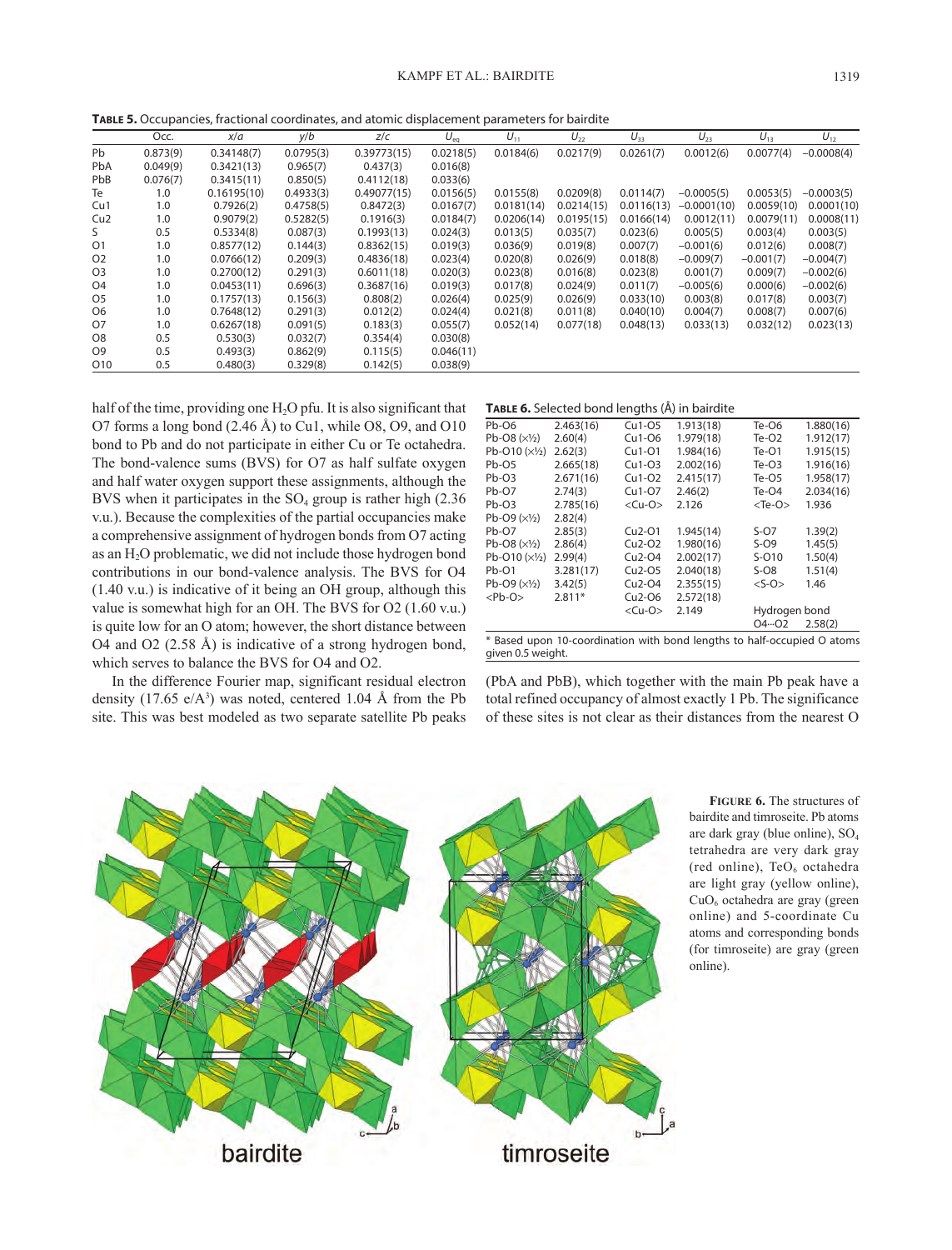**Table 7.** Bond valence sums for bairdite (values are expressed in valence units)

|                 | O <sub>1</sub> | O <sub>2</sub> | O <sub>3</sub> | O4           | O <sub>5</sub> | O <sub>6</sub> | O7 <sub>S</sub>                            | O7 <sub>w</sub>                            | O <sub>8</sub>                             | O <sub>9</sub>                                         | O <sub>10</sub>                            |              |
|-----------------|----------------|----------------|----------------|--------------|----------------|----------------|--------------------------------------------|--------------------------------------------|--------------------------------------------|--------------------------------------------------------|--------------------------------------------|--------------|
| Pb              | 0.07           |                | 0.24<br>0.19   |              | 0.24           | 0.36           | $0.20^{\times 1/2}$<br>$0.16^{\times 1/2}$ | $0.20^{\times 1/2}$<br>$0.16^{\times 1/2}$ | $0.27^{\times 1/2}$<br>$0.16^{\times 1/2}$ | $0.17^{\times 1/2} \rightarrow$<br>$0.05^{\times 1/2}$ | $0.26^{\times 1/2}$<br>$0.12^{\times 1/2}$ | 1.98         |
| Cu1             | 0.44           | 0.14           | 0.42           |              | 0.53           | 0.44           | $0.12^{\times 1/2}$                        | $0.12^{\times 1/2} \rightarrow$            |                                            |                                                        |                                            | 2.09         |
| Cu <sub>2</sub> | 0.49           | 0.44           |                | 0.42<br>0.16 | 0.38           | 0.09           |                                            |                                            |                                            |                                                        |                                            | 1.98         |
| Te<br>S         | 1.01           | 1.02           | 1.01           | 0.82         | 0.94           | 1.08           | 1.88                                       |                                            | 1.36                                       | 1.60                                                   | 1.40                                       | 5.76<br>6.24 |
| H<br>Σ          | 2.01           | 0.26<br>1.86   | 1.86           | 0.74<br>2.14 | 2.09           | 1.97           | 2.36                                       | 0.48                                       | 1.79                                       | 1.82                                                   | 1.78                                       | 1.00         |
|                 |                |                |                |              |                |                |                                            |                                            |                                            |                                                        |                                            |              |

*Notes*: O7 is a sulfate oxygen half of the time (O7s) and an H<sub>2</sub>O half of the time (O7w). Pb<sup>2+</sup>-O bond strengths are from Krivovichev and Brown (2001); Te<sup>6+</sup>-O bond strengths are from Mills and Christy (2013); Cu<sup>2+</sup>-O and S<sup>6+</sup>-O bond strengths are from Brown and Altermatt (1985) as is the hydrogen bond strength for O2-··O4.

atoms are too short for Pb-O bonds and they do not appear to represent the  $6s^2$  lone electron pair of the  $Pb^{2+}$ . Note that, because of the widely dispersed remaining residual electron density, it was not possible to locate the H atoms associated with the OH and  $H<sub>2</sub>O$  groups.

Details concerning data collection and structure refinement are provided in Table 4. Fractional coordinates and atom displacement parameters are provided in Table 5, selected interatomic distances in Table 6 and bond valences in Table 7. Other data and a CIF are available on deposit<sup>1</sup>.

# **Description of the structure**

In the structure of bairdite (Fig. 6), individual  $TeO<sub>6</sub>$  octahedra and pairs of edge-sharing Jahn-Teller distorted  $CuO<sub>6</sub>$  octahedra link by edge-sharing into chains along **b** (Fig. 7). The chains are linked to one another by corner-sharing to form stair-step-like layers parallel to {100}. The same corner-sharing joins two such layers into a thick double layer. The region between the double layers contains half-occupied  $SO_4$  tetrahedra and Pb<sup>2+</sup>. The Pb<sup>2+</sup> bonds to seven fully occupied O sites and six approximately half occupied O sites, yielding an effective coordination of 10 (Fig. 8). The Pb<sup>2+</sup>-O bonds cover a fairly broad range (2.46 to 3.42 Å); however, there is not a pronounced lopsided distribution of bond lengths typical of  $Pb^{2+}$  with stereoactive 6s<sup>2</sup> lone-pair electrons.

The same types of chains forming stair-step-like layers are found in the structures of timroseite and paratimroseite (Kampf et al. 2010b). The layer in bairdite is parallel to {100}, while those in timroseite and paratimroseite are parallel to {001}. As a consequence, the three minerals have two similar cell dimensions, those corresponding to the dimensions in these planes: for bairdite  $b = 5.2257$  and  $c = 9.4848$ , for timroseite  $a = 5.2000$ and  $b = 9.6225$  Å, and for paratimroseite  $a = 5.1943$  and  $b =$ 9.6198 Å. In the structures of timroseite and paratimroseite, the stair-step-like layers are assembled into frameworks by cornersharing with each successive layer reversed in orientation. This arrangement for timroseite can be seen in Figure 6. It should be noted that one of the two  $Cu^{2+}$  polyhedra participating in the chain in the paratimroseite structure is a  $Cu^{2+}O_5$  square pyramid, but the overall chain and layer topology is otherwise the same as in timroseite. Another difference between the structures of timroseite and paratimroseite is that in timroseite the stair-step



**FIGURE** 7. Stair-step-like layer of edge-sharing  $TeO_6$  and  $CuO_6$ octahedra, linked via shared corners in the structure of bairdite. Note that there are three stair-steps, increasing in elevation from left to right. (Color online.)



**Figure 8.** Pb coordination in bairdite showing Pb-O bond lengths in angstroms, Å. (Color online.)

layers are further linked to one another by an additional  $Cu^{2+}O_5$ square pyramid.

An interesting feature of the stair-step-like layers in the structures of bairdite, timroseite, and paratimroseite is that they are based upon hexagonal close packing (HCP), not only in terms

<sup>&</sup>lt;sup>1</sup> Deposit item AM-13-707, CIF and data. Deposit items are available two ways: For a paper copy contact the Business Office of the Mineralogical Society of America (see inside front cover of recent issue) for price information. For an electronic copy visit the MSA web site at http://www.minsocam.org, go to the American Mineralogist Contents, find the table of contents for the specific volume/issue wanted, and then click on the deposit link there.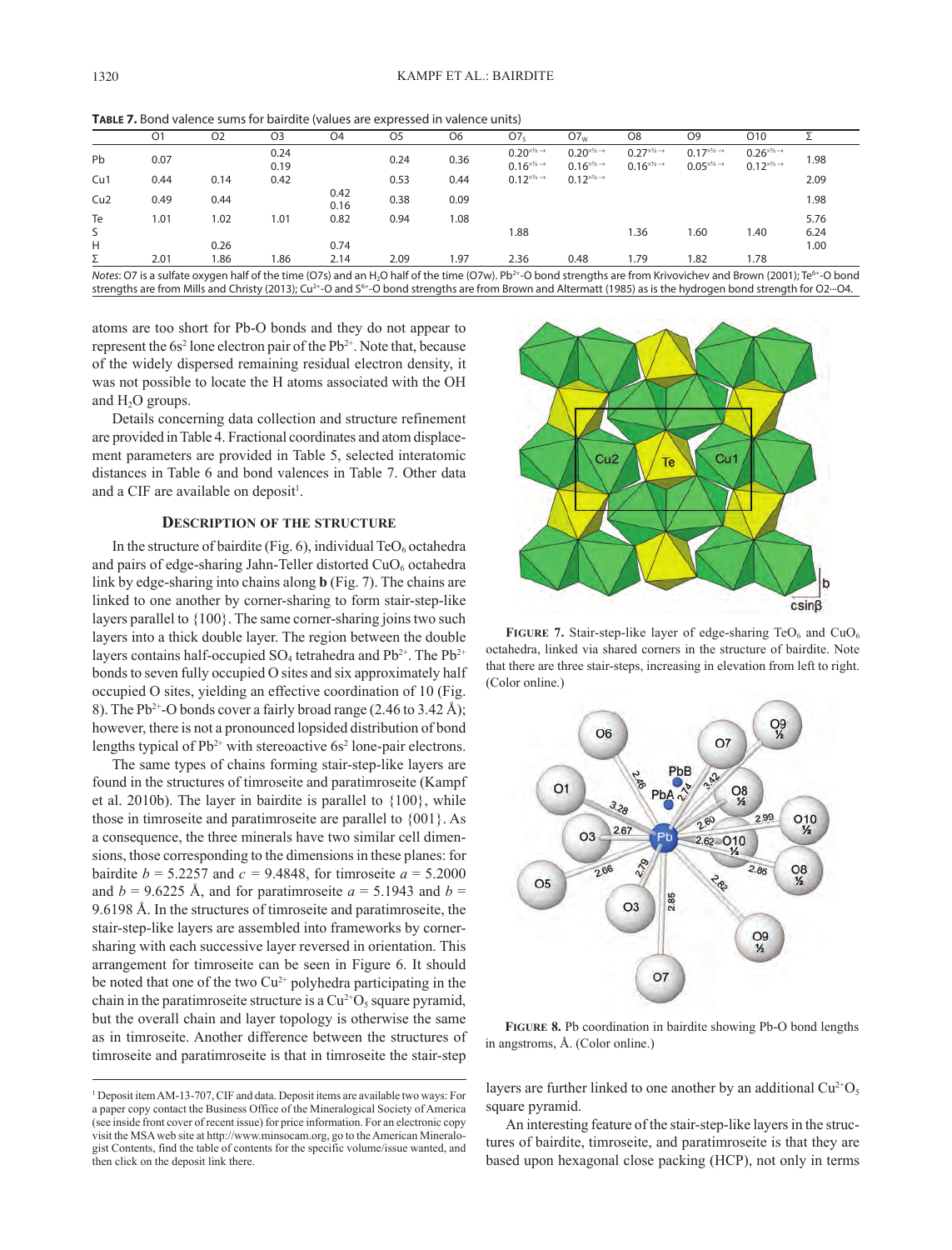of the individual steps (or chains), but even with respect to the continuous assembly of steps. In the timroseite and paratimroseite structures, the HCP nature is flipped in successive layers as described above, so it does not extend over the entire framework. In the structure of bairdite, the entire thick double layer exhibits HCP and successive layers are in the same orientation, so the structure can be described as a stacking of stepped HCP layers interrupted by thick interlayer regions containing  $PbO_{10}$ polyhedra and SO<sub>4</sub> groups.

### **Acknowledgments**

The paper benefited from comments by reviewer Mark Cooper and Associate Editor Fernando Colombo. The Caltech EMP analyses were supported by a grant from the Northern California Mineralogical Association and the Caltech spectroscopic work by NSF Grant EAR-0947956. The remainder of this study was funded by the John Jago Trelawney Endowment to the Mineral Sciences Department of the Natural History Museum of Los Angeles County.

#### **References cited**

- Brown, I.D. and Altermatt, D. (1985) Bond-valence parameters from a systematic analysis of the inorganic crystal structure database. Acta Crystallographica, B41, 244–247.
- Higashi, T. (2001) ABSCOR. Rigaku Corporation, Tokyo, Japan.
- Housley, R.M., Kampf, A.R., Mills, S.J., Marty, J., and Thorne, B. (2011) The remarkable occurrence of rare secondary tellurium minerals at Otto Mountain near Baker, California—Including seven new species. Rocks and Minerals, 86, 132–142.
- Kampf, A.R., Housley, R.M., Mills, S.J., Marty, J., and Thorne, B. (2010a) Lead-tellurium oxysalts from Otto Mountain near Baker, California: I. Ottoite,  $Pb_2TeO_5$ , a new mineral with chains of tellurate octahedra. American Mineralogist, 95, 1329–1336.
- Kampf, A.R., Marty, J., and Thorne, B. (2010b) Lead-tellurium oxysalts from Otto Mountain near Baker, California: II. Housleyite,  $Pb_6CuTe_4TeO_{18}(OH)_2$ , a new mineral with Cu-Te octahedral sheets. American Mineralogist, 95, 1337–1342.
- Kampf, A.R., Housley, R.M., and Marty, J. (2010c) Lead-tellurium oxysalts from Otto Mountain near Baker, California: III. Thorneite,  $Pb_6(Te_2O_{10})(CO_3)$  $Cl<sub>2</sub>(H<sub>2</sub>O)$ , the first mineral with edge-sharing octahedral dimers. American Mineralogist, 95, 1548–1553.

Kampf, A.R., Mills, S.J., Housley, R.M., Marty, J., and Thorne, B. (2010d)

Lead-tellurium oxysalts from Otto Mountain near Baker, California: IV. Markcooperite,  $Pb_2( UO_2)Te^{6+}O_6$ , the first natural uranyl tellurate. American Mineralogist, 95, 1554–1559.

- $(2010e)$  Lead-tellurium oxysalts from Otto Mountain near Baker, California: V. Timroseite,  $Pb_2Cu_5^{2+}(Te^{6+}O_6)_2(OH)_2$ , and paratimroseite,  $Pb_2$  $Cu<sup>2+</sup><sub>4</sub>(Te<sup>6+</sup>O<sub>6</sub>)<sub>2</sub>(H<sub>2</sub>O)<sub>2</sub>$ , new minerals with edge-sharing Cu-Te octahedral chains. American Mineralogist, 95, 1560–1568.
- (2010f) Lead-tellurium oxysalts from Otto Mountain near Baker, California: VI. Telluroperite,  $Pb_3Te^{4+}O_4Cl_2$ , the Te analogue of perite and nadorite. American Mineralogist, 95, 1569–1573.
- Kampf, A.R., Mills, S.J., Housley, R.M., Rumsey, M.S., and Spratt, J. (2012) Lead-tellurium oxysalts from Otto Mountain near Baker, California: VII. Chromschieffelinite,  $Pb_{10}Te_6O_{20}(CrO_4)(H_2O)_5$ , the chromate analogue of schieffelinite. American Mineralogist, 97, 212–219.
- Kampf, A.R., Mills, S.J., Housley, R.M., and Marty, J. (2013a) Lead-tellurium oxysalts from Otto Mountain near Baker, California: VIII. Fuettererite,  $Pb_3Cu_6^{2+}Te^{6+}O_6(OH)_7Cl_5$ , a new mineral with double spangolite–type sheets. American Mineralogist, 98, 506–511.
- (2013b) Lead-tellurium oxysalts from Otto Mountain near Baker, California: IX. Agaite,  $Pb_3Cu^{2+}Te^{6+}O_5(OH)_2(CO_3)$ , a new mineral with  $CuO_5-TeO_6$ polyhedral sheets. American Mineralogist, 98, 512–517.
- Krivovichev, S.V. and Brown, I.D. (2001) Are the compressive effects of encapsulation an artifact of the bond valence parameters? Zeitschrift für Kristallographie, 216, 245–247.
- Mandarino, J.A. (2007) The Gladstone-Dale compatibility of minerals and its use in selecting mineral species for further study. Canadian Mineralogist, 45, 1307–1324.
- Mills, S.J. and Christy, A.G. (2013) Revised values of the bond valence parameters for Te<sup>IV</sup>–O, Te<sup>VI</sup>–O and Te<sup>IV</sup>–Cl. Acta Crystallographica, B69, 145–149.
- Mills, S.J., Kolitsch, U., Miyawaki, R., Groat, L.A., and Poirier, G. (2009) Joëlbruggerite,  $Pb_3Zn_3(Sb^{5+},Te^{6+})As_2O_{13}(OH,O)$ , the  $Sb^{5+}$  analogue of dugganite, from the Black Pine mine, Montana. American Mineralogist, 94, 1012–1017.
- Mills, S.J., Kampf, A.R., Kolitsch, U., Housley, R.M., and Raudsepp, M. (2010) The crystal chemistry and crystal structure of kuksite,  $Pb_3Zn_3Te^{6+}P_2O_{14}$ , and a note on the crystal structure of yafsoanite,  $(Ca, Pb)$ <sub>3</sub>Zn(TeO<sub>6</sub>)<sub>2</sub>. American
- Mineralogist, 95, 933–938. Sheldrick, G.M. (2008) A short history of *SHELX.* Acta Crystallographica, A64, 112–122.

MANUSCRIPT RECEIVED OCTOBER 24, 2012 Manuscript accepted March 5, 2013 Manuscript handled by Fernando Colombo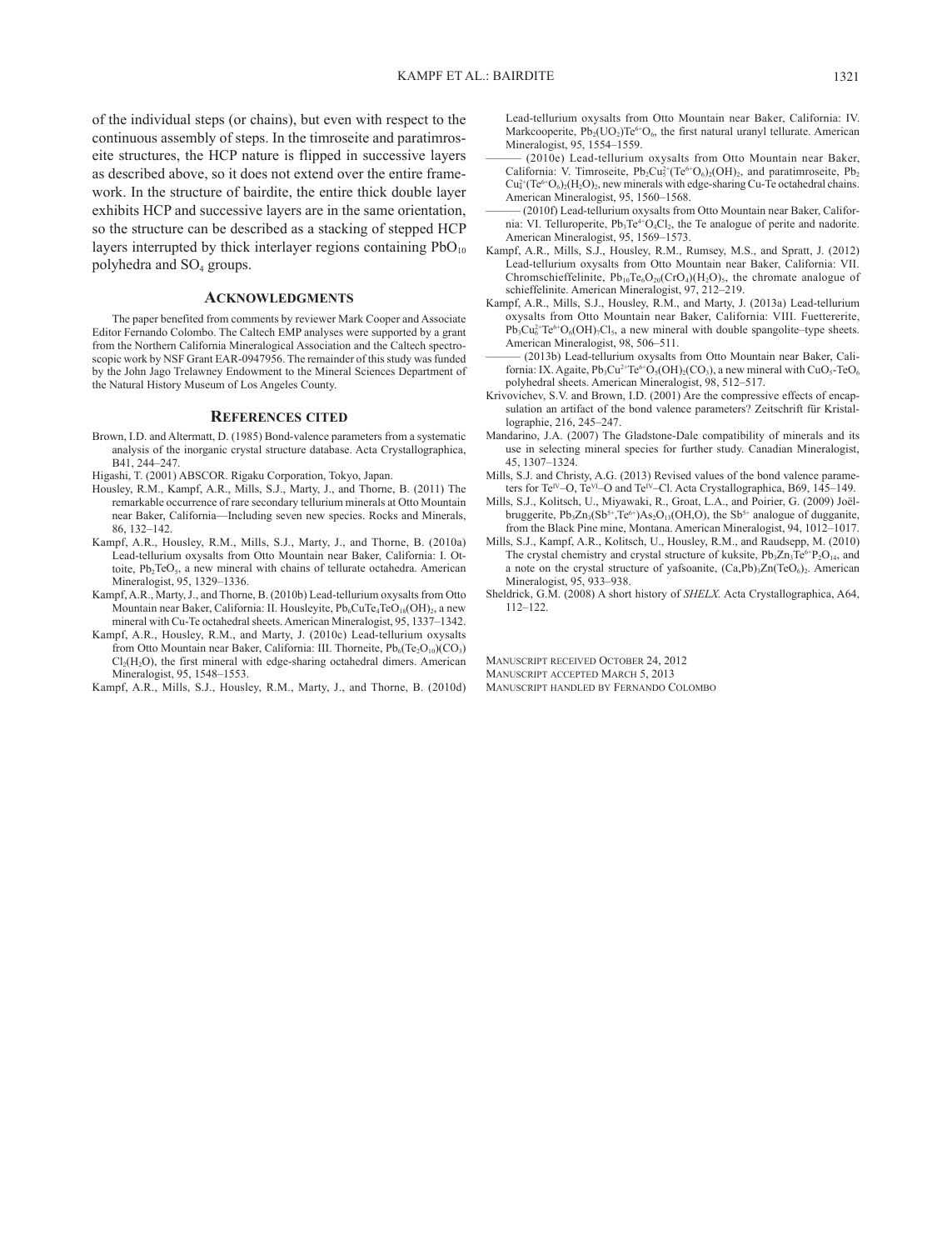# AM-13-707 – Kampf et al. Deposit in American Mineralogist July 2013.

Observed and calculated structure factors for bairdite **Page 1** and 2011 1999 1

|                                  | h k 1 10Fo 10Fc 10s                                  |                                     | h k 1 10Fo 10Fc 10s                       |                         | h k 1 10Fo 10Fc 10s                                          |                |                                  | h k 1 10Fo 10Fc 10s                        |        |          |                 |                                 | h k 1 10Fo 10Fc 10s            |           |                |
|----------------------------------|------------------------------------------------------|-------------------------------------|-------------------------------------------|-------------------------|--------------------------------------------------------------|----------------|----------------------------------|--------------------------------------------|--------|----------|-----------------|---------------------------------|--------------------------------|-----------|----------------|
|                                  |                                                      |                                     |                                           |                         |                                                              |                |                                  |                                            |        |          |                 |                                 |                                |           |                |
| 3<br>0                           | 0 938 677<br>20                                      | 8<br>5                              | 0<br>412<br>426<br>35                     | $-12$                   | 3 1 1076 1092                                                | 30             | $-1$<br>- 6                      | <sup>1</sup><br>121                        | 30     | 39       | $-9$            | 2                               | 2 1683 1705                    |           | 22             |
| $\circ$<br>4                     | 0 2706 2646<br>50                                    | 9<br>5                              | $\circ$<br>235<br>214<br>40               | $-11$<br>3              | 1 174 218                                                    | 44             | $\circ$<br>6                     | $\perp$<br>829                             | 604    | 20       | $-8$            | 2                               | 2 395 389                      |           | 11             |
| 5<br>0                           | $\circ$<br>397 364<br>19                             | 10<br>5                             | 0<br>$\Omega$<br>49<br>1                  | $-10$                   | 3 1 1105 1158                                                | 26             | 1<br>6                           | $\mathbf{1}$<br>663                        | 473    | 25       | $-7$            | 2                               | 2 1301 1307                    |           | 15             |
| 0<br>6                           | 0 3196 3044<br>71                                    | 11<br>5                             | 805<br>755<br>0<br>31                     | $-9$<br>3               | 1 1082 1151                                                  | 22             | 2<br>6                           | -1<br>52                                   | 50     | 51       | -6              | 2                               | 2 3144 3089                    |           | 47             |
| 7<br>0                           | 0<br>2469 2354<br>52                                 | 12<br>5                             | 0<br>274<br>315<br>60                     | -8<br>3                 | 1 319<br>316                                                 | 20             | 3<br>6                           | 1<br>638                                   | 427    | 23       | $-5$            | 2                               | 2 2065 2043                    |           | 23             |
| $\circ$<br>8                     | 0 966 913<br>27                                      | $\Omega$<br>6                       | $\circ$<br>373<br>191<br>44               | $-7$<br>3               | $\mathbf{1}$<br>589<br>633                                   | 17             | 4<br>6                           | $\mathbf{1}$<br>604                        | 489    | 23       | $-4$            | 2                               | 2 2554 2616                    |           | 30             |
| 9<br>0                           | 0 1038<br>973<br>26                                  | $\mathbf{1}$<br>6                   | 0 1080<br>965<br>29                       | -6<br>3                 | $\mathbf{1}$<br>626<br>649                                   | 16             | 5<br>6                           | 185<br><sup>1</sup>                        | 108    | 37       | $-3$            | 2                               | 2 1912 1849                    |           | 20             |
| 0<br>10                          | 0 1757 1614<br>39                                    | 2<br>6                              | 73<br>0<br>98<br>97                       | $-5$<br>3               | 353<br>373<br>1                                              | 13             | 6<br>6                           | -1<br>184                                  | 87     | 49       | $-2$            | $\overline{c}$                  | 2<br>366                       | 212       | 13             |
| 11<br>0                          | 848<br>774<br>29<br>$\Omega$                         | 3<br>6                              | 0 1555 1479<br>33                         | 3<br>$-4$               | $\mathbf{1}$<br>179<br>214                                   | 14             | 7<br>6                           | $\mathbf{1}$<br>184                        | 200    | 51       | $-1$            | 2                               | 2<br>771                       | 749       | 9              |
| $\circ$<br>12                    | 0 2106 1893<br>53                                    | 4<br>6                              | $\circ$<br>121<br>148<br>66               | $-3$<br>3               | $\mathbf{1}$<br>182<br>21                                    | 12             | $\circ$<br>$-18$                 | 2<br>113                                   |        | 89 113   | $\circ$         | $\overline{c}$                  | $\overline{2}$<br>491          | 543       | 11             |
| 13<br>0                          | 546<br>$\Box$<br>472<br>36                           | 5<br>6                              | $\circ$<br>463<br>426<br>28               | $-2$<br>3               | <sup>1</sup><br>246<br>145                                   | 12             | $-17$<br>0                       | 2 1459 1374                                |        | 51       | 1               | 2                               | 2<br>748                       | 729       | 9              |
| 0<br>14                          | 256<br>0<br>267<br>44                                | 6<br>6                              | $\circ$<br>257<br>273<br>35               | $-1$<br>3               | 219<br>$\mathbf{1}$<br>168                                   | 14             | $-16$<br>$\circ$                 | 2<br>450                                   | 400    | 41       | 2               | $\overline{c}$                  | 2 1663 1683                    |           | 22             |
| 15<br>$\circ$                    | $\circ$<br>412<br>302<br>39                          | 7<br>6                              | $\circ$<br>756<br>643<br>30               | $\circ$<br>3            | $\mathbf{1}$<br>521<br>475                                   | -9             | $-15$<br>$\circ$                 | 2 1000                                     | 972    | 32       | 3               | 2                               | 2<br>208                       | 247       | 14             |
| 16<br>0                          | 0 2237 2012<br>68                                    | 8<br>6                              | 0<br>61<br>146<br>60                      | 1<br>3                  | 621<br>$\mathbf{1}$<br>603                                   | 17             | $-14$<br>$\circ$                 | $\overline{2}$<br>719 668                  |        | 29       | 4               | 2                               | 2<br>580                       | 558       | 9              |
| 17<br>0                          | 113<br>77 113<br>$\Box$                              | $-17$<br>1                          | 434<br>434<br>1<br>31                     | 2<br>3                  | 435<br>505<br>$\mathbf{1}$                                   | 12             | $-13$<br>$\circ$                 | 2 1069 1032                                |        | 30       | 5               | 2                               | 475<br>2                       | 444       | 10             |
| 1<br>1                           | 0<br>843<br>822<br>9                                 | $-16$<br><sup>1</sup>               | 1<br>347<br>355<br>31                     | 3<br>3                  | 1 1744 1842                                                  | 40             | $-12$<br>$\circ$                 | 2<br>465 417                               |        | 30       | 6               | 2                               | 2 1347 1402                    |           | 18             |
| 2<br>1                           | 691<br>633<br>8<br>$\Box$                            | $-15$<br><sup>1</sup>               | 806<br>796<br>$\mathbf{1}$<br>24          | 3<br>4                  | 1 1364 1515                                                  | 35             | $-11$<br>$\circ$                 | 2 1964 1941                                |        | 43       | 7               | 2                               | 2 1104 1101                    |           | -15            |
| 3<br>1                           | 239<br>0<br>232<br>12                                | $-14$<br>$\overline{1}$             | 22<br>1<br>665<br>592                     | 5<br>3                  | 251<br>1 208                                                 | 21             | $-10$                            | 2 2198 2191<br>$\circ$                     |        | 54       | 8               | $\overline{c}$                  | 2<br>761                       | 786       | 17             |
|                                  |                                                      |                                     |                                           |                         |                                                              |                | $-9$                             |                                            |        |          |                 |                                 |                                |           |                |
| 4<br>1                           | 995 1026<br>0<br>10                                  | $-13$<br>$\mathbf{1}$               | 1 2544 2400<br>50                         | 3<br>6                  | 1 1182 1310                                                  | 25             | $\circ$                          | 2 1770 1747<br>2 1585 1561                 |        | 34       | -9              | $\overline{c}$<br>2             | 2 535                          | 530       | 17             |
| 5<br>1<br>$\mathbf{1}$<br>6      | 0<br>919<br>926<br>11<br>$\circ$<br>103<br>131<br>25 | -12<br>$\mathbf{1}$<br>$-11$ 1      | 1 926 848<br>20<br>1 1295 1271<br>22      | 7<br>3<br>8<br>3        | 1 1084 1211<br>1 125<br>54                                   | 24<br>58       | -8<br>$\circ$<br>$-7$<br>$\circ$ | 2 480 308                                  |        | 28<br>32 | 10<br>11        | 2                               | 2 1282 1307<br>2 1023 1107     |           | 24<br>24       |
| 7                                |                                                      |                                     |                                           |                         |                                                              | 24             |                                  |                                            |        |          |                 |                                 |                                |           |                |
| 1                                | 0<br>407<br>354<br>12                                | $-10$<br>$\mathbf{1}$               | 1 151 179<br>29                           | 9<br>3                  | $\mathbf{1}$<br>773<br>847                                   |                | -6<br>$\circ$                    | 2 1846 1792                                |        | 29       | 12              | 2                               | 2 1087 1189                    |           | 26             |
| 8<br>1                           | 615<br>0<br>657<br>15                                | $-9$<br>1                           | 1 2755 2687<br>44                         | 3<br>10                 | 462<br>480<br>$\mathbf{1}$                                   | 28             | $-5$<br>$\circ$                  | 2 3144 3112                                |        | 57       | 13              | $\overline{c}$                  | 2<br>918                       | 920       | 27             |
| 9<br>1                           | 139<br>0<br>165<br>35                                | $-8$<br>1                           | 1 1048<br>985<br>15                       | 11<br>3                 | 230<br>282<br>-1                                             | 39             | $-4$<br>$\circ$                  | 2 4197 4082                                |        | 88       | 14              | 2                               | $\overline{2}$<br>202          | 163       | 60             |
| 10<br>1                          | 129<br>142<br>$\Box$<br>34                           | $-7$<br>$\overline{1}$              | 1 2491 2413<br>35                         | 12<br>3                 | $\mathbf{1}$<br>567<br>545                                   | 31             | $-3$<br>$\circ$                  | 2 2532 2357                                |        | 38       | 15              | $\overline{c}$                  | $\overline{2}$<br>47           | 90        | 46             |
| 11<br>1                          | 803<br>25<br>0<br>783                                | -6<br><sup>1</sup>                  | 1 404<br>376<br>10                        | 3<br>13                 | 236<br>$\mathbf{1}$<br>236                                   | 51             | $-2$<br>0                        | 2 736 684                                  |        | 20       | $-16$           | 3                               | $\overline{2}$<br>838          | 850       | 34             |
| 12<br>1                          | 0<br>547<br>546<br>20                                | $-5$<br>1                           | 1 462<br>386<br>- 8                       | 3<br>14                 | $\mathbf{1}$<br>354<br>415                                   | 48             | $-1$<br>$\circ$                  | 2 1730 1735                                |        | 35       | $-15$           | 3                               | 702<br>2                       | 666       | 31             |
| $\mathbf{1}$<br>13               | 391<br>427<br>0<br>24                                | $-4$<br>1                           | 1 2758 2734<br>33                         | 15<br>3                 | $\mathbf{1}$<br>528<br>469                                   | 41             | $\circ$<br>$\circ$               | 2 1514 1413                                |        | 17       | $-14$           | 3                               | $\overline{2}$<br>$\circ$      | 30        | $\overline{1}$ |
| 14<br>1                          | 0<br>390<br>355<br>27                                | $-3$<br>-1                          | 1 1872 1796<br>26                         | $-14$<br>4              | 357<br>403<br>-1                                             | 40             | 1<br>0                           | 2 1959 1977                                |        | 31       | $-13$           | 3                               | 2<br>969                       | 953       | 30             |
| 15<br>1                          | 358<br>0<br>368<br>26                                | $-2$<br>$\overline{1}$              | 1 533 288<br>11                           | $-13$<br>4              | <sup>1</sup><br>79<br>-49                                    | 79             | 2<br>$\circ$                     | 2 3373 3408                                |        | 66       | $-12$           | 3                               | 806<br>2                       | 776       | 26             |
| 16<br>1                          | 0<br>191<br>147<br>47                                | $-1$<br>1                           | 1 2247 2213<br>25                         | $-12$<br>4              | $\mathbf{1}$<br>873<br>859                                   | 32             | 3<br>$\circ$                     | 2 1929 1828                                |        | 32       | $-11$           | 3                               | 2<br>194                       | 182       | 35             |
| 17<br>$\mathbf{1}$               | 310 293<br>33<br>$\Omega$                            | $\circ$<br>1                        | 1 1006 938<br>12                          | $-11$<br>$\overline{4}$ | $\mathbf{1}$<br>428<br>440                                   | 28             | $\circ$<br>4                     | 2 2101 1995                                |        | 38       | $-10$           | 3                               | 2 572                          | 533       | 19             |
| 2<br>0                           | 0 3857 3861<br>82                                    | $1\quad1$                           | 1 892<br>914<br>17                        | $-10$<br>4              | 245<br>1 246                                                 | 32             | 5<br>0                           | 2 1816 1738                                |        | 34       | $-9$            | 3                               | 2 1668 1689                    |           | 30             |
| 2<br>1                           | 579 527<br>$\Omega$<br>15                            | 2<br>$\overline{1}$                 | 1 1010<br>996<br>- 9                      | $-9$                    | 4 1 1146 1212                                                | 27             | $\Omega$<br>6                    | 2 2364 2215                                |        | 49       | $-8$            | 3                               | 2<br>523                       | 495       | 17             |
| 2<br>2                           | 0 1262 1285<br>16                                    | 3<br>$\mathbf{1}$                   | 77<br>1 4475 4356                         | $-8$<br>-4              | 1 1073 1102                                                  | 25             | 7<br>$\circ$                     | 2 1708 1657                                |        | 34       | $-7$            | 3                               | 2<br>760                       | 739       | 16             |
| 2<br>3                           | 0 1070 1098<br>26                                    | 4<br>$\overline{1}$                 | 1 2444 2391<br>30                         | $-7$<br>4               | $\mathbf{1}$<br>700 695                                      | 19             | 8<br>$\circ$                     | 2 1824 1779                                |        | 39       | -6              | 3                               | 2 1396 1400                    |           | 17             |
| 2<br>4                           | 0 1943 1999<br>26                                    | 5<br>$\mathbf{1}$                   | 1 2062 2034<br>26                         | $-6$<br>4               | $\mathbf{1}$<br>585 654                                      | 17             | 9<br>$\circ$                     | -2<br>312 174                              |        | 33       | $-5$            | 3                               | -2<br>905                      | 909       | 16             |
| 5<br>2                           | 17<br>357 317<br>$^{\circ}$                          | 6<br>1                              | 1 1034 837<br>15                          | $-5$<br>4               | 1 1015 1049                                                  | 20             | 10<br>$\circ$                    | 2 1483 1300                                |        | 38       | $-4$            | 3                               | 2 1134 1188                    |           | 21             |
| 6<br>2                           | 0 1921 1909<br>29                                    | 7<br>1                              | 1 3009 2940<br>50                         | $-4$<br>$\overline{4}$  | 355<br>329<br>$\mathbf{1}$                                   | 17             | 11<br>$\circ$                    | 2 2166 2058                                |        | 59       | $-3$            | 3                               | 2 1032                         | 976       | 15             |
| 7<br>2                           | 905<br>877<br>$\Omega$<br>18                         | 8<br>1                              | 1 1106 1067<br>18                         | $-3$<br>$\overline{4}$  | 1 489<br>430                                                 | 12             | $\circ$<br>12                    | 2 2174 1990                                |        | 65       | $-2$            | 3                               | 2 1427 1492                    |           | 28             |
| 8<br>2                           | 751<br>743<br>0<br>20                                | 9<br><sup>1</sup>                   | 1 2834 2741<br>51                         | $-2$                    | 4 1 1 5 4 8 1 5 0 0                                          | 35             | $\circ$<br>13                    | 2 1368 1225                                |        | 43       | $-1$            | 3                               | 2 218                          | 126       | 26             |
| 2<br>9                           | 513<br>518<br>0<br>19                                | 10<br>$\mathbf{1}$                  | 504<br>1 613<br>20                        | $-1$<br>-4              | 1 527 489                                                    | 33             | 14<br>$\circ$                    | $\overline{2}$<br>450                      | 408    | 44       | 0               | 3                               | 2 2200 2247                    |           | 40             |
| 2<br>10                          | 384<br>0<br>446<br>15                                | 11<br>$\mathbf{1}$                  | 1 1289 1225<br>26                         | 0<br>4                  | 1 1565 1530                                                  | 31             | 15<br>$\circ$                    | 2<br>285                                   | 213    | 54       | 1               | 3                               | 950<br>2                       | 972       | 14             |
| 2<br>11                          | 574<br>$\Omega$<br>626<br>20                         | 12<br>$\mathbf{1}$                  | 1 629<br>585<br>22                        | 1<br>4                  | 1 991 1012                                                   | 17             | $\circ$<br>16                    | $\overline{2}$<br>747                      | 604    | 43       | 2               | 3                               | 336<br>-2                      | 293       | 19             |
| 12<br>2                          | 0 1039 1108<br>25                                    | 13<br>$\mathbf{1}$                  | 741<br>674<br>1<br>24                     | 2<br>-4                 | 858<br>843<br>$\mathbf{1}$                                   | 29             | $-18$<br>$\mathbf{1}$            | $\overline{c}$<br>169                      | 207    | 59       | 3               | 3                               | 2 1349 1474                    |           | 17             |
| 13<br>2                          | 0<br>128 126<br>62                                   | 14<br>1                             | 1 327<br>256<br>30                        | 3<br>4                  | $\mathbf{1}$<br>218<br>192                                   | 17             | $-17$<br>1                       | $\overline{2}$<br>121                      | 42     | 66       | 4               | 3                               | 2<br>606                       | 591       | 11             |
| 14<br>2                          | $\circ$<br>179 178<br>40                             | 15<br>- 1                           | 1 1650 1556<br>36                         | $\overline{4}$<br>4     | 1 1525 1546                                                  | 37             | $-16$<br>$\mathbf{1}$            | 2<br>235                                   | 218    | 39       | 5               | 3                               | 2<br>151                       | 103       | 28             |
| 2<br>15                          | 0<br>274 150<br>41                                   | 16<br>$\overline{1}$                | 1 326<br>305<br>30                        | 5<br>4                  | $\mathbf{1}$<br>500<br>494                                   | 17             | $-15$<br>$\mathbf{1}$            | $\overline{2}$<br>459                      | 422    | 25       | 6               | 3                               | 2<br>895                       | 898       | 20             |
| 2<br>16                          | 0 1345 1332<br>42                                    | 17<br>1                             | $\mathbf{1}$<br>383<br>391<br>42          | 6<br>4                  | $\mathbf{1}$<br>416<br>424                                   | 21             | $-14$<br>1                       | $\overline{2}$<br>95                       | 8      | 95       | 7               | 3                               | 2 1534 1636                    |           | 30             |
| 2<br>17                          | 0<br>205 225 205                                     | 2<br>$-17$                          | $\mathbf{1}$<br>346<br>362<br>45          | 7<br>4                  | 1 1002 1075                                                  | 23             | $-13$<br>1                       | $\overline{2}$<br>492                      | 472    | 19       | 8               | 3                               | 2<br>61                        | 48        | 61             |
| 3<br>$\mathbf{1}$                | 0 1324 1307<br>15                                    | $-16$<br>2                          | 1<br>398<br>428<br>37                     | 8<br>$\overline{4}$     | $\mathbf{1}$<br>678<br>738                                   | 24             | $-12$<br>1                       | 2<br>597                                   | 604    | 17       | $\overline{9}$  | 3                               | $\overline{2}$<br>638          | 610       | 26             |
| 2<br>3                           | 0 1083 1079<br>13                                    | $-15$<br>2                          | 1<br>789<br>779<br>35                     | 9<br>4                  | -1<br>412<br>381                                             | 28             | $-11$<br>$\mathbf{1}$            | $\overline{2}$<br>176                      | 120    | 26       | 10              | 3                               | 2<br>809                       | 817       | 28             |
| 3<br>3                           | 610 572<br>17<br>$\Omega$                            | $-14$<br>-2                         | 549<br>575<br>1<br>28                     | 10<br>4                 | 493<br>-1<br>490                                             | 29             | $-10$<br>$\mathbf{1}$            | 425<br>$\overline{c}$                      | 368    | 16       | 11              | 3                               | $\overline{2}$<br>310          | 270       | 39             |
| $\overline{4}$                   | 0 1486 1600<br>20                                    | $-13$<br>$\overline{\phantom{0}}$   | $\mathbf{1}$<br>141<br>139                | 11<br>4                 | <sup>1</sup><br>808<br>859                                   | 31             | $-9$<br>$\mathbf{1}$             | $\overline{2}$<br>908                      | 936    | 15       | 12              | 3                               | $\overline{2}$<br>676          | 707       |                |
| 3                                |                                                      |                                     | 33<br>661                                 | 4                       | 91<br>$\overline{1}$<br>$\Omega$                             | $\overline{1}$ | $-8$                             | $\overline{2}$<br>371                      | 303    |          |                 |                                 | $\overline{2}$<br>792          | 829       | 33             |
| 5<br>3                           | 0 1583 1630<br>25<br>$\bigcap$                       | $-12$<br>$\overline{\phantom{0}}^2$ | $\mathbf{1}$<br>657<br>18<br>17           | 12                      |                                                              |                | 1<br>$-7$                        |                                            |        | 12       | 13              | 3                               |                                |           | 37             |
| 6<br>3                           | 372<br>314<br>18                                     | $\overline{2}$<br>$-11$             | $\mathbf{1}$<br>536<br>499                | 13<br>4                 | 584<br>1<br>508                                              | 39             | 1                                | 2<br>416                                   | 397    | 11       | 14              | 3                               | $\overline{2}$<br>387          | 435       | 43             |
| 7<br>3                           | 671<br>634<br>19<br>$^{\circ}$                       | $-10$<br>2                          | 1 120<br>27<br>18                         | $-12$<br>5              | 729<br>1<br>747                                              | 33             | -6<br>1                          | $\overline{2}$<br>909                      | 941    | 10       | $-14$           | 4                               | 738<br>2                       | 740       | 34             |
| 3<br>8                           | 0 1089 1143<br>23                                    | $-9$<br>2                           | 1 1305 1337<br>17                         | $-11$<br>5              | $\mathbf{1}$<br>310<br>378                                   | 39             | $-5$<br>1                        | 2<br>451                                   | 390    | 7        | $-13$           | 4                               | $\overline{2}$<br>396          | 396       | 36             |
| 3<br>9                           | $\bigcap$<br>413<br>415<br>22                        | $-8$<br>2                           | 1 1229 1264<br>16                         | $-10$<br>5              | 1 1411 1391                                                  | 36             | $-4$<br>1                        | $\overline{2}$<br>645                      | 703    | 6        | $-12$           | 4                               | 2<br>698                       | 678       | 36             |
| 10<br>3                          | 566<br>598<br>23<br>$\Box$                           | $-7$<br>2                           | 1 371<br>463<br>15                        | $-9$<br>5               | $\mathbf{1}$<br>348<br>445                                   | 30             | $\mathbf{1}$<br>-3               | $\overline{c}$<br>762                      | 700    | 7        | $-11$           | 4                               | $\overline{2}$<br>92           | 86        | 91             |
| 11<br>3                          | 0 1337 1400<br>34                                    | -6<br>2                             | $\mathbf{1}$<br>620<br>508<br>13          | 5<br>-8                 | $\mathbf{1}$<br>157<br>122                                   | 45             | $-2$<br>1                        | 2<br>779                                   | 801    | 6        | $-10$           | 4                               | 2<br>361                       | 369       | 26             |
| 12<br>3                          | 0<br>652<br>658<br>28                                | $-5$<br>-2                          | 1 1329 1353<br>17                         | 5<br>$-7$               | $\mathbf{1}$<br>326<br>329                                   | 26             | $-1$<br>1                        | $\overline{2}$<br>188                      | 36     | 11       | $-9$            | 4                               | 2<br>904                       | 935       | 24             |
| 13<br>3                          | $\Omega$<br>648<br>680<br>36                         | $-4$ 2                              | 770<br>1 699<br>9                         | $-5$<br>$-6$            | $\overline{1}$<br>850<br>865                                 | 22             | $\circ$<br>$\mathbf{1}$          | $\overline{2}$<br>888                      | 901    | 13       | $-8$            | $\frac{4}{3}$                   | $\overline{2}$<br>803          | 771       | 19             |
| 14<br>3                          | 0<br>515<br>494<br>37                                | -3<br>2                             | $\mathbf{1}$<br>1911<br>2046<br>20        | 5<br>-5                 | 1<br>561<br>605                                              | 20             | 1<br>$\mathbf{1}$                | 2<br>579                                   | 434    | 8        |                 | 4                               | 2<br>1368                      | 1485      |                |
| 15<br>3                          | $\circ$<br>446 495<br>40                             | $-2$<br>$\overline{c}$              | 1 1467 1402<br>18                         | 5<br>$-4$               | 890<br>$\mathbf{1}$<br>911                                   | 16             | 2<br>$\mathbf{1}$                | $\overline{c}$<br>280                      | 273    | 9        | -6              | 4                               | 2 1518 1519                    |           | 29             |
| 0<br>$\overline{4}$              | 0 1192 1128<br>39                                    |                                     | $-1$ 2 1 445 332<br>8                     | $-3$                    | $5 \quad 1$<br>489<br>458                                    | 17             |                                  | 3 1 2 165 170                              |        | 16       | $-5$            | $\frac{4}{3}$                   | 2 182 177                      |           | 21             |
| $\mathbf{1}$<br>4                | 0 1419 1400<br>19                                    |                                     | 0 2 1 1 4 3 8 1 5 1 3<br>18               | $-2$                    | $5 \quad 1$<br>76<br>92                                      | 75             | $\overline{4}$                   | 1 2 1132 1209                              |        | 14       | $-4$            | $\frac{4}{3}$                   | 2 391 370                      |           | 18             |
| 2<br>4                           | 499 462<br>27<br>0                                   | $\mathbf{1}$<br>$\overline{c}$      | 1 1361 1333<br>12                         | $5\phantom{.0}$<br>$-1$ | $\mathbf{1}$<br>650<br>609                                   | 20             | 5<br>$\mathbf{1}$                | $\overline{2}$<br>116                      | 80     | 26       | $-3$            | $\overline{4}$                  | 2 1570 1566                    |           | 25             |
| 3<br>4                           | 0 1656 1710<br>31                                    | $\overline{c}$<br>$\overline{c}$    | 1 885<br>895<br>9                         | 5<br>$\circ$            | 1 1252 1073                                                  | 48             | 6<br>$\mathbf{1}$                | $\overline{c}$<br>796                      | 860    | 13       | $-2$            | $\frac{4}{3}$                   | 2 1247 1179                    |           | 33             |
| $\overline{4}$<br>$\overline{4}$ | $\circ$<br>174<br>97<br>24                           | 3 <sup>7</sup><br>$\overline{c}$    | 1 466<br>347<br>9                         | $\mathbf{1}$<br>5       | $\mathbf{1}$<br>553<br>437                                   | 17             | $7\phantom{.0}$<br>$\mathbf{1}$  | $\overline{c}$<br>837                      | 835    | 15       | $-1$            | $\overline{4}$                  | $\overline{c}$<br>981          | 997       | 18             |
| 5<br>$\overline{4}$              | 0<br>497<br>488<br>16                                | $4 \quad 2$                         | 1 1691 1769<br>17                         | 5<br>$\overline{c}$     | $\mathbf{1}$<br>942<br>956                                   | 16             | 8<br>$\mathbf{1}$                | $\overline{c}$<br>107                      | 61     | 41       | $\circ$         | 4                               | $\overline{c}$<br>636          | 594       | 22             |
| $\overline{4}$<br>6              | 236<br>0<br>259<br>23                                | 5<br>$\overline{c}$                 | 1 758<br>658<br>12                        | 5<br>3                  | 118<br>$\mathbf{1}$<br>153                                   | 32             | 9<br>$\mathbf{1}$                | $\overline{c}$<br>523                      | 568    | 17       | $\mathbf{1}$    | 4                               | $\overline{c}$<br>352          | 345       | 11             |
| 7<br>4                           | 0<br>368<br>348<br>23                                | 2<br>6                              | 1 309<br>185<br>18                        | 5<br>4                  | 1 820<br>835                                                 | 21             | 10<br>$\mathbf{1}$               | $\overline{c}$<br>324                      | 172    | 23       | $\overline{c}$  | $\frac{4}{3}$                   | 2<br>413                       | 387       | 12             |
| 8<br>4                           | 0<br>339<br>360<br>24                                | 7<br>2                              | 1 1381 1548<br>20                         |                         | 5 5 1 505<br>505                                             | 19             | 11                               | 1 2<br>156                                 | 153    | 47       | 3               | $\overline{4}$                  | $\overline{c}$<br>482          | 484       | 12             |
| 9<br>$\overline{4}$              | 0<br>749<br>757<br>25                                | 8                                   | 2 1 778<br>837<br>21                      |                         | 6 5 1 1682 1773                                              | 37             | 12                               | 1 2<br>455                                 | 476    | 24       | 4               | $\overline{4}$                  | $\overline{c}$<br>300          | 253       | 14             |
| 4<br>10                          | 0<br>360<br>362<br>30                                | 9<br>$\overline{c}$                 | 406<br>$\mathbf{1}$<br>392<br>14          | $7\phantom{.0}$<br>5    | 752<br>806<br>$\mathbf{1}$                                   | 25             | 13<br>$\mathbf{1}$               | $\overline{c}$<br>251                      | 254    | 34       | 5               | $\overline{4}$                  | 706<br>$\overline{2}$          | 780       | 24             |
| 4<br>11                          | 0<br>287<br>295<br>35                                | $\overline{\phantom{0}}$<br>10      | $\mathbf{1}$<br>741<br>698<br>16          | 5<br>8                  | $\mathbf{1}$<br>422<br>466                                   | 27             | 14<br>$\mathbf{1}$               | $\overline{c}$<br>324                      | 330    | 33       | 6               | $\frac{4}{3}$                   | $\overline{c}$<br>303          | 326       | 24             |
| $\overline{4}$<br>12             | $\circ$<br>243<br>223<br>49                          | $\overline{\phantom{0}}$<br>11      | $\mathbf{1}$<br>904<br>924<br>21          | 5<br>9                  | $\mathbf{1}$<br>153<br>160                                   | 56             | 15                               | $1 \quad 2$<br>202                         | 117    | 46       | $7\phantom{.0}$ | $\overline{4}$                  | $\overline{c}$<br>298          | 308       | 25             |
| 13<br>4                          | 691<br>704<br>0<br>36                                | 12<br>$\overline{c}$                | $\mathbf{1}$<br>122<br>93<br>41           | 5<br>10                 | $\mathbf{1}$<br>565<br>520                                   | 33             | $\mathbf{1}$<br>16               | $\overline{c}$<br>374                      | 421    | 30       | 8               | 4                               | $\overline{c}$                 | 445 491   | 28             |
| 4<br>14                          | 0<br>0<br>35<br>$\mathbf{1}$                         | $\overline{c}$<br>13                | $\mathbf{1}$<br>634<br>641<br>31          | 5<br>11                 | $\mathbf{1}$<br>149<br>191                                   | 96             | $\overline{2}$<br>$-17$          | $\overline{c}$<br>733                      | 757    | 35       | 9               | $\frac{4}{3}$                   | $\overline{c}$                 | 918 1013  | 28             |
| $\mathbf{1}$<br>5                | 0<br>657<br>617<br>21                                | 14 2                                | $\mathbf{1}$<br>604<br>604<br>31          | 6<br>$-8$               | $\mathbf{1}$<br>255<br>249                                   | 39             | $-16$                            | $2 \quad 2$<br>338                         | 346    | 36       | 10              | $\frac{4}{3}$                   | $\overline{c}$                 | 936 1012  | 32             |
|                                  |                                                      |                                     |                                           |                         |                                                              |                |                                  |                                            | 841    | 25       | 11              |                                 |                                |           |                |
| 2                                | 0<br>15                                              |                                     | $\circ$<br>17<br><sup>1</sup>             |                         |                                                              |                |                                  |                                            |        |          |                 |                                 |                                | 77        |                |
| 5<br>3                           | 343<br>287<br>0<br>749<br>630<br>25                  | 15 2<br>2                           | $\mathbf{1}$<br>$\mathbf{1}$<br>646<br>39 | $-7$                    | 6 1<br>518<br>391<br>$\mathbf{1}$<br>170                     | 34<br>36       | $-15$                            | $2 \quad 2$<br>846<br>$\overline{2}$<br>41 | 86     | -40      |                 | $\overline{4}$<br>$\frac{4}{3}$ | $\overline{2}$<br>83<br>264    | 229       | 83             |
| 5                                | 0                                                    | 16                                  | 638                                       | $-6$<br>6               | 242                                                          |                | $-14$<br>$\overline{2}$          |                                            |        |          | 12              |                                 | $\overline{c}$                 |           | 49             |
| 5<br>4                           | 1023<br>24<br>911                                    | $-16$<br>$\overline{\mathbf{3}}$    | $\mathbf{1}$<br>467<br>40<br>484          | $-5$<br>6               | $\mathbf{1}$<br>67<br>120                                    | 53             | $-13$<br>$\overline{2}$          | $\overline{c}$<br>541                      | 600    | 19       | 13              | $\frac{4}{3}$                   | $\overline{c}$<br>622          | 687       | 36             |
| 5<br>5<br>5<br>6                 | 0<br>780<br>787<br>21<br>0<br>186<br>173 35          | $-15$ 3<br>$-14$ 3 1 180            | 34<br>1 626<br>668<br>135<br>59           | 6<br>$-4$<br>$-3$<br>6  | 298<br>$\overline{1}$<br>393<br>$\overline{1}$<br>170<br>203 | 25<br>30       | $-12$                            | 2 2 2 8 6<br>$-11$ 2 2 1019 1060 18        | 317 22 |          | $-12$<br>$-11$  | 5<br>$5 -$                      | $2^{\circ}$<br>222<br>2<br>150 | 266<br>19 | 49<br>71       |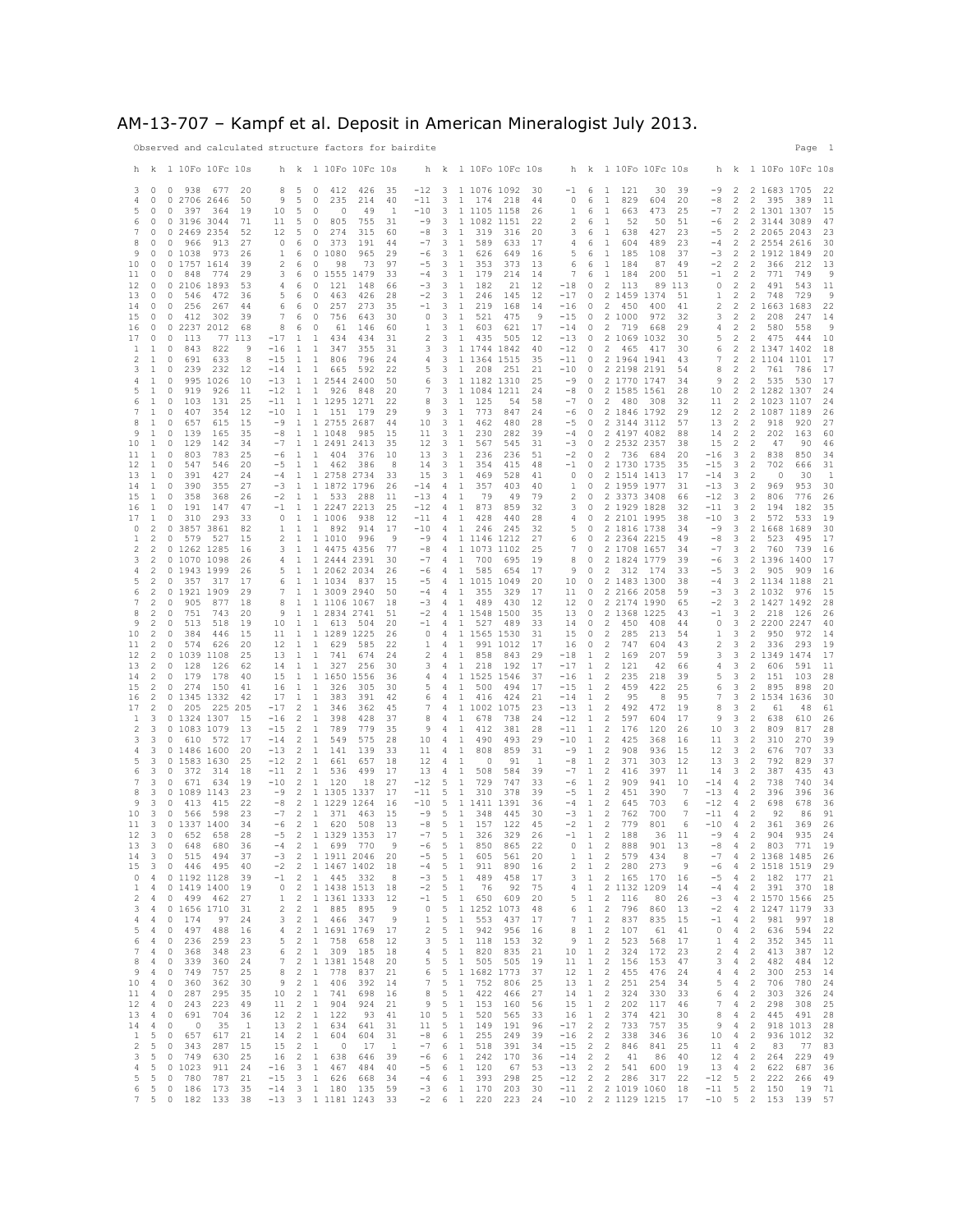| Observed and calculated structure factors for bairdite                                                                                                                                                                                                                                                                                                                                                                                                                                                                                                                                                                                                                                                         |                                                                                                                                                                                                                                                                                                                                                                                                                                                                                                                                                                                                                                                                                                                                                                                                                                                                 | Page<br>$\overline{\phantom{0}}^2$                                                                                                                                                                                                                                                                                                                                                                                                                                                                                                                                                                                                                                                                                                                                                                                                                                                                                                                                            |
|----------------------------------------------------------------------------------------------------------------------------------------------------------------------------------------------------------------------------------------------------------------------------------------------------------------------------------------------------------------------------------------------------------------------------------------------------------------------------------------------------------------------------------------------------------------------------------------------------------------------------------------------------------------------------------------------------------------|-----------------------------------------------------------------------------------------------------------------------------------------------------------------------------------------------------------------------------------------------------------------------------------------------------------------------------------------------------------------------------------------------------------------------------------------------------------------------------------------------------------------------------------------------------------------------------------------------------------------------------------------------------------------------------------------------------------------------------------------------------------------------------------------------------------------------------------------------------------------|-------------------------------------------------------------------------------------------------------------------------------------------------------------------------------------------------------------------------------------------------------------------------------------------------------------------------------------------------------------------------------------------------------------------------------------------------------------------------------------------------------------------------------------------------------------------------------------------------------------------------------------------------------------------------------------------------------------------------------------------------------------------------------------------------------------------------------------------------------------------------------------------------------------------------------------------------------------------------------|
| h k 1 10Fo 10Fc 10s                                                                                                                                                                                                                                                                                                                                                                                                                                                                                                                                                                                                                                                                                            | h k 1 10Fo 10Fc 10s<br>h k 1 10Fo 10Fc 10s                                                                                                                                                                                                                                                                                                                                                                                                                                                                                                                                                                                                                                                                                                                                                                                                                      | h k 1 10Fo 10Fc 10s<br>h k 1 10Fo 10Fc 10s                                                                                                                                                                                                                                                                                                                                                                                                                                                                                                                                                                                                                                                                                                                                                                                                                                                                                                                                    |
| $-9$<br>2<br>904<br>859<br>5<br>32<br>$1\quad 2$<br>5<br>164<br>$\overline{c}$<br>2<br>-8<br>2<br>118<br>41<br>$-7$<br>5<br>357<br>3<br>2<br>2<br>378<br>24<br>5<br>2<br>2<br>-6<br>539<br>543<br>18<br>4<br>412<br>5<br>$-5$<br>5<br>2<br>418<br>15<br>2<br>5<br>718<br>$\overline{c}$<br>2<br>669<br>-4<br>16<br>6<br>$-3$<br>5<br>2<br>251<br>283<br>18<br>7<br>2                                                                                                                                                                                                                                                                                                                                           | 3 150 122 18<br>3 1282 1362<br>$\mathbf{1}$<br>- 5<br>27<br>3 1153 1178<br>2<br>620<br>14<br>5<br>3<br>665<br>22<br>3 1778 1934<br>3<br>5<br>3<br>924<br>21<br>839<br>43<br>3 246<br>163<br>13<br>-5<br>3<br>192<br>174<br>25<br>4<br>3<br>578<br>3<br>338<br>584<br>12<br>5<br>-5<br>384<br>36<br>3<br>5<br>3<br>868<br>833<br>15<br>6<br>424<br>525<br>44<br>3<br>532<br>484<br>7<br>-5<br>3<br>822<br>825<br>29<br>16                                                                                                                                                                                                                                                                                                                                                                                                                                        | 371<br>271<br>257<br>12 1<br>$\frac{4}{3}$<br>328<br>34<br>8<br>4<br>$\overline{4}$<br>35<br>13<br>135<br>87<br>297<br>358<br>37<br>$\mathbf{1}$<br>4<br>83<br>4<br>4<br>9<br>14<br>$\mathbf{1}$<br>257<br>279<br>811<br>42<br>$\frac{4}{3}$<br>43<br>10<br>4<br>$\frac{4}{3}$<br>868<br>55<br>$-17$<br>2<br>$\overline{4}$<br>297<br>235<br>263<br>343<br>48<br>11<br>4<br>$\frac{4}{3}$<br>2<br>4<br>185<br>$-12$<br>5<br>95<br>$\,$ $\,$<br>$-16$<br>0<br>$\overline{4}$<br>$\Omega$<br>-1<br>2<br>5<br>290<br>35<br>$-15$<br>4 1236 1279<br>$-11$<br>332<br>26<br>-4<br>$-14$<br>2<br>4 207<br>232<br>31<br>$-10$<br>5<br>$\overline{4}$<br>869<br>831<br>27                                                                                                                                                                                                                                                                                                              |
| 5<br>$-2$<br>2<br>2<br>627<br>517<br>18<br>8<br>5<br>326 104<br>9<br>2<br>$-1$<br>2<br>22<br>5<br>0<br>2 1065 1011<br>31<br>10<br>2<br>5<br>2<br>396<br>384<br>-2<br>-1<br>15<br>11<br>5<br>$\overline{c}$<br>2<br>2<br>242<br>160<br>20<br>12<br>5<br>2<br>697<br>27<br>13<br>$\overline{c}$<br>3<br>676<br>5<br>2<br>89<br>143<br>54<br>2<br>4<br>14<br>5<br>2<br>192<br>170<br>2<br>5<br>37<br>15<br>5<br>167 182<br>6<br>2<br>40<br>$-16$<br>3<br>7<br>5<br>2 1242 1144<br>34<br>$-15$<br>3                                                                                                                                                                                                                | 3 576<br>5<br>3<br>597<br>17<br>8<br>779<br>814<br>47<br>3 1069 1118<br>9<br>-5<br>3<br>257<br>23<br>263<br>38<br>3 633<br>662<br>22<br>-8<br>-6<br>3<br>148<br>14<br>97<br>3<br>417<br>421<br>25<br>$-7$<br>6<br>3<br>92<br>35<br>92<br>573<br>3<br>3<br>610<br>25<br>-6<br>6<br>360<br>277<br>41<br>3<br>430<br>425<br>30<br>$-5$<br>3<br>256<br>219<br>6<br>41<br>3<br>114<br>63 113<br>$-4$<br>3<br>164<br>168<br>57<br>-6<br>3<br>565<br>560<br>37<br>$-3$<br>3<br>233<br>196<br>32<br>- 6<br>3<br>$-2$<br>832<br>811<br>37<br>- 6<br>-3<br>346<br>232<br>28<br>3<br>672<br>655<br>34<br>$-1$<br>3<br>254<br>242<br>45<br>-6                                                                                                                                                                                                                               | $-13$<br>4 1344 1339<br>$-9$<br>5<br>22<br>$\overline{\phantom{0}}^2$<br>24<br>$\frac{4}{3}$<br>428<br>385<br>$-12$ 2<br>4 520<br>554<br>5<br>391<br>426<br>23<br>$-8$<br>4<br>16<br>5<br>47<br>$-11$<br>2<br>4<br>615<br>659<br>15<br>$-7$<br>$\overline{4}$<br>88<br>86<br>$-10$<br>2<br>4<br>912<br>939<br>15<br>-5<br>$\overline{4}$<br>685<br>605<br>30<br>-6<br>$-9$<br>530<br>20<br>2<br>4 2440 2401<br>35<br>$-5$<br>-5<br>$\frac{4}{3}$<br>516<br>$-8$<br>$\overline{2}$<br>4<br>253<br>5<br>835<br>826<br>22<br>166<br>11<br>$-4$<br>$\overline{4}$<br>$-7$<br>2<br>4<br>798<br>751<br>10<br>$-3$<br>5<br>233<br>196<br>33<br>4<br>$-6$<br>$\overline{2}$<br>$\overline{4}$<br>366<br>270<br>12<br>$-2$<br>$-5$<br>577<br>27<br>$\frac{4}{3}$<br>613<br>$-5$<br>2<br>868<br>899<br>5<br>544<br>550<br>21<br>$\sim$ 4<br>12<br>$-1$<br>$\frac{4}{3}$<br>2<br>5<br>74<br>73<br>$-4$<br>4<br>348<br>252<br>$\circ$<br>30<br>-8<br>$\frac{4}{3}$                        |
| 5<br>283<br>275<br>$-14$<br>3<br>8<br>2<br>37<br>5<br>3<br>9<br>2<br>469<br>474<br>28<br>$-13$<br>5<br>2<br>193<br>139<br>59<br>$-12$<br>3<br>10<br>$-8$<br>6<br>2<br>836<br>842<br>30<br>$-11$<br>3<br>$-7$<br>6<br>2 1026 1023<br>$-10$<br>3<br>37<br>6<br>2<br>754<br>690<br>$-9$<br>3<br>-6<br>40<br>2<br>375<br>350<br>3<br>$-5$<br>6<br>26<br>-8<br>275<br>$-7$<br>3<br>$-4$<br>6<br>2<br>259<br>26<br>6<br>$\overline{c}$<br>749<br>710<br>-6<br>3<br>$-3$<br>23<br>$-2$<br>6<br>2<br>$-5$<br>3<br>888<br>848<br>22                                                                                                                                                                                     | 3<br>$\circ$<br>137<br>$\circ$<br>6<br>3<br>$\circ$<br>91<br><sup>1</sup><br>1<br>3<br>405<br>3<br>72<br>35<br>441<br>27<br>1<br>-6<br>71<br>3<br>592<br>569<br>24<br>$\overline{2}$<br>6<br>3<br>163<br>34<br>61<br>3<br>3<br>381<br>389<br>25<br>3<br>6<br>471<br>386<br>34<br>3<br>131<br>4<br>6<br>3<br>344<br>325<br>152<br>20<br>40<br>5<br>3<br>225<br>254<br>$\overline{\phantom{a}}$<br>66<br>17<br>- 6<br>67<br>48<br>3<br>473<br>486<br>10<br>$-18$<br>$\circ$<br>242<br>$\frac{4}{3}$<br>365<br>95<br>3<br>161<br>15<br>16<br>$-17$<br>0<br>4<br>534<br>571<br>99<br>3<br>701<br>713<br>$\circ$<br>$\overline{4}$<br>129<br>65<br>11<br>$-16$<br>164<br>3<br>495<br>$-15$<br>4 2079 2223<br>483<br>11<br>0<br>59                                                                                                                                    | $-3$<br>2<br>$\overline{4}$<br>$\mathbf{1}$<br>5<br>296<br>178<br>32<br>622<br>545<br>8<br>$\frac{4}{3}$<br>$-2$<br>$\overline{\phantom{0}}^2$<br>$\overline{4}$<br>928<br>949<br>-5<br>35<br>20<br>2<br>$\frac{4}{3}$<br>767<br>774<br>$-1$<br>2<br>4<br>340<br>228<br>3<br>-5<br>402<br>427<br>34<br>11<br>$\overline{4}$<br>2<br>374<br>5<br>$\circ$<br>4<br>104<br>12<br>409<br>415<br>51<br>4<br>-4<br>2<br>4 1600 1769<br>5<br>-5<br>269<br>336<br>50<br>$\mathbf{1}$<br>17<br>$\frac{4}{3}$<br>$2 \quad 2$<br>4 300<br>317<br>5<br>510<br>61<br>15<br>6<br>$\frac{4}{3}$<br>497<br>$\overline{2}$<br>4 2254 2334<br>7<br>-5<br>260<br>221<br>3<br>30<br>$\frac{4}{3}$<br>54<br>2<br>5<br>287<br>4<br>4 990<br>969<br>16<br>8<br>$\overline{4}$<br>287<br>54<br>5 <sub>2</sub><br>$\overline{4}$<br>648<br>693<br>15<br>$-7$<br>6<br>$\frac{4}{3}$<br>204<br>43<br>70<br>$\overline{\phantom{0}}$<br>987 1017<br>4 1278<br>1039<br>41<br>6<br>$\sim$ 4<br>20<br>-6<br>6 |
| $\overline{c}$<br>985<br>$-1$<br>6<br>903<br>31<br>$-4$<br>3<br>$\circ$<br>6<br>2<br>231<br>175<br>41<br>$-3$<br>3<br>6<br>2<br>434<br>439<br>25<br>$-2$<br>3<br>1<br>2<br>6<br>2<br>675<br>650<br>28<br>$-1$<br>3<br>671<br>3<br>3<br>6<br>2<br>581<br>33<br>0<br>6<br>2<br>530<br>4<br>435<br>35<br>1<br>3<br>5<br>6<br>2<br>824<br>2<br>3<br>803<br>36<br>2<br>3<br>3<br>6<br>6<br>157 103 118<br>3 1310 1313<br>3<br>1<br>38<br>4<br>-18<br>$\mathbf{1}$<br>968 1008<br>5<br>3<br>$-17$<br>3<br>26                                                                                                                                                                                                         | 3 523<br>569<br>526<br>554<br>18<br>$-14$<br>$\circ$<br>4<br>28<br>3 1710 1807<br>30<br>$-13$<br>$\circ$<br>4 2455 2445<br>61<br>3 1348 1395<br>20<br>$-12$<br>$\overline{0}$<br>4 571 553<br>21<br>3 765<br>834<br>24<br>$-11$<br>0<br>4 1313 1384<br>26<br>3 2679 2740<br>$-10$<br>4 1138 1069<br>50<br>$\circ$<br>20<br>3 1848 1936<br>$-9$<br>4 3252 3193<br>25<br>0<br>68<br>3 304 325<br>$-8$<br>582<br>22<br>14<br>$\Omega$<br>4<br>668<br>$-7$<br>3 1437 1587<br>19<br>0<br>4<br>889 892<br>23<br>875<br>3<br>781<br>13<br>-6<br>$\overline{0}$<br>4 1693 1685<br>32<br>3<br>346<br>374<br>$-5$<br>$\circ$<br>4 2120 2171<br>13<br>43                                                                                                                                                                                                                   | $7\quad 2$<br>4 2299 2382<br>353<br>340<br>39<br>40<br>$-5$<br>6<br>4<br>8<br>2<br>4 234<br>87<br>29<br>6<br>218<br>214<br>40<br>$-4$<br>$\frac{4}{3}$<br>9 <sub>2</sub><br>4 1182 1177<br>25<br>$-3$<br>6<br>409<br>424<br>32<br>$\frac{4}{3}$<br>10 <sub>2</sub><br>4 303<br>735<br>27<br>125<br>33<br>$-2$<br>-6<br>$\frac{4}{3}$<br>847<br>79<br>11 2<br>4<br>126<br>134<br>75<br>$-1$<br>6<br>64<br>63<br>-4<br>12<br>$\overline{\phantom{0}}^2$<br>454<br>479<br>6<br>924<br>903<br>35<br>-4<br>32<br>0<br>$\frac{4}{3}$<br>13<br>$\overline{\phantom{0}}$<br>$\overline{4}$<br>493<br>505<br>6<br>239<br>256<br>47<br>41<br>$\mathbf{1}$<br>$\frac{4}{3}$<br>75<br>14 2<br>714<br>740<br>2<br>179<br>$\frac{4}{3}$<br>41<br>-6<br>$\frac{4}{3}$<br>68<br>$-16$<br>3<br>367<br>216<br>54<br>$\frac{4}{3}$<br>394<br>3<br>6<br>4<br>81<br>43<br>$-15$<br>3<br>$\overline{4}$<br>$\overline{\phantom{0}}$<br>33<br>6<br>4 1288 1208<br>45<br>-1<br>4                      |
| 3 1097 1038<br>3<br>$-16$<br>1<br>27<br>6<br>3 210 144<br>$7^{\circ}$<br>3<br>$-15$<br>1<br>33<br>$-14$<br>1<br>3 1029 1019<br>23<br>8<br>3<br>$\mathbf{1}$<br>3 510 514<br>20<br>9<br>3<br>$-1.3$<br>3<br>$-12$<br>1<br>3 1820 1766<br>31<br>10<br>3 735 776<br>3<br>$-11$<br>1<br>17<br>11<br>$-10$<br>1<br>3 686 696<br>13<br>12<br>3<br>$-9$<br>3 1247 1199<br>3<br>1<br>16<br>13<br>3 2367 2311<br>3<br>$-8$<br>1<br>31<br>14                                                                                                                                                                                                                                                                             | 3 504<br>490<br>12<br>$-4$<br>$\overline{0}$<br>4 323<br>13<br>-46<br>3 139<br>127<br>33<br>$-3$<br>$\sim$ 0<br>4 1871 1821<br>28<br>3<br>511<br>546<br>17<br>$-2$<br>0<br>4 1562 1600<br>42<br>3<br>568<br>608<br>19<br>$-1$<br>$\overline{0}$<br>4 632 532<br>20<br>3<br>$\circ$<br>358<br>318<br>32<br>$\overline{0}$<br>4 1276 1268<br>26<br>3<br>285<br>287<br>$\mathbf{1}$<br>4 2929 3062<br>38<br>$\circ$<br>64<br>2<br>754<br>3<br>491<br>520<br>37<br>$\circ$<br>4<br>620<br>15<br>3<br>546<br>563<br>40<br>$3 \quad 0$<br>4 3298 3376<br>75<br>3<br>206<br>73<br>415<br>269<br>4<br>$\overline{0}$<br>4<br>649<br>38                                                                                                                                                                                                                                  | 3<br>$\overline{1}$<br>42<br>$-14$<br>$\frac{4}{3}$<br>782<br>772<br>$-18$<br>- 5<br>877<br>862<br>26<br>$-13$ 3<br>$\overline{4}$<br>785<br>739<br>25<br>$-17$<br>$\mathbf{1}$<br>-5<br>792<br>781<br>37<br>227<br>$-12$<br>3<br>4<br>208<br>19<br>$-16$<br>1<br>5<br>805<br>804<br>38<br>$-11$<br>3<br>$\overline{4}$<br>943<br>913<br>18<br>$-15$<br>1<br>- 5<br>349<br>364<br>29<br>$\overline{\phantom{a}}$<br>4 1309 1361<br>1<br>28<br>$-10$<br>20<br>$-14$<br>- 5<br>406<br>479<br>$-9$<br>3<br>4 172<br>138<br>$-13$<br>1<br>-5<br>980 1002<br>21<br>22<br>-8<br>3<br>4 1151 1183<br>19<br>$-12$<br>1<br>5 1330 1425<br>25<br>$-7$<br>3<br>4 979<br>967<br>$-11$<br>1 5 754<br>15<br>14<br>755<br>3<br>4 635<br>654<br>1 5 2119 2058<br>33<br>-6<br>15<br>$-10$                                                                                                                                                                                                      |
| $-7$<br>1<br>3 636 544<br>$-15$<br>4<br>13<br>3 1701 1661<br>-6<br>$\mathbf{1}$<br>17<br>$-14$<br>4<br>$\mathbf{1}$<br>$-5$<br>3 1421 1417<br>16<br>$-13$<br>$\overline{4}$<br>$-4$<br>1<br>3 300 268<br>7<br>$-12$<br>4<br>-3<br>1<br>3 1739 1562<br>$-11$<br>4<br>16<br>3 3931 4042<br>$-10$<br>$-2$<br>1<br>57<br>4<br>3 2522 2513<br>$-9$<br>4<br>$-1$<br>1<br>29<br>3 3149 3286<br>$-8$<br>4<br>0<br>1<br>47<br>$-7$<br>1<br>1<br>3 515 246<br>23<br>4<br>3 1203 1194<br>-6<br>$\overline{4}$<br>2<br>1<br>13<br>3<br>1<br>3 1506 1456<br>18<br>$-5$<br>4                                                                                                                                                 | 256<br>70<br>5<br>3<br>247<br>$\circ$<br>4 1015 1071<br>25<br>3 160<br>6<br>$\circ$<br>576<br>355<br>22<br>167<br>68<br>$\frac{4}{3}$<br>$7\phantom{.0}$<br>3 1254 1207<br>34<br>4 3161 3088<br>$\Omega$<br>83<br>3<br>209<br>209<br>41<br>8<br>$\circ$<br>4<br>581<br>-440<br>26<br>3<br>4 1372 1353<br>460<br>464<br>26<br>9<br>$\circ$<br>40<br>3<br>450<br>22<br>10<br>$\circ$<br>452<br>4<br>922<br>819<br>50<br>3<br>879<br>876<br>4<br>459<br>50<br>22<br>11<br>$\overline{0}$<br>449<br>3<br>229<br>261<br>12<br>$\circ$<br>595 434<br>16<br>$\overline{4}$<br>45<br>3<br>897<br>937<br>18<br>13<br>0<br>4 1305 1251<br>49<br>3 1426 1418<br>33<br>14<br>$\overline{0}$<br>4 1123 1024<br>48<br>15<br>3 607<br>555<br>19<br>0<br>4<br>777<br>702<br>52                                                                                                  | $-5$<br>3<br>4 1027 1021<br>$-9$<br>$\mathbf{1}$<br>5 637<br>464<br>12<br>23<br>$-4$<br>3<br>4 1585 1581<br>$-8$<br>$\mathbf{1}$<br>5 1199 1206<br>15<br>23<br>$-3$<br>3<br>4 412<br>$-7$<br>$\mathbf{1}$<br>5 658<br>252<br>21<br>389<br>17<br>$-2$<br>4 1100 1074<br>94<br>3<br>21<br>-6<br>1 5 4346 4500<br>3<br>4 1568 1518<br>$-5 \t 1$<br>5 1345 1348<br>$-1$<br>28<br>13<br>3<br>5 2078 2084<br>23<br>$\circ$<br>4 471<br>420<br>15<br>$-4$<br>$\mathbf{1}$<br>$-3$<br>1<br>3<br>4 368<br>337<br>16<br>1 5 554 347<br>18<br>2<br>3<br>4 1504 1508<br>1 5 1633 1725<br>33<br>28<br>$-2$<br>3<br>3<br>4 1120 1248<br>21<br>$-1$<br>1<br>5 742<br>693<br>9<br>3<br>$\overline{4}$<br>796<br>895<br>21<br>$\circ$<br><sup>1</sup><br>5 2301 2344<br>30<br>4<br>5<br>3<br>4<br>941<br>988<br>16<br>1<br>1<br>5 1323 1297<br>16                                                                                                                                              |
| 3 2390 2446<br>32<br>$-4$<br>4<br>4<br>1<br>5<br>1<br>3 1782 1829<br>24<br>$-3$<br>4<br>$-2$<br>1<br>3 789 711<br>$\overline{4}$<br>6<br>-14<br>$-1$ 4<br>7<br>1 3 1486 1409<br>24<br>3 593 500<br>18<br>$0 \quad 4$<br>1<br>9<br>$\mathbf{1}$<br>3 829 809<br>22<br>$\mathbf{1}$<br>$\frac{4}{3}$<br>$\overline{c}$<br>$\overline{4}$<br>10 1 3 761 765<br>23<br>$\ensuremath{\mathsf{3}}$<br>$\overline{4}$<br>11<br>$\mathbf{1}$<br>3 1410 1390<br>31<br>$\overline{4}$<br>12<br>$\mathbf{1}$<br>3 498<br>389<br>28<br>$\overline{4}$<br>5<br>13<br>$\mathbf{1}$<br>3 260<br>90<br>39<br>$\frac{4}{3}$                                                                                                      | 3 1251 1293<br>151<br>20<br>$-18$<br>1<br>226<br>125<br>4<br>3<br>502<br>446<br>20<br>$-17$<br>$\mathbf{1}$<br>4<br>388<br>443<br>38<br>3 405 372<br>13<br>$-16$<br>$\mathbf{1}$<br>$\overline{4}$<br>162<br>215<br>47<br>3 1245 1205<br>41<br>$-15$ 1 4 111<br>30<br>65<br>3 875 870<br>426 423<br>18<br>31<br>$-14$ 1 4<br>3 349 366<br>11<br>$-13$ 1<br>4<br>460<br>433<br>18<br>3 752 746<br>$-12$ 1<br>$\overline{4}$<br>193<br>233<br>26<br>20<br>3 1442 1577<br>$\mathbf{1}$<br>40<br>$-11$<br>$\overline{4}$<br>483<br>449<br>14<br>3 106<br>$-10$<br>$\mathbf{1}$<br>40<br>30<br>$\overline{4}$<br>650<br>663<br>10<br>$\overline{3}$<br>$-9$<br>$\mathbf{1}$<br>484<br>579<br>23<br>$\overline{4}$<br>145<br>170<br>10                                                                                                                                | 3<br>911<br>2<br>6<br>4<br>990<br>17<br>1<br>5 1107 1066<br>16<br>7<br>3<br>4<br>404<br>406<br>18<br>3<br>1<br>5<br>960<br>918<br>14<br>3 <sub>4</sub><br>8<br>752<br>761<br>21<br>$4\quad1\quad5$<br>923<br>922<br>15<br>9<br>$3 \quad 4$<br>$5 \t1 \t5$<br>26<br>684<br>668<br>22<br>322<br>50<br>$10 \t3 \t4$<br>244<br>258<br>35<br>6 1 5 2045 2035<br>33<br>7<br>$\mathbf{1}$<br>$11 \quad 3 \quad 4$<br>681<br>736<br>- 37<br>5<br>268<br>135<br>24<br>$\overline{\phantom{a}}$<br>$\overline{4}$<br>571 41<br>$\overline{1}$<br>5<br>270<br>12<br>537<br>8<br>374<br>26<br>$\overline{\mathbf{3}}$<br>106<br>9 <sub>1</sub><br>13<br>$\overline{4}$<br>68 106<br>5<br>630<br>245<br>24<br>$-14$<br>4<br>$\frac{4}{3}$<br>70<br>10 <sub>1</sub><br>179<br>70<br>5 1949 1962<br>43<br>$-13$ 4 4 503<br>567<br>39<br>$11 \quad 1$<br>-5<br>695<br>578<br>27                                                                                                               |
| 6<br>$\overline{4}$<br>14<br>1 3 1163 1132<br>33<br>$7\phantom{.0}$<br>15<br>$\mathbf{1}$<br>$\overline{\mathbf{3}}$<br>689<br>672<br>30<br>$\frac{4}{3}$<br>$\overline{2}$<br>8<br>$\overline{4}$<br>$-17$<br>$\mathbf{3}$<br>418<br>487<br>34<br>9<br>$\frac{4}{3}$<br>$-16$<br>$\overline{2}$<br>3 574<br>520<br>36<br>$\overline{2}$<br>$\overline{4}$<br>$-15$<br>3 288<br>304<br>25<br>10<br>$-14$ 2<br>3 302 267<br>21<br>11<br>$\overline{4}$<br>$-13$ 2<br>3 1159 1195<br>12<br>$\overline{4}$<br>22<br>$-12$ 2 3 609<br>$-12$ 5 3<br>597<br>17<br>$-11$ 2 3 462<br>$-11$ 5<br>443<br>16<br>$-10$<br>2 3 1 0 1 0<br>$-10$ 5<br>986<br>15<br>$\overline{c}$<br>$-9$ 5<br>$-9$<br>303<br>11<br>3<br>419 | $-8$<br>$\mathbf{1}$<br>$\overline{4}$<br>3 733<br>767<br>23<br>620<br>671<br>11<br>3 535<br>578<br>26<br>$-7$<br>$\mathbf{1}$<br>$\overline{4}$<br>583<br>542<br>11<br>3 312<br>354<br>29<br>$-6$<br>$\mathbf{1}$<br>$\frac{4}{3}$<br>404<br>458<br>9<br>3 691<br>$-\,5$<br>$\mathbf{1}$<br>395<br>$7\phantom{.0}$<br>805<br>50<br>$\overline{4}$<br>420<br>3 722<br>$-4$<br>$\mathbf{1}$<br>$\overline{4}$<br>9<br>826<br>34<br>633 584<br>3 588<br>$-3 \t1$<br>594<br>34<br>4 979 1116<br>10<br>$-2$<br>3<br>$\mathbf{1}$<br>4 1288 1435<br>648<br>656<br>36<br>24<br>$-1$ 1 4 1068 1150<br>54<br>124 54<br>10<br>3 814<br>830<br>29<br>$0 \t1 \t4 \t244$<br>83<br>10<br>3 100<br>$\mathbf{1}$<br>123<br>115 100<br>$\mathbf{1}$<br>$\overline{4}$<br>49<br>18<br>$\overline{c}$<br>3 833<br>$\mathbf{1}$<br>753<br>768<br>23<br>$\overline{4}$<br>793<br>11 | $-12$ 4 4 1408 1405<br>32<br>$12 \quad 1 \quad 5$<br>34<br>967<br>905<br>$-11$ 4 4 169<br>142<br>44<br>13<br>1 5<br>412<br>227<br>39<br>776<br>$-17$<br>$\overline{2}$<br>$-10$ 4<br>4<br>858<br>24<br>- 5<br>635<br>663<br>51<br>$-9 - 4$<br>4<br>513<br>501<br>$-16$<br>2 <sub>5</sub><br>18<br>167<br>177<br>55<br>$-8$ 4<br>$\overline{4}$<br>2 5<br>381<br>494<br>537<br>15<br>$-15$<br>463<br>30<br>$-7$<br>2 5<br>4<br>$\frac{4}{3}$<br>162<br>32<br>25<br>$-14$<br>748<br>783<br>17<br>$-6$<br>$\frac{4}{3}$<br>884<br>$-13$<br>2 <sub>5</sub><br>19<br>4<br>894<br>15<br>190<br>162<br>$-5$ 4 4 293<br>274<br>$-12$ 2 5 384<br>16<br>386 15<br>$-4$<br>15<br>$4\quad 4$<br>104<br>72<br>37<br>$-11$ 2 5 1064 1053<br>$-3$<br>$\frac{4}{3}$<br>284<br>275<br>$-10$<br>$\overline{2}$<br>691<br>719<br>$\frac{4}{3}$<br>21<br>- 5<br>12<br>$2^{\circ}$<br>$-2$ 4<br>$-9$<br>5<br>729<br>741<br>12<br>4<br>537<br>520<br>17                                             |
| $-8$<br>2<br>3 227<br>226 13<br>$-8$<br>5<br>$\overline{c}$<br>$-7$<br>5<br>$-7$<br>3 974 978<br>12<br>$\overline{c}$<br>3 1327 1380<br>$-6$ 5<br>$-6$<br>15<br>$-5$ 5<br>$\overline{2}$<br>$-5$<br>3 432 472<br>17<br>2<br>3 1391 1395<br>14<br>$-4$<br>$-3$ 5<br>$-3$<br>$\overline{2}$<br>3 854 761<br>8<br>2 3 395 411<br>$-2$ 5<br>$-2$<br>11<br>$-1$ 2 3 1223 1194 23<br>0 2 3 1238 1243 15                                                                                                                                                                                                                                                                                                              | 3 546 502<br>22<br>$3 \quad 1 \quad 4$<br>362<br>232<br>12<br>3 243 235<br>26<br>$4 \quad 1$<br>$\overline{4}$<br>207<br>182<br>19<br>3 141 146<br>5<br>$\mathbf{1}$<br>596<br>32<br>$\overline{4}$<br>608<br>13<br>3 1087 1105<br>$6 \quad 1$<br>27<br>$\overline{4}$<br>419<br>307<br>16<br>$7 \quad 1 \quad 4$<br>$-4$ 5 3 633 723 17<br>156<br>31<br>167<br>3 1571 1568<br>25<br>8 1 4<br>553<br>544<br>20<br>$9 \quad 1 \quad 4$<br>3 319 243<br>17<br>535<br>510<br>21<br>$-1$ 5 3 276 221 12<br>$10 \t1 \t4$<br>52 61<br>62<br>0 5 3 780 795 17<br>11 1 4 416 366 29                                                                                                                                                                                                                                                                                     | $-1$ 4<br>4 219 215<br>29<br>$-8$<br>2 5<br>916<br>901<br>12<br>$0 \quad 4$<br>4 1100 1084<br>32<br>$-7$<br>2 <sub>5</sub><br>641<br>637<br>10<br>4 272<br>$-6$<br>$2^{\circ}$<br>5 563<br>$\mathbf{1}$<br>$\overline{4}$<br>201<br>23<br>609<br>11<br>2 5 1137 1145<br>2 4 4 146<br>112<br>35<br>$-5$<br>16<br>3 4 4 602 679<br>$-4$ 2 5 644<br>629<br>10<br>26<br>4 4 4 1484 1687<br>30<br>$-3$ 2 5 178<br>38<br>15<br>$-2$ 2 5 1315 1298<br>$5 \quad 4 \quad 4$<br>98<br>21<br>97<br>31<br>6 4 4 1017 1194 33<br>$-1$ 2 5 953<br>947<br>17<br>7 4 4 547 616 43<br>0 2 5 350 359 10                                                                                                                                                                                                                                                                                                                                                                                         |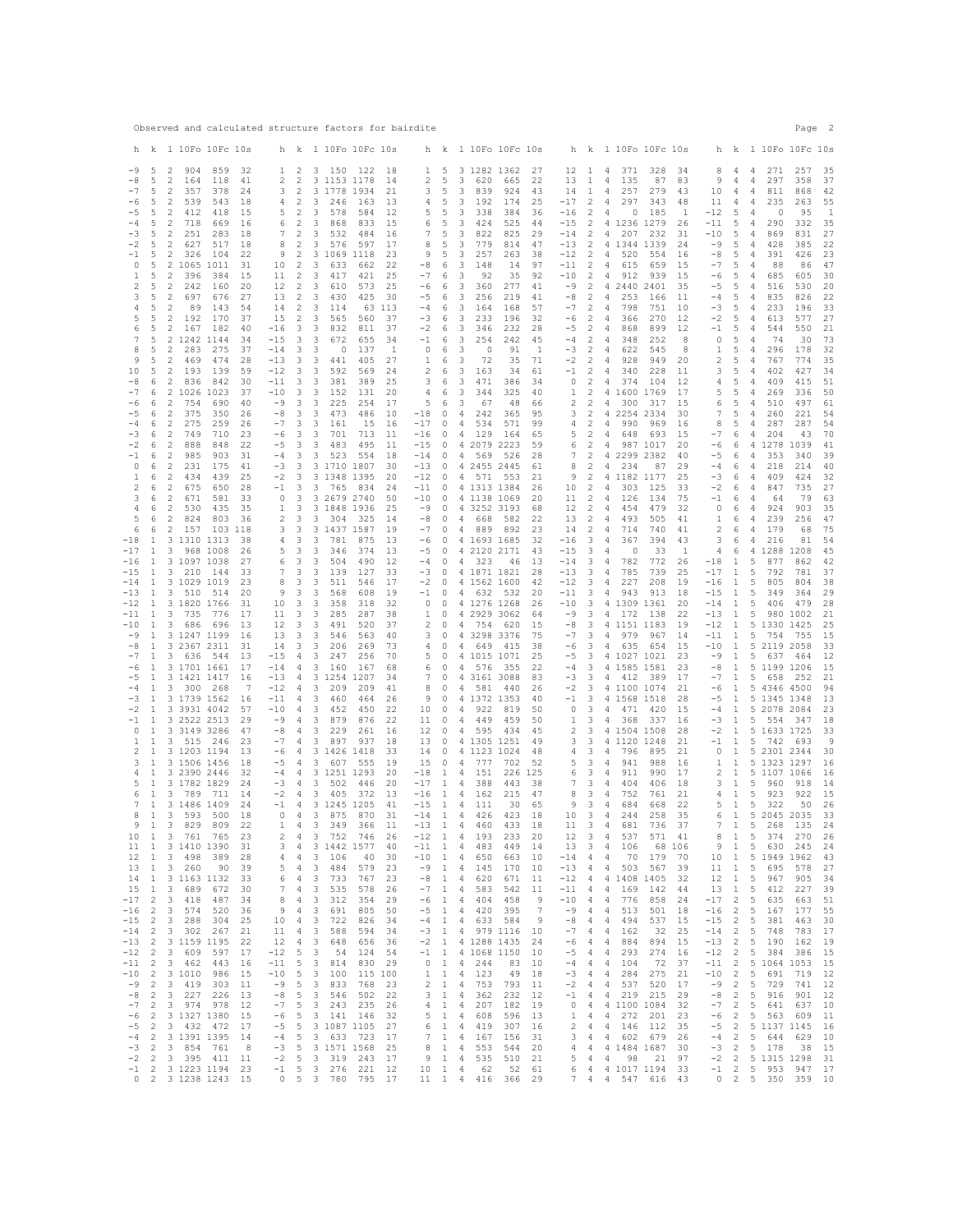|                                                                                                                                                                                                                                                                                                                                                                                                                                                                                                        | h k 1 10Fo 10Fc 10s                                                                                                                                                                                                                                                                                                                                                                                                                                                                                                                                                                                                                                                                                                                                                           | h k 1 10Fo 10Fc 10s                                                                                                                                                                                                                                                                                                                                                                                                                                                                                                                                                                                                                                                                                                                                                                                                                                                                                                                                                                                                       |                                                                                                                                                                                                                                                       | h k 1 10Fo 10Fc 10s                                                                                                                                                                                                                                                                                                                                                                                                                                                                                                                                                                                                                                                                                                                                                                                                  |                                                                                                                                                                                                                                                                                                                                                                     |                                                                                                                                                                                                                                                                                                                                                                                                                                                                                                                                                       | h k 1 10Fo 10Fc 10s                                                                                                                                                                                                                                                                                                                                                                                                                                                                                                                                                                                                                                                                                                                                        |                                                                                                                                                                                                                                                                                                                                                                                                                       |                                                                                                                                                                                                                                                                                                                                                                                                                                 | h k 1 10Fo 10Fc 10s                                                                                                                                                                                                                                                                                                                                                         |
|--------------------------------------------------------------------------------------------------------------------------------------------------------------------------------------------------------------------------------------------------------------------------------------------------------------------------------------------------------------------------------------------------------------------------------------------------------------------------------------------------------|-------------------------------------------------------------------------------------------------------------------------------------------------------------------------------------------------------------------------------------------------------------------------------------------------------------------------------------------------------------------------------------------------------------------------------------------------------------------------------------------------------------------------------------------------------------------------------------------------------------------------------------------------------------------------------------------------------------------------------------------------------------------------------|---------------------------------------------------------------------------------------------------------------------------------------------------------------------------------------------------------------------------------------------------------------------------------------------------------------------------------------------------------------------------------------------------------------------------------------------------------------------------------------------------------------------------------------------------------------------------------------------------------------------------------------------------------------------------------------------------------------------------------------------------------------------------------------------------------------------------------------------------------------------------------------------------------------------------------------------------------------------------------------------------------------------------|-------------------------------------------------------------------------------------------------------------------------------------------------------------------------------------------------------------------------------------------------------|----------------------------------------------------------------------------------------------------------------------------------------------------------------------------------------------------------------------------------------------------------------------------------------------------------------------------------------------------------------------------------------------------------------------------------------------------------------------------------------------------------------------------------------------------------------------------------------------------------------------------------------------------------------------------------------------------------------------------------------------------------------------------------------------------------------------|---------------------------------------------------------------------------------------------------------------------------------------------------------------------------------------------------------------------------------------------------------------------------------------------------------------------------------------------------------------------|-------------------------------------------------------------------------------------------------------------------------------------------------------------------------------------------------------------------------------------------------------------------------------------------------------------------------------------------------------------------------------------------------------------------------------------------------------------------------------------------------------------------------------------------------------|------------------------------------------------------------------------------------------------------------------------------------------------------------------------------------------------------------------------------------------------------------------------------------------------------------------------------------------------------------------------------------------------------------------------------------------------------------------------------------------------------------------------------------------------------------------------------------------------------------------------------------------------------------------------------------------------------------------------------------------------------------|-----------------------------------------------------------------------------------------------------------------------------------------------------------------------------------------------------------------------------------------------------------------------------------------------------------------------------------------------------------------------------------------------------------------------|---------------------------------------------------------------------------------------------------------------------------------------------------------------------------------------------------------------------------------------------------------------------------------------------------------------------------------------------------------------------------------------------------------------------------------|-----------------------------------------------------------------------------------------------------------------------------------------------------------------------------------------------------------------------------------------------------------------------------------------------------------------------------------------------------------------------------|
| 2<br>1<br>2<br>2<br>3<br>2<br>2<br>4<br>5<br>$\overline{\mathbf{c}}$<br>2<br>6<br>$\overline{2}$<br>7<br>$\overline{2}$<br>8<br>9<br>$\overline{\mathbf{c}}$<br>2<br>10<br>$\overline{2}$<br>11<br>$\overline{2}$<br>12<br>13<br>$\overline{\mathbf{c}}$<br>3<br>$-16$<br>$-15$<br>3<br>$-14$<br>3<br>$-13$<br>3<br>3<br>$-12$<br>$-11$<br>3<br>$-10$<br>3<br>$-9$<br>3<br>$-8$<br>3<br>$-7$<br>3<br>3<br>-6<br>$-5$<br>3<br>3<br>$-4$<br>3<br>-3<br>$-2$<br>3<br>3<br>$-1$<br>3<br>$\Omega$<br>1<br>3 | 5<br>883<br>920<br>13<br>797<br>5<br>800<br>12<br>5<br>270<br>348<br>16<br>5<br>609<br>518<br>14<br>5 1187 1265<br>20<br>5<br>463<br>- 456<br>16<br>5<br>942 1032<br>22<br>5<br>515<br>417<br>21<br>231<br>5<br>187<br>38<br>5<br>450<br>474<br>27<br>5<br>736<br>737<br>27<br>279<br>5<br>329<br>37<br>5<br>279<br>270<br>53<br>5<br>84<br>75<br>84<br>198<br>5<br>244<br>59<br>5<br>363<br>372<br>34<br>5<br>116<br>124<br>55<br>5<br>491<br>497<br>19<br>5<br>383<br>362<br>19<br>539<br>571<br>5<br>1.5<br>5 1187 1202<br>18<br>5<br>601 611<br>13<br>5<br>621<br>738<br>17<br>5 1463 1526<br>26<br>5<br>813<br>818<br>15<br>5<br>468<br>506<br>16<br>5 1171 1194<br>19<br>790<br>5<br>709<br>20<br>5<br>293<br>306<br>21<br>602<br>5<br>614<br>17<br>5<br>65<br>32<br>65 | $-5$<br>-6<br>-5<br>159<br>126<br>226<br>$-4$<br>6<br>5<br>260<br>$-3$<br>5<br>6<br>425<br>344<br>5<br>352<br>$-2$<br>6<br>368<br>$-1$<br>-5<br>248<br>172<br>-6<br>0<br>5<br>448<br>417<br>6<br>-6<br>5<br>79<br>15<br>1<br>$-18$<br>0<br>6<br>465<br>582<br>706<br>773<br>$-17$<br>0<br>6<br>$-16$<br>0<br>6<br>400<br>142<br>$-15$<br>$\circ$<br>6 1214 1208<br>$-14$<br>0<br>6 1160 1193<br>6 1629 1579<br>$-13$<br>$\circ$<br>218<br>107<br>$-12$<br>$\overline{\phantom{0}}$<br>6<br>698<br>551<br>$-11$<br>$\circ$<br>6<br>6 2043 1996<br>$-10$<br>0<br>$-9$<br>0<br>6<br>938<br>849<br>$-8$<br>6<br>754<br>771<br>0<br>$-7$<br>6 1481 1440<br>$\Omega$<br>6<br>290<br>158<br>-6<br>$\Omega$<br>$-5$<br>0<br>477<br>200<br>6<br>$-4$<br>$\circ$<br>6 1337 1403<br>$-3$<br>6 3728 3613<br>0<br>$-2$<br>6 2099 2165<br>0<br>$-1$<br>0<br>6 1593 1553<br>$\circ$<br>$\circ$<br>6 1453 1298<br>1<br>0<br>6 2347 2316<br>6 1482 1565<br>2<br>0<br>3<br>6 2793 2737<br>0<br>6 947 956<br>4<br>0<br>5<br>6 1536 1496<br>0 | 57<br>44<br>47<br>49<br>46<br>54<br>78<br>74<br>81<br>69<br>54<br>47<br>$-16$<br>$-15$<br>58<br>$-14$<br>51<br>$-13$<br>32<br>$-12$<br>55<br>30<br>$-11$<br>$-10$<br>23<br>33<br>53<br>20<br>38<br>88<br>38<br>29<br>41<br>49<br>30<br>67<br>25<br>37 | 2<br>$\overline{\phantom{0}}^2$<br>6 702 673<br>3<br>2<br>6 1381 1477<br>2<br>4<br>6<br>678<br>5<br>763<br>2<br>6<br>393<br>2<br>6<br>6<br>356<br>7<br>2<br>6<br>8<br>-2<br>6 206<br>9<br>2<br>6 1014<br>10<br>2<br>191<br>6<br>2<br>11<br>6<br>515<br>12<br>2<br>- 6<br>187<br>$\overline{\mathbf{3}}$<br>6<br>202<br>3<br>6<br>3<br>-6<br>586<br>3<br>- 6<br>609<br>3<br>6<br>498<br>3<br>6<br>552<br>3<br>6<br>235<br>$-9$<br>$3\quad 6$<br>903<br>3<br>6 1043 1110<br>-8<br>$-7$<br>3<br>189<br>6<br>3<br>-6<br>6 1454 1428<br>$-5$<br>3<br>6<br>884<br>$-4$<br>3<br>6<br>181<br>-3<br>3<br>6<br>872<br>$-2$<br>$\overline{\mathbf{3}}$<br>6 1287 1289<br>-1<br>$\overline{\mathbf{3}}$<br>6<br>117<br>3<br>946<br>0<br>6<br>$\mathbf{1}$<br>3<br>6 1363 1347<br>2<br>$_{3}$<br>- 6<br>478<br>3<br>3<br>6<br>628 | -15<br>22<br>634<br>17<br>782<br>20<br>179<br>19<br>25<br>416<br>168<br>39<br>996<br>28<br>58<br>48<br>482<br>30<br>60 102<br>182 105<br>982 1032<br>35<br>636<br>34<br>662<br>29<br>533<br>18<br>541<br>16<br>224<br>16<br>955<br>22<br>2.4<br>9<br>26<br>24<br>867<br>18<br>175<br>33<br>850<br>23<br>36<br>56<br>48<br>925<br>21<br>26<br>23<br>541<br>662<br>19 | $-7$<br>$\overline{1}$<br>-6<br>1<br>$-5$<br>1<br>$-4$<br>1<br>$-3$<br>$\overline{1}$<br>$-2$<br>-1<br>$-1$<br>1<br>$\circ$<br>1<br>1<br>-1<br>2<br>1<br>1<br>3<br>4<br>-1<br>5<br>1<br><sup>1</sup><br>6<br>7<br>1<br>8<br>1<br>9<br>1<br>10<br>1<br>11<br>1<br>$-16$<br>$\overline{2}$<br>$-15$<br>$\overline{c}$<br>$\overline{2}$<br>$-14$<br>$\overline{2}$<br>$-13$<br>$\overline{2}$<br>$-12$<br>2<br>$-11$<br>$-10$<br>$\overline{2}$<br>$-9$<br>$\overline{2}$<br>$\overline{c}$<br>$-8$<br>$-7$<br>$\overline{2}$<br>$-6$<br>2<br>$-5$<br>2 | 7<br>819<br>787<br>16<br>7<br>337<br>318<br>22<br>7 1074 1113<br>13<br>7 1329 1362<br>31<br>7 156 232<br>33<br>7 1093 1069<br>15<br>7 818<br>15<br>814<br>7 1053<br>987<br>36<br>29<br>7 1829 1872<br>7 1130 1118<br>20<br>7 587 510<br>17<br>7 1326 1249<br>25<br>7 1453 1540<br>28<br>7 1178 1223<br>27<br>7 1594 1572<br>37<br>7<br>479<br>430<br>26<br>$7\phantom{.0}$<br>147<br>89<br>62<br>7<br>538<br>462<br>32<br>7<br>34<br>479<br>447<br>7<br>385<br>446<br>45<br>7<br>647<br>658<br>34<br>-7<br>109<br>113 108<br>- 7<br>666<br>699<br>26<br>7<br>744<br>788<br>21<br>7<br>150<br>127<br>47<br>7<br>907<br>974<br>25<br>-7<br>678<br>586<br>16<br>502<br>548<br>-7<br>24<br>7<br>357<br>325<br>18<br>7 1230 1229<br>26<br>7<br>270<br>195<br>14 | 3<br>4<br>4<br>4<br>5<br>4<br>6<br>4<br>7<br>4<br>-9<br>5<br>$-8$<br>5<br>$-7$<br>5<br>5<br>-6<br>$-5$<br>5<br>$-4$<br>5<br>-3<br>5<br>5<br>$-2$<br>$-1$<br>5<br>5<br>0<br>5<br>1<br>2<br>5<br>3<br>5<br>$-17$<br>$\circ$<br>$\circ$<br>$-16$<br>$-15$<br>0<br>$-14$<br>$-13$<br>0<br>$-12$<br>0<br>$-11$<br>0<br>$-10$<br>$\circ$<br>$-9$<br>0<br>$-8$<br>$\circ$<br>$-7$<br>$\circ$<br>$-6$<br>$\circ$<br>$-5$<br>0 | -7<br>640<br>7<br>431<br>7<br>89<br>7<br>677<br>7<br>464<br>7<br>473<br>7 1091<br>-7<br>683<br>7<br>554<br>$7\phantom{.0}$<br>392<br>7<br>394<br>-7<br>178<br>7<br>521<br>7<br>539<br>-7<br>287<br>-7<br>185<br>$7\phantom{.0}$<br>648<br>7<br>703<br>8<br>314<br>8<br>270<br>8<br>690<br>0 8 1106 1141<br>8<br>302<br>8 1350 1319<br>8<br>684<br>8<br>302<br>8<br>976<br>8 2447 2466<br>8 1273 1076<br>8 1991 2319<br>8<br>477 | 674<br>25<br>38<br>467<br>89<br>46<br>61<br>664<br>48<br>538<br>503<br>44<br>984<br>37<br>651<br>30<br>30<br>470<br>34<br>347<br>433<br>35<br>56<br>126<br>536<br>35<br>632<br>58<br>282<br>49<br>70<br>82<br>659<br>63<br>752<br>49<br>248<br>100<br>123<br>88<br>53<br>627<br>50<br>53<br>120<br>51<br>37<br>606<br>206<br>37<br>557<br>41<br>70<br>38<br>81<br>40<br>169 |
| 2<br>3<br>3<br>3<br>3<br>4<br>5<br>3<br>3<br>6<br>3<br>7<br>3<br>8<br>9<br>3<br>10<br>3<br>3<br>11<br>3<br>12<br>$-14$<br>4<br>$-13$<br>4                                                                                                                                                                                                                                                                                                                                                              | 5<br>413<br>388<br>16<br>5<br>207<br>214<br>17<br>194<br>5<br>186<br>20<br>5<br>383<br>347<br>16<br>5<br>510<br>591<br>19<br>5<br>603<br>29<br>610<br>5<br>235<br>249<br>27<br>5<br>526<br>578<br>23<br>5<br>924<br>966<br>35<br>5<br>490<br>512<br>36<br>5<br>309<br>334<br>52<br>515<br>5<br>653<br>72<br>5<br>168<br>56<br>49                                                                                                                                                                                                                                                                                                                                                                                                                                              | 0<br>6<br>835<br>701<br>6<br>7<br>6<br>207<br>297<br>0<br>8<br>$\circ$<br>349<br>148<br>-6<br>9<br>0<br>6 1639 1596<br>10<br>$\circ$<br>6<br>432<br>198<br>655<br>11<br>$\circ$<br>6<br>732<br>454<br>380<br>12<br>0<br>6<br>$-17$<br>126<br>1<br>6<br>64<br>$-16$<br>1<br>6<br>171<br>113<br>$-15$<br>6<br>453<br>482<br>-1<br>$-14$<br>1<br>6<br>261<br>315<br>190<br>290<br>$-13$<br>6<br>-1<br>$-12$<br>1<br>6<br>307<br>304                                                                                                                                                                                                                                                                                                                                                                                                                                                                                                                                                                                          | 30<br>47<br>38<br>52<br>47<br>43<br>50<br>63<br>$-14$<br>72<br>$-13$<br>34<br>$-12$<br>22<br>$-11$<br>$-10$<br>22<br>27                                                                                                                               | 3<br>6<br>628<br>4<br>3<br>5<br>-6<br>555<br>6<br>$\overline{\mathbf{3}}$<br>- 6<br>360<br>7<br>3<br>- 6<br>893<br>8<br>3<br>566<br>6<br>9<br>3<br>-6<br>265<br>10<br>3<br>- 6<br>809<br>$\overline{4}$<br>94<br>6<br>4<br>6<br>42<br>$\sim$ 4<br>6<br>493<br>4<br>6<br>514<br>4<br>6<br>365<br>-9<br>4<br>6<br>158                                                                                                                                                                                                                                                                                                                                                                                                                                                                                                  | 612<br>19<br>590<br>17<br>355<br>22<br>987<br>23<br>609<br>26<br>37<br>232<br>806<br>39<br>51<br>93<br>98<br>41<br>496<br>28<br>35<br>540<br>337<br>20<br>141<br>24                                                                                                                                                                                                 | 2<br>$-4$<br>$-3$<br>$\overline{2}$<br>$-2$<br>$\overline{2}$<br>$-1$<br>-2<br>$\overline{c}$<br>$\circ$<br>$\overline{2}$<br>$\mathbf{1}$<br>$\overline{2}$<br>2<br>$\overline{2}$<br>3<br>$\overline{2}$<br>4<br>5<br>$\overline{2}$<br>$\overline{2}$<br>6<br>7<br>$\overline{2}$<br>$\overline{2}$<br>8                                                                                                                                                                                                                                           | 7<br>696<br>732<br>21<br>7 1009<br>938<br>26<br>7<br>706<br>669<br>16<br>7<br>235<br>148<br>16<br>7<br>845<br>836<br>21<br>7<br>744<br>729<br>18<br>- 7<br>457<br>470<br>16<br>7<br>780<br>21<br>867<br>7<br>497<br>436<br>19<br>7<br>70<br>36<br>69<br>-7<br>742<br>758<br>23<br>7<br>405<br>22<br>483<br>219<br>7<br>220<br>37                                                                                                                                                                                                                                                                                                                                                                                                                           | $-4$<br>0<br>$-3$<br>$\circ$<br>$-2$<br>$\circ$<br>$-1$<br>$\circ$<br>0<br>$\circ$<br>1<br>$\circ$<br>$\overline{c}$<br>0<br>3<br>0<br>4<br>0<br>5<br>$\circ$<br>6<br>0<br>7<br>0<br>8<br>0                                                                                                                                                                                                                           | 8<br>300<br>8<br>657<br>8 1899 1916<br>8 1157 1153<br>8<br>8 1093 1042<br>8<br>436<br>8<br>259<br>8<br>770<br>8 1098 1074<br>8<br>586<br>8<br>601<br>8 1113 1140                                                                                                                                                                                                                                                                | 431<br>30<br>55<br>381<br>-64<br>71<br>27<br>884 915<br>28<br>25<br>307<br>291<br>37<br>31<br>776<br>37<br>49<br>568<br>201<br>41<br>44                                                                                                                                                                                                                                     |
| $-12$<br>4<br>$-11$<br>4<br>$-10$<br>4<br>$-9$<br>4<br>$-8$<br>4<br>$-7$<br>4<br>4<br>-6<br>$-5$<br>4<br>4<br>$-4$<br>$-3$<br>4<br>-2<br>4<br>4<br>$-1$<br>0<br>4<br>1<br>4<br>2<br>4<br>4<br>з<br>4<br>4                                                                                                                                                                                                                                                                                              | 345<br>382<br>33<br>5<br>5<br>23<br>886<br>926<br>5<br>625<br>625<br>19<br>5<br>740<br>758<br>19<br>5<br>612<br>640<br>19<br>5<br>484<br>476<br>18<br>477<br>474<br>5<br>18<br>5 1113 1141<br>23<br>5<br>523<br>518<br>22<br>358<br>23<br>5<br>421<br>5 1406 1287<br>26<br>5<br>894<br>841<br>32<br>5<br>524<br>521<br>19<br>781<br>5<br>815<br>20<br>5<br>759<br>776<br>22<br>171<br>5<br>63<br>32<br>5<br>579<br>609<br>24                                                                                                                                                                                                                                                                                                                                                  | 394<br>369<br>$-11$<br><sup>1</sup><br>6<br>$-10$<br>1<br>6<br>88<br>62<br>$-9$<br>976 1037<br>-1<br>6<br>$-8$<br>6<br>256<br>1<br>324<br>$-7$<br>181<br>206<br>6<br>-1<br>752<br>-6<br>1<br>6<br>691<br>$-5$<br>423<br>342<br>-1<br>6<br>$-4$<br>29<br>1<br>6<br>136<br>$-3$<br>270<br>6<br>184<br>- 1<br>$-2$<br>826<br>812<br>$\overline{1}$<br>6<br>$-1$<br>1<br>6<br>131<br>32<br>$\circ$<br>6<br>402<br>261<br>$\mathbf{1}$<br>1<br>1<br>6 1057 1143<br>2<br>255<br>6<br>215<br>-1<br>3<br>1<br>6<br>462<br>497<br>374<br>4<br>6<br>423<br>-1<br>5<br>291<br>1<br>6<br>299                                                                                                                                                                                                                                                                                                                                                                                                                                          | 18<br>57<br>16<br>11<br>17<br>11<br>9<br>18<br>17<br>21<br>18<br>15<br>16<br>16<br>15<br>17<br>21                                                                                                                                                     | $-8$<br>6<br>$\overline{4}$<br>67<br>$-7$<br>4<br>6<br>430<br>-6<br>$\frac{4}{3}$<br>6<br>627<br>$-5$<br>710<br>$\frac{4}{3}$<br>6<br>$-4$<br>4<br>6<br>699<br>$-3$<br>751<br>4<br>6<br>$-2$<br>879<br>4<br>6<br>-1<br>4<br>6<br>369<br>0<br>6 1392 1462<br>4<br>$\mathbf{1}$<br>4<br>6 1153 1092<br>2<br>4<br>6<br>279<br>3<br>$\overline{4}$<br>6<br>430<br>4<br>4<br>6<br>336<br>5<br>4<br>115<br>6<br>6<br>4<br>6<br>661<br>7<br>4<br>6<br>135<br>8<br>4<br>6<br>454                                                                                                                                                                                                                                                                                                                                             | 58<br>66<br>429<br>21<br>669<br>25<br>656<br>21<br>714<br>23<br>680<br>30<br>880<br>28<br>352<br>27<br>30<br>30<br>300<br>28<br>375<br>31<br>389<br>32<br>122<br>89<br>742<br>55<br>56<br>134<br>557<br>48                                                                                                                                                          | 9<br>$\overline{c}$<br>$\overline{2}$<br>10<br>$-15$<br>3<br>3<br>$-14$<br>3<br>$-13$<br>$-12$<br>3<br>$-11$<br>3<br>-10<br>3<br>$-9$<br>3<br>$-8$<br>3<br>$-7$<br>3<br>3<br>$-6$<br>$-5$<br>3<br>3<br>$-4$<br>$-3$<br>3<br>$-2$<br>3<br>3<br>$-1$                                                                                                                                                                                                                                                                                                    | -7<br>386<br>421<br>33<br>7<br>34<br>524<br>606<br>7<br>834<br>844<br>64<br>7<br>243<br>282<br>36<br>$7\phantom{.0}$<br>31<br>856<br>884<br>7 1479 1402<br>30<br>7<br>700<br>640<br>21<br>7<br>678<br>631<br>16<br>7 1043 1114<br>29<br>7<br>433<br>467<br>14<br>7<br>158<br>133<br>21<br>7<br>372<br>270<br>18<br>7<br>196<br>115<br>27<br>238<br>7<br>150<br>27<br>7<br>379<br>290<br>21<br>7<br>253<br>193<br>25<br>7<br>34<br>209<br>150                                                                                                                                                                                                                                                                                                               | 9<br>$\circ$<br>10<br>$\circ$<br>$-16$<br>1<br>$-15$<br>$\mathbf{1}$<br>$-14$<br>1 8<br>$-13$<br>$\mathbf{1}$<br>$-12$<br>$\mathbf{1}$<br>$-11$<br>$\mathbf{1}$<br>$-10$<br>$\mathbf{1}$<br>$-9$<br>$\mathbf{1}$<br>-8<br>1<br>$-7$<br>1<br>-6<br>1<br>$-5$<br>$\mathbf{1}$<br>$-4$<br>1<br>-3<br>1<br>$-2$<br>1                                                                                                      | 425<br>8<br>8 1310 1294<br>8<br>339<br>8<br>158<br>111<br>8<br>346<br>315<br>8<br>174<br>8<br>8<br>413<br>8<br>238<br>8<br>166<br>8<br>562<br>8<br>480<br>8<br>185<br>8<br>526<br>8<br>532<br>279<br>8                                                                                                                                                                                                                          | 508<br>52<br>68<br>387<br>45<br>123<br>84<br>171<br>111<br>351<br>33<br>333<br>33<br>38<br>185<br>22<br>359<br>185<br>32<br>21<br>183<br>581<br>17<br>17<br>517<br>250<br>20<br>418<br>13<br>498<br>13<br>24<br>305                                                                                                                                                         |
| 5<br>4<br>4<br>6<br>$\boldsymbol{7}$<br>4<br>8<br>4<br>9<br>$\frac{4}{3}$<br>10<br>$\overline{4}$<br>$-11$<br>5<br>5<br>$-10$<br>5<br>$-9$<br>$-8$<br>5<br>5<br>$-7$<br>$5\phantom{.0}$<br>$-6$<br>5<br>$-5$<br>5<br>$-4$<br>$\overline{5}$<br>$-3$<br>5<br>$-2$<br>$\overline{5}$<br>$-1$<br>5<br>$\circ$                                                                                                                                                                                             | 5 1028 1118<br>33<br>5<br>139<br>156<br>35<br>5<br>794<br>843<br>42<br>5<br>284<br>338<br>50<br>5<br>148<br>199<br>90<br>5<br>238<br>212<br>56<br>5<br>209 146<br>- 50<br>5 328<br>309<br>34<br>5 1306 1254<br>38<br>5 609 424<br>62<br>5 1123 1141<br>27<br>5<br>718<br>552<br>38<br>5 890 856<br>34<br>5 210 121<br>38<br>5 1475 1467<br>36<br>192<br>142<br>5<br>56<br>5<br>753<br>676<br>27<br>5<br>39<br>546<br>549                                                                                                                                                                                                                                                                                                                                                      | 6<br>1<br>6<br>288<br>316<br>7<br>$\mathbf{1}$<br>6<br>426<br>409<br>8<br><sup>1</sup><br>6 331<br>330<br>9 <sub>1</sub><br>6<br>183<br>132<br>10<br>$\mathbf{1}$<br>6<br>437<br>462<br>$\mathbf{1}$<br>11<br>6<br>275<br>134<br>1<br>6<br>54<br>12<br>9<br>$\overline{c}$<br>$-17$<br>6<br>401<br>387<br>$\overline{c}$<br>6<br>$-16$<br>345<br>401<br>$-15$ 2<br>6<br>768<br>797<br>$-14$ 2<br>6<br>709<br>661<br>$\overline{2}$<br>$-13$<br>6<br>748<br>770<br>2<br>275<br>$-12$<br>6<br>258<br>$-11$ 2<br>6<br>238<br>65<br>$\overline{2}$<br>6<br>$-10$<br>850<br>860<br>$-9$<br>$\overline{c}$<br>6<br>418<br>476<br>$\overline{c}$<br>$-8$<br>6<br>558<br>537<br>$-7$<br>2<br>6<br>663<br>674                                                                                                                                                                                                                                                                                                                      | $-10$<br>23<br>23<br>29<br>44<br>31<br>39<br>54<br>59<br>40<br>36<br>21<br>22<br>23<br>31<br>17<br>15<br>$-17$<br>13<br>13                                                                                                                            | 5<br>6<br>145<br>$-9$<br>5<br>6<br>393<br>$-8$<br>5<br>6<br>618<br>5<br>-7<br>6<br>200<br>-6<br>5<br>6<br>977<br>5<br>$-5$<br>6<br>206<br>$-4$<br>5<br>6<br>95<br>$-3$<br>5<br>6<br>220<br>$-2$<br>5<br>6<br>866<br>$-1$<br>5<br>- 6<br>62<br>$5\quad 6$<br>0<br>225<br>5<br>$\mathbf{1}$<br>6<br>716<br>$\overline{c}$<br>5<br>6<br>238<br>3 <sub>5</sub><br>6<br>412<br>$\overline{4}$<br>5<br>- 6<br>109<br>5<br>- 6<br>359<br>5<br>$\mathbf{1}$<br>7<br>852<br>$-16$ 1 7 721                                                                                                                                                                                                                                                                                                                                     | 61<br>81<br>433<br>35<br>606<br>22<br>29<br>41<br>938<br>31<br>85<br>44<br>70<br>95<br>98<br>38<br>849<br>28<br>56<br>61<br>287<br>40<br>682<br>29<br>231<br>46<br>492<br>51<br>130 109<br>286<br>49<br>920<br>40<br>37<br>775                                                                                                                                      | 3<br>$\circ$<br>$\overline{1}$<br>3<br>2<br>3<br>3<br>3<br>$\overline{4}$<br>3<br>5<br>$\overline{\mathbf{3}}$<br>6<br>$7\phantom{.0}$<br>3<br>8<br>3<br>9<br>3<br>$-13$<br>$\frac{4}{3}$<br>$-12$<br>$\frac{4}{3}$<br>$-11$<br>$\frac{4}{3}$<br>$-10$<br>$\overline{4}$<br>$-9$<br>$\frac{4}{3}$<br>$-8$<br>$\frac{4}{3}$<br>$-7$<br>$\overline{4}$<br>$-6$                                                                                                                                                                                          | 7<br>683<br>639<br>30<br>7<br>654<br>696<br>26<br>7 140 138<br>47<br>3 7 743 757<br>26<br>7 1112 1141<br>27<br>7<br>453<br>459<br>23<br>7<br>572<br>583<br>26<br>$7\phantom{.0}$<br>804<br>854<br>28<br>$7\phantom{.0}$<br>272<br>256<br>31<br>$7\phantom{.0}$<br>310<br>377<br>48<br>7<br>503<br>553<br>55<br>-7<br>717<br>699<br>35<br>7<br>207<br>156<br>41<br>7<br>890<br>917<br>26<br>7<br>528<br>512<br>21<br>7<br>20<br>463<br>404<br>7<br>257<br>228<br>29<br>4 7 1182 1142<br>27                                                                                                                                                                                                                                                                  | $-1$<br>1<br>0<br>-1<br>$1\quad1$<br>$2 \quad 1$<br>3<br>$\mathbf{1}$<br>4<br>$\mathbf{1}$<br>$5 \quad 1$<br>6<br>$\mathbf{1}$<br>$7\phantom{.0}$<br>$\mathbf{1}$<br>$\mathbf{1}$<br>8<br>9<br>$\mathbf{1}$<br>$2 \quad 8$<br>$-15$<br>$\overline{2}$<br>$-14$<br>$-13$<br>2 8<br>$2^{\circ}$<br>$-12$<br>$-11$<br>$\overline{2}$<br>$2^{\circ}$<br>$-10$                                                             | 8<br>474<br>8<br>320<br>8 143 102<br>8<br>415<br>491<br>8<br>8<br>135<br>8<br>316<br>8<br>308<br>8<br>185<br>8<br>167<br>8<br>381<br>257<br>8<br>704<br>138<br>8<br>881<br>8<br>173<br>8<br>301<br>$-9$ 2 8 854 883<br>$-8$ 2 8 1529 1593                                                                                                                                                                                       | 474<br>16<br>229<br>17<br>35<br>392<br>20<br>502<br>22<br>134<br>52<br>27<br>338<br>29<br>257<br>122<br>49<br>166<br>52<br>352<br>38<br>207<br>53<br>716<br>31<br>76<br>67<br>29<br>913<br>36<br>83<br>20<br>335<br>30                                                                                                                                                      |
| 5<br>$\mathbf{1}$<br>$\overline{c}$<br>5<br>5<br>3<br>5<br>4<br>5<br>5<br>5<br>6<br>5<br>7<br>-6                                                                                                                                                                                                                                                                                                                                                                                                       | -5<br>347<br>374<br>40<br>73<br>5<br>166<br>53<br>5<br>979<br>981<br>- 34<br>5<br>237<br>147<br>50<br>5<br>284<br>338 49<br>5<br>142<br>134 142<br>5<br>843 808 39<br>6 5 224 218 74                                                                                                                                                                                                                                                                                                                                                                                                                                                                                                                                                                                          | $-6$ 2<br>6<br>298<br>253<br>$-5$ 2<br>6 371<br>365<br>$-4$ 2<br>6 489 431<br>$-3$ 2<br>6 2337 2348<br>$-2$ 2<br>6 1775 1805<br>2<br>6 759 724 11<br>$-1$<br>0 2 6 1158 1176 18<br>1 2 6 1256 1367 19                                                                                                                                                                                                                                                                                                                                                                                                                                                                                                                                                                                                                                                                                                                                                                                                                     | 12<br>16<br>11<br>32<br>26<br>$-11$                                                                                                                                                                                                                   | $-15$ 1 7 1307 1339<br>$-14$ 1 7 686<br>$-13$ 1 7 358<br>$-12$ 1 7 1316 1268<br>1 7 1401 1460<br>$-10$ 1 7 1403 1456<br>$-9$ 1 7 1627 1627 24<br>$-8$ 1 7 580 545 14                                                                                                                                                                                                                                                                                                                                                                                                                                                                                                                                                                                                                                                 | 42<br>649<br>31<br>307<br>30<br>35<br>30<br>31                                                                                                                                                                                                                                                                                                                      | $-5$<br>$\overline{4}$<br>$-4$<br>$\overline{4}$<br>$-3$<br>$\overline{4}$<br>$-2$<br>$\frac{4}{3}$<br>$-1$<br>$\overline{4}$<br>$\circ$<br>$\frac{4}{3}$<br>$\mathbf{1}$                                                                                                                                                                                                                                                                                                                                                                             | 7 227<br>225<br>41<br>7 627<br>596<br>26<br>7 1144 1121<br>31<br>7<br>190<br>112<br>53<br>7<br>218<br>99<br>36<br>7 489 439<br>36<br>4 7 1082 1064<br>33<br>2 4 7 520 515 30                                                                                                                                                                                                                                                                                                                                                                                                                                                                                                                                                                               | $-7$<br>$-4$<br>$-3$                                                                                                                                                                                                                                                                                                                                                                                                  | 2 8 602 732<br>$-6$ 2 8 2013 2106<br>$-5$ 2 8 1000 971<br>2 8 144<br>2 8 857 865<br>$-2$ 2 8 1261 1238                                                                                                                                                                                                                                                                                                                          | 26<br>17<br>32<br>21<br>57<br>24<br>20<br>20<br>$-1$ 2 8 621 607 27                                                                                                                                                                                                                                                                                                         |

Observed and calculated structure factors for bairdite **Page 3** and the Page 3 and the Page 3 and the Page 3 and the Page 3 and the Page 3 and the Page 3 and the Page 3 and the Page 3 and the Page 3 and the Page 3 and the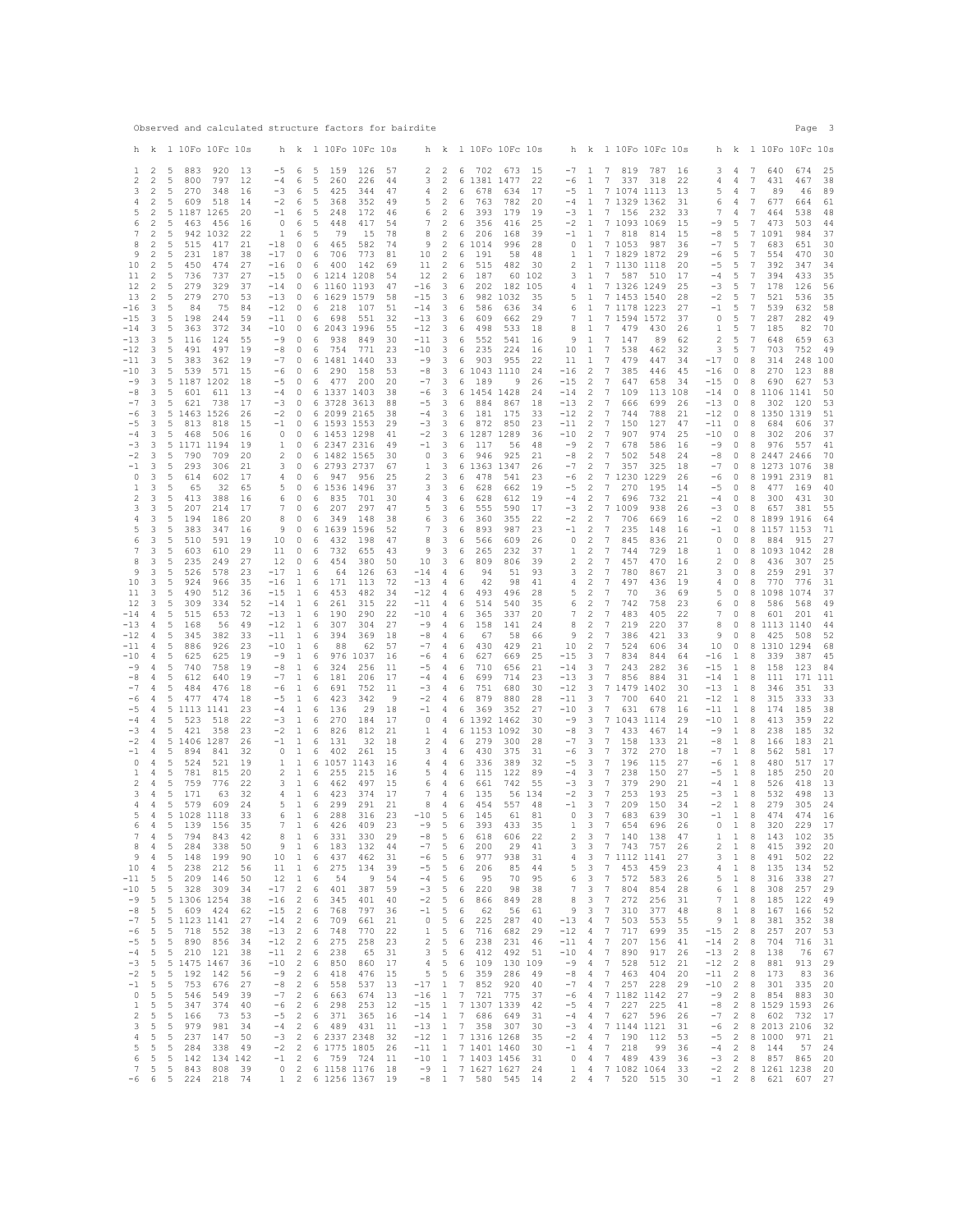|                |                          |        |                    |                     |          |            |                   |        |                  |                     |          | Observed and calculated structure factors for bairdite |                |        |                |                     |          |        |                            |                |           |          |                   |                    |                     | Page       | 4        |
|----------------|--------------------------|--------|--------------------|---------------------|----------|------------|-------------------|--------|------------------|---------------------|----------|--------------------------------------------------------|----------------|--------|----------------|---------------------|----------|--------|----------------------------|----------------|-----------|----------|-------------------|--------------------|---------------------|------------|----------|
|                |                          |        |                    | h k 1 10Fo 10Fc 10s |          |            |                   |        |                  | h k 1 10Fo 10Fc 10s |          |                                                        |                |        |                | h k 1 10Fo 10Fc 10s |          |        | h k 1 10Fo 10Fc 10s        |                |           |          |                   |                    | h k 1 10Fo 10Fc 10s |            |          |
| 0              | 2                        | 8      | 515                | 480                 | 15       | $-5$       | 5                 | 8      | 175              | 51                  | 69       | $-13$                                                  | 3              | 9      | 268            | 196                 | 50       | 4      |                            | 0 10 1223 1338 |           | 56       | $-2$              | 3 10               | 545                 | 425        | 33       |
|                | $\overline{\mathcal{L}}$ | 8      | 622                | 626                 | 18       | $-4$       | 5                 | 8      | 345              | 375                 | 44       | $-12$                                                  | 3              | 9      | 352            | 312                 | 52       | 5      | 010                        | 775            | 808       | 39       | $-1$              | 3 10               | 652                 | 670        | 35       |
|                | $\overline{2}$           | 8      | 304                | 224                 | 21       | $-3$       | 5                 | 8      | 784              | 661                 | 32       | $-11$                                                  | 3              | 9      | 293            | 160                 | 38       | 6      | 010                        | 834            | 874       | 61       | $\Omega$          | 310                | 190                 | 91         | 79       |
| 3              | 2                        | 8      | 419                | 398                 | 22       | $-2$       | 5                 | 8      | 284              | 300                 | 48       | $-10$                                                  | 3              | 9      | 207            | 105                 | 44       | $-14$  | 1 10                       | 231            | 272       | 48       | $\mathbf{1}$      | 3 10               | 952                 | 902        | 32       |
| 4              | 2                        | 8      | 714                | 696                 | 21       | $-1$       | 5                 | 8      | 322              | 343                 | 46       | $-9$                                                   | 3              | 9      | 101            |                     | 16 100   | $-13$  | 1 10                       | 0              | 83        | 1        | 2                 | 3 10               | 297                 | 247        | 47       |
| 5              | 2                        | 8      | 403                | 425                 | 24       | $-15$      | 1                 |        | 9 1428 1461      |                     | 51       | $-8$                                                   | 3              | 9      | 155            | 131                 | 56       | $-12$  | 1 10                       | 343            | 393       | 35       | $-12$             | 1 1 1              | 270                 | 318        | 40       |
| 6              | $\overline{2}$           | 8      | 655                | 599                 | 23       | $-14$      | 1                 | 9      | 252              | 125                 | 42       | $-7$                                                   | 3              | 9      | 90             | 116                 | 72       | $-11$  | 1 10                       | 365            | 333       | 32       | $-11$             | 1 1 1              | 334                 | 203        | 35       |
| 7              | $\overline{c}$           | 8      | 601                | 394                 | 28       | $-13$      | 1                 | 9      | 562              | 523                 | 31       | $-6$                                                   | 3              | 9      | 486            | 515                 | 23       | $-10$  | 1 10                       | 112            | 113       | 79       | $-10$             | 1 1 1              | 525                 | 442        | 29       |
| 8              | 2                        | 8      | 616                | 705                 | 29       | $-12$      | 1                 | 9      | 605              | 502                 | 26       | $-5$                                                   | 3              | 9      | 683            | 660                 | 30       | $-9$   | 1 10                       | 38             | 111       | 38       | $-9$              |                    | 1 11 1424 1381      |            | 48       |
| $-14$          | 3                        | 8      | 390                | 429                 | 36       | $-11$      | 1                 | 9      | 656              | 678                 | 27       | $-4$                                                   | 3              | 9      | 226            | 9                   | 40       | $-8$   | 1 10                       | 313            | 325       | 20       | $-8$              |                    | 1 11 1351           | 1405       | 45       |
| $-13$          | 3                        | 8      | 737                | 730                 | 33       | $-10$      | $\mathbf{1}$      | 9      | 529              | 429                 | 24       | $-3$                                                   | 3              |        | 9 1024 1044    |                     | 30       | $-7$   | 1 10                       | 152            | 135       | 23       | $-7$              | 111                | 540                 | 583        | 32       |
| $-12$          | 3                        | 8      | 763                | 739                 | 35       | $-9$       | 1                 | 9      | 809              | 825                 | 23       | $-2$                                                   | 3              | 9      | 1264 1225      |                     | 30       | $-6$   | 1 10                       | 221            | 227       | 32       | $-6$              | $\mathbf{1}$<br>11 | 776                 | 923        | 29       |
| $-11$          | 3                        | 8      | 564                | 600                 | 30       | $-8$       | $\mathbf{1}$      | 9      | 360              | 356                 | 32       | $-1$                                                   | 3              | 9      | 338            | 207                 | 35       | $-5$   | 1 10                       | 495            | 452       | 22       | $-5$              | 1 1 1              | 896                 | 875        | 50       |
| $-10$          | 3                        | 8      | 894                | 903                 | 24       | $-7$       | $\mathbf{1}$      | 9      | 397              | 337                 | 15       | $\circ$                                                | 3              | 9      | 976            | 885                 | 30       | $-4$   | 1 10                       | 266            | 238       | 21       | $-4$              | 1 1 1              | 800                 | 763        | 26       |
| $-9$           | 3                        | 8      | 192                | 131                 | 19       | $-6$       | $\mathbf{1}$      | 9      | 505              | 326                 | 14       | 1                                                      | 3              | 9      | 1181 1116      |                     | 33       | $-3$   | 1 10                       | 224            | 203       | 27       | $-3$              |                    | 1 11 1285 1193      |            | 66       |
| $-8$           | 3                        | 8      | 151                | 184                 | 21       | $-5$       | 1                 |        | 9 1415 1394      |                     | 39       | $\overline{c}$                                         | 3              | 9      | 274            | 226                 | 35       | $-2$   | 1 10                       | 249            | 154       | 24       | $-2$              | 1 1 1              | 654                 | 707        | 37       |
| $-7$           | 3                        |        | 8 1000 1083        |                     | 29       | $-4$       | 1                 | 9      | 373              | 153                 | 23       | 3                                                      | 3              | 9      | 664            | 622                 | 31       | $-1$   | 1 10                       | 328            | 370       | 23       | $-1$              | 1 1 1              | 662                 | 648        | 27       |
| $-6$           | 3<br>3                   | 8<br>8 | 548<br>182         | 496<br>52           | 30<br>38 | -3<br>$-2$ | 1<br>1            | 9      | 9 1 9 6 4<br>833 | 2015<br>749         | 31<br>20 | 4<br>5                                                 | 3<br>3         | 9<br>9 | 644<br>203     | 612<br>103          | 34<br>63 | 0      | $\mathbf{1}$<br>10<br>1 10 | 64<br>488      | 25<br>575 | 63<br>27 | 0<br>$\mathbf{1}$ | 1 1 1<br>111       | 232<br>100          | 121<br>32  | 40<br>99 |
| $-5$           |                          |        |                    |                     |          |            |                   |        |                  |                     |          |                                                        |                |        |                |                     |          | 1      |                            |                |           |          |                   |                    |                     |            |          |
| $-4$<br>$-3$   | 3<br>3                   | 8      | 910<br>8 1183 1145 | 796                 | 28<br>35 | $-1$<br>0  | 1<br>$\mathbf{1}$ | 9<br>9 | 302<br>497       | 377<br>399          | 20<br>26 | $-10$<br>$-9$                                          | 4<br>4         | 9<br>9 | 701<br>133     | 698<br>63           | 32<br>93 | 2<br>3 | 1 10<br>1 10               | 200<br>$\circ$ | 98<br>34  | 38<br>1  | 2<br>$-10$        | 1 1 1<br>2 1 1     | 242<br>221          | 135<br>247 | 48<br>58 |
| $-2$           | 3                        | 8      | 363                | 344                 | 28       | 1          | 1                 |        | 9 1884 1969      |                     | 42       | -8                                                     | 4              | 9      | 714            | 667                 | 34       | 4      | 110                        | 268            | 326       | 37       | -9                | 2 1 1              | 503                 | 462        | 49       |
| $-1$           | 3                        | 8      | 759                | 801                 | 24       | 2          | $\mathbf{1}$      | 9      | 316              | 215                 | 27       | $-7$                                                   | $\overline{4}$ | 9      | 607            | 589                 | 29       | 5      | 1 10                       | 242            | 245       | 39       | $-8$              | 2 1 1              | 638                 | 549        | 59       |
| 0              | 3                        | 8      | 634                | 633                 | 26       | 3          | 1                 |        | 9 1166 1238      |                     | 28       | $-6$                                                   | 4              | 9      | 79             | 55                  | 79       | $-13$  | 2 10                       | 248            | 187       | 39       | $-7$              | 2 1 1              | 197                 | 136        | 52       |
| 1              | 3                        | 8      | 129                | 79                  | 60       | 4          | 1                 | 9      | 395              | 274                 | 25       | $-5$                                                   | 4              | 9      | 299            | 144                 | 42       | $-12$  |                            | 2 10 1256 1314 |           | 41       | -6                | 2 1 1              | 521                 | 437        | 32       |
| 2              | 3                        | 8      | 710                | 687                 | 26       | 5          | 1                 | 9      | 147              | 31                  | 52       | $-4$                                                   | 4              | 9      | 887            | 816                 | 33       | $-11$  | 210                        | 712            | 719       | 28       | $-5$              | 2 1 1              | 747                 | 682        | 36       |
| 3              | 3                        | 8      | 881                | 889                 | 29       | 6          | $\mathbf{1}$      | 9      | 314              | 261                 | 36       | $-3$                                                   | 4              | 9      | 430            | 413                 | 36       | $-10$  | 2 10                       | 673            | 677       | 26       | $-4$              | 2 1 1              | 134                 | 60         | 134      |
| 4              | 3                        | 8      | 478                | 481                 | 31       | 7          | 1                 | 9      | 674              | 742                 | 30       | $-2$                                                   | 4              | 9      | 743            | 718                 | 29       | $-9$   | 2 10                       | 450            | 475       | 22       | $-3$              | 2 1 1              | 578                 | 601        | 37       |
| 5              | 3                        | 8      | 766                | 751                 | 32       | $-14$      | 2                 | 9      | 590              | 631                 | 38       | $-1$                                                   | 4              | 9      | 577            | 548                 | 29       | $-8$   | 2 10                       | 534            | 517       | 35       | $-2$              | 2 1 1              | 350                 | 319        | 36       |
| 6              | 3                        | 8      | 603                | 575                 | 32       | $-13$      | $\overline{2}$    | 9      | 262              | 273                 | 45       | 0                                                      | 4              | 9      | 524            | 462                 | 34       | $-7$   | 2 10                       | 316            | 221       | 36       | $-1$              | 2 1 1              | 168                 | 133        | 64       |
| 7              | 3                        | 8      | 151                | 40                  | 77       | $-12$      | 2                 | 9      | 104              |                     | 54 104   | 1                                                      | 4              | 9      | 570            | 545                 | 33       | $-6$   | 2 10                       | 776            | 760       | 25       | 0                 | 2 1 1              | 465                 | 458        | 46       |
| $-12$          | 4                        | 8      | 210                | 162                 | 45       | $-11$      | $\overline{2}$    | 9      | 665              | 651                 | 28       | $\overline{2}$                                         | 4              | 9      | 488            | 426                 | 34       | $-5$   | 2 10                       | 202            | 47        | 26       | 1                 | 2 1 1              | 471                 | 482        | 32       |
| $-11$          | 4                        | 8      | 782                | 750                 | 34       | $-10$      | 2                 | 9      | 591              | 646                 | 26       | $-14$                                                  |                | 010    | 298            | 437                 | 97       | $-4$   | 2 10                       | 581            | 491       | 24       | -6                | 3 1 1              | 814                 | 867        | 55       |
| $-10$          | 4                        | 8      | 342                | 358                 | 40       | $-9$       | $\overline{2}$    | 9      | 202              | 162                 | 30       | $-13$                                                  |                | 010    | 293            | 118                 | 74       | $-3$   | 210                        | 264            | 202       | 34       | $-5$              | 3 1 1              | 912                 | 749        | 41       |
| $-9$           | 4                        |        | 8 1296 1242        |                     | 35       | $-8$       | 2                 | 9      |                  | 970 1005            | 32       | $-12$                                                  |                |        | 0 10 2132 2083 |                     | 83       | $-2$   | 210                        | $\circ$        | 81        | 1        | $-4$              | 3 1 1              | 18                  | 32         | 18       |
| $-8$           | 4                        | 8      | 473                | 378                 | 25       | $-7$       | $\overline{2}$    | 9      | 695              | 759                 | 26       | $-11$                                                  |                |        | 0 10 1126 1169 |                     | 45       | $-1$   | 2 10                       | 314            | 62        | 38       | $-9$              | 0, 12              | 236                 | 245        | 59       |
| $-7$           | 4                        | 8      | 204                | 190                 | 37       | $-6$       | $\overline{c}$    | 9      | 173              | 170                 | 23       | $-10$                                                  |                |        | 0 10 1282 1216 |                     | 45       | 0      | 2 10                       | 822            | 813       | 29       | $-8$              | 0, 12              | 788                 | 654        | 56       |
| $-6$           | 4                        | 8      | 921                | 917                 | 30       | $-5$       | 2                 | 9      | 303              | 174                 | 19       | $-9$                                                   |                | 010    | 454            | 302                 | 33       | 1      | 2 10                       | 503            | 488       | 29       | $-7$              | 012                | 541                 | 420        | 64       |
| $-5$           | 4                        | 8      | 1365 1245          |                     | 34       | $-4$       | $\overline{c}$    | 9      | 857              | 851                 | 27       | -8                                                     |                | 010    | 797            | 673                 | 41       | 2      | 2 10                       | 264            | 197       | 44       | -6                | 0, 12              | 651                 | 410        | 88       |
| $-4$           | 4                        | 8      | 296                | 319                 | 34       | $-3$       | 2                 | 9      | 267              | 223                 | 17       | $-7$                                                   |                | 010    | 624            | 640                 | 35       | 3      | 2 10                       | 417            | 257       | 40       | $-5$              |                    | 0 12 1161 1237      |            | 74       |
| -3             | 4                        |        | 8 1126 1016        |                     | 30       | $-2$       | 2                 | 9      | 690              | 707                 | 19       | -6                                                     |                | 010    |                | 834 1077            | 58       | 4      |                            | 2 10 1260      | 1192      | 42       | $-4$              | 0, 12              | 480                 | 335        | 68       |
| $-2$           | 4                        | 8      | 341                | 194                 | 30       | $-1$       | 2                 | 9      | 749              | 741                 | 18       | $-5$                                                   |                | 010    | 183            | 317                 | 53       | $-11$  | 310                        | 794            | 711       | 38       | -3                | 0, 12              | 788                 | 763        | 79       |
| $-1$           | 4                        | 8      | 207                | 157                 | 46       | 0          | $\overline{2}$    | 9      | 379              | 414                 | 17       | $-4$                                                   |                | 010    | 824            | 894                 | 36       | $-10$  | 3 10                       | 268            | 169       | 48       | $-2$              | 012                | 925                 | 789        | 93       |
| 0              | 4                        | 8      | 362                | 369                 | 37       | 1          | $\overline{2}$    | 9      | 314              | 283                 | 24       | -3                                                     |                | 010    | 640            | 559                 | 28       | $-9$   | 3 10                       | 253            | 122       | 43       | $-8$              | 1 12               | 115                 | 107        | 115      |
| 1              | 4                        | 8      | 575                | 540                 | 51       | 2          | $\overline{2}$    | 9      | 577              | 593                 | 21       | $-2$                                                   |                | 010    | 664            | 604                 | 68       | $-8$   | 310                        | 873            | 836       | 33       | $-7$              | 1 12               | 151                 | 177        | 62       |
| $\overline{2}$ | 4                        | 8      | 460                | 471                 | 29       | 3          | 2                 | 9      | 287              | 293                 | 28       | $-1$                                                   |                | 010    | 578            | 468                 | 37       | $-7$   | 3 10                       | 362            | 374       | 38       | -6                | 1 12               | 210                 | 304        | 70       |
| 3              | 4                        | 8      | 547                | 433                 | 29       | 4          | 2                 | 9      | 165              | 180                 | 49       | $\circ$                                                |                | 010    | 1557           | 1502                | 79       | $-6$   | 3 10                       | 586            | 583       | 34       | $-5$              | 1 12               | 85                  | 89         | 85       |
| 4              | 4                        | 8      | 218                | 133                 | 48       | 5          | 2                 | 9      | 619              | 619                 | 28       | 1                                                      |                | 010    | 453            | 384                 | 43       | $-5$   | 310                        | 735            | 738       | 28       | $-4$              | 1 12               | 107                 | 216        | 87       |
| 5              | 4                        | 8      | 81                 | 107                 | 81       | 6          | 2                 | 9      | 318              | 411                 | 32       | 2                                                      |                | 010    | 348            | 158                 | 37       | $-4$   | 310                        | 413            | 395       | 32       |                   | $-3$ 1 12          | 227                 | 318        | 51       |
| -6             | 5                        | 8      | 165                | 203                 | 67       | 7          | $\mathfrak{D}$    | 9      | 191              | 202                 | 56       | 3                                                      |                | 010    | 561            | 255                 | 35       | $-3$   | 310                        | 305            | 266       | 33       |                   |                    |                     |            |          |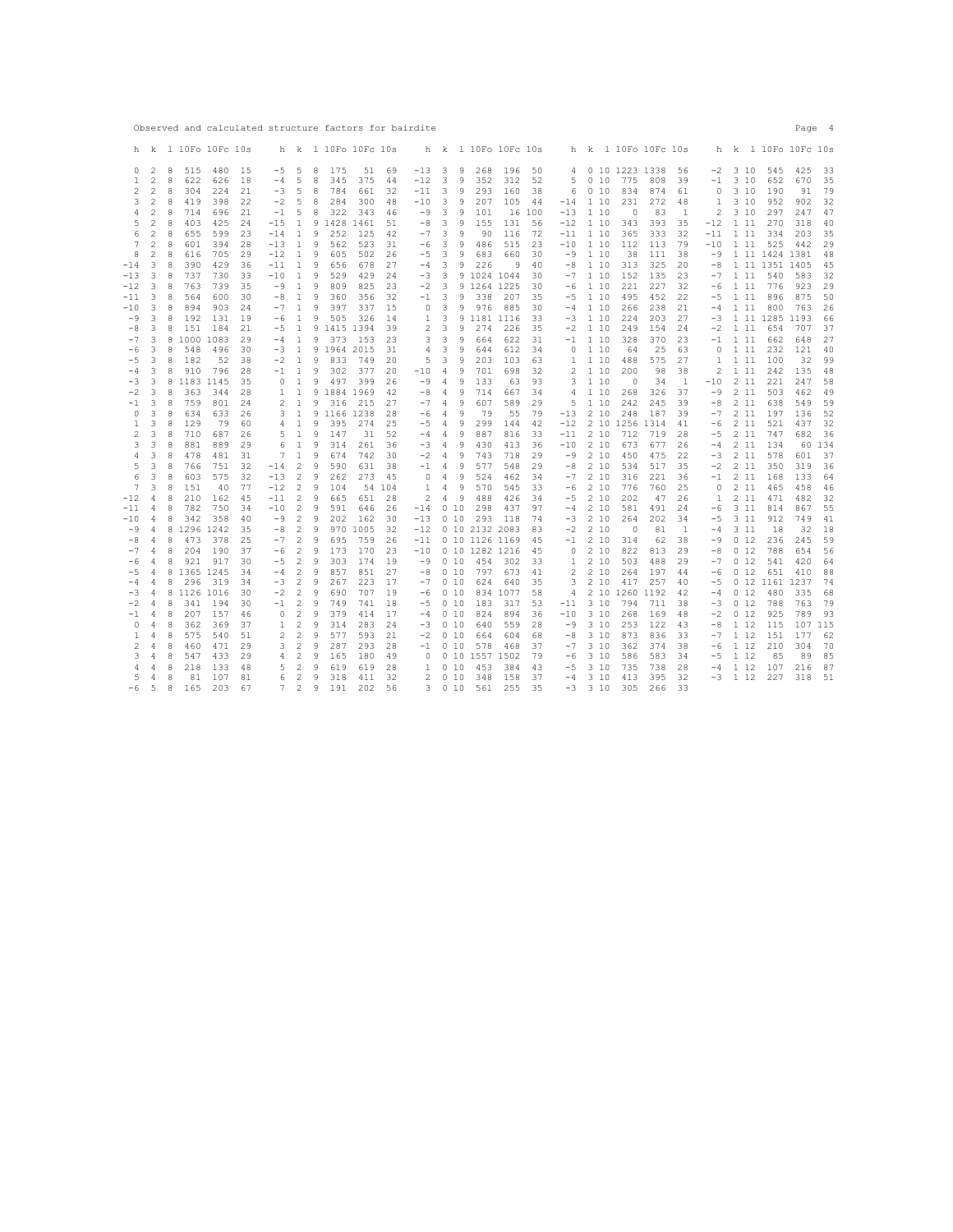AM-13-707 – Kampf et al. Deposit in American Mineralogist July 2013.

```
data bairdite
_audit_creation_method SHELXL-97 
_chemical_name_systematic 
; 
? 
; 
_chemical_name_common ?<br>
chemical melting point ?
_chemical_melting_point ? 
_chemical_formula_moiety ? 
_chemical_formula_sum 
'H4 Cu4 O17 Pb2 S Te2' 
_chemical_formula_weight 1231.83 
loop_ 
 _atom_type_symbol 
_atom_type_description 
_atom_type_scat_dispersion_real 
 _atom_type_scat_dispersion_imag 
 _atom_type_scat_source 
 \frac{1}{1}Pb' \frac{1}{1} -3.3944 10.1111
 'International Tables Vol C Tables 4.2.6.8 and 6.1.1.4' 
 'Te' 'Te' -0.5308 1.6751 
 'International Tables Vol C Tables 4.2.6.8 and 6.1.1.4' 
 'Cu' 'Cu' 0.3201 1.2651 
 'International Tables Vol C Tables 4.2.6.8 and 6.1.1.4' 
 'S' 'S' 0.1246 0.1234 
 'International Tables Vol C Tables 4.2.6.8 and 6.1.1.4' 
 'O' 'O' 0.0106 0.0060 
 'International Tables Vol C Tables 4.2.6.8 and 6.1.1.4' 
 'H' 'H' 0.0000 0.0000 
 'International Tables Vol C Tables 4.2.6.8 and 6.1.1.4' 
symmetry cell setting \gamma ?
_symmetry_space_group_name_H-M P21/c 
loop_ 
 _symmetry_equiv_pos_as_xyz 
 'x, y, z'y-y+1/2, -z+1/2'
 '-x, -y, -z'
 x, -y-1/2, z-1/2'_cell_length_a 14.3126(10)<br>cell length b 5.2267(3)
\sqrt{\text{cell}} length \bar{\text{b}}_cell_length_c 9.4878(5) 
_cell_angle_alpha 90.00 
\text{cell\_angle\_beta} 106.815(7)
_cell_angle_gamma 90.00 
_cell_volume 679.41(7) 
_cell_formula_units_Z 2
```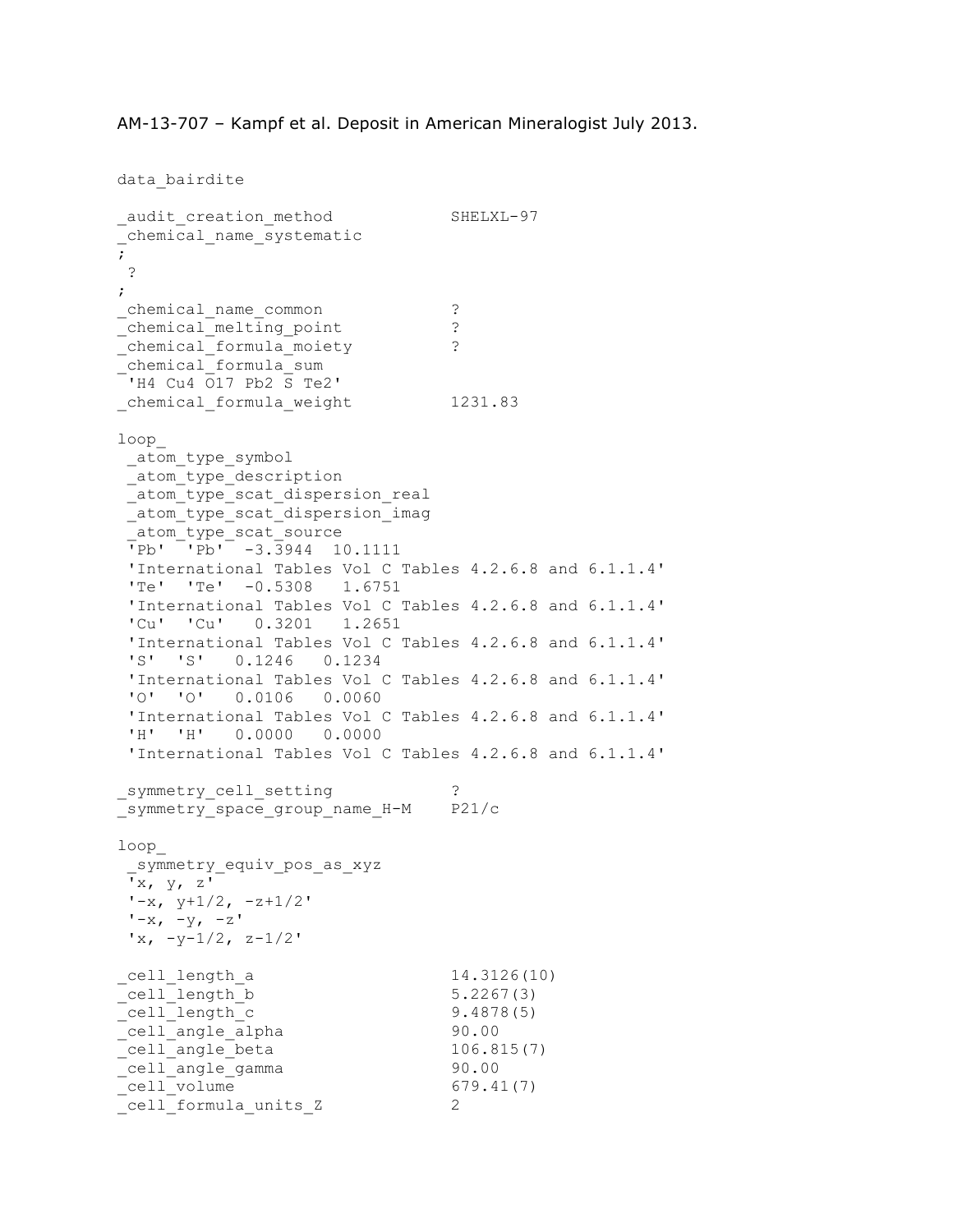\_cell\_measurement temperature 293(2) cell measurement reflns used ? cell measurement theta min ? cell measurement theta max ? \_exptl\_crystal\_description ? exptl crystal colour ? exptl crystal size max 0.04 \_exptl\_crystal\_size\_mid 0.04 \_exptl\_crystal\_size\_min 0.01 exptl crystal density meas ? \_exptl\_crystal\_density\_diffrn 6.021 exptl crystal density method 'not measured' \_exptl\_crystal\_F\_000 1080 exptl absorpt coefficient mu 35.303 exptl absorpt correction type multi-scan \_exptl\_absorpt\_correction\_T\_min 0.3325 exptl absorpt correction T max 0.8432 exptl absorpt process details ? \_exptl\_special\_details ; ? ; diffrn ambient temperature 293(2) diffrn radiation wavelength 0.71075 \_diffrn\_radiation\_type MoK\a \_diffrn\_radiation\_source 'fine-focus sealed tube' \_diffrn\_radiation\_monochromator graphite diffrn measurement device type ? diffrn measurement method ? \_diffrn\_detector area resol mean ? \_diffrn\_standards\_number ? \_diffrn\_standards\_interval\_count ? \_diffrn\_standards\_interval\_time ? \_diffrn\_standards<sup>-decay %</sup> ? diffrn reflns number 15177 diffrn reflns av R equivalents 0.1126 \_diffrn\_reflns\_av\_sigmaI/netI 0.0549 \_diffrn\_reflns\_limit\_h\_min -18 \_diffrn\_reflns\_limit\_h\_max 18 diffrn reflns limit k min -6 diffrn reflns limit k max 6 \_diffrn\_reflns\_limit\_l\_min -12 \_diffrn\_reflns\_limit\_l\_max 12 diffrn reflns theta min 4.17 diffrn reflns theta max 27.48 \_reflns\_number\_total 1554 reflns number gt 1406 reflns threshold expression  $>2$ sigma(I) \_computing\_data\_collection ? computing cell refinement ?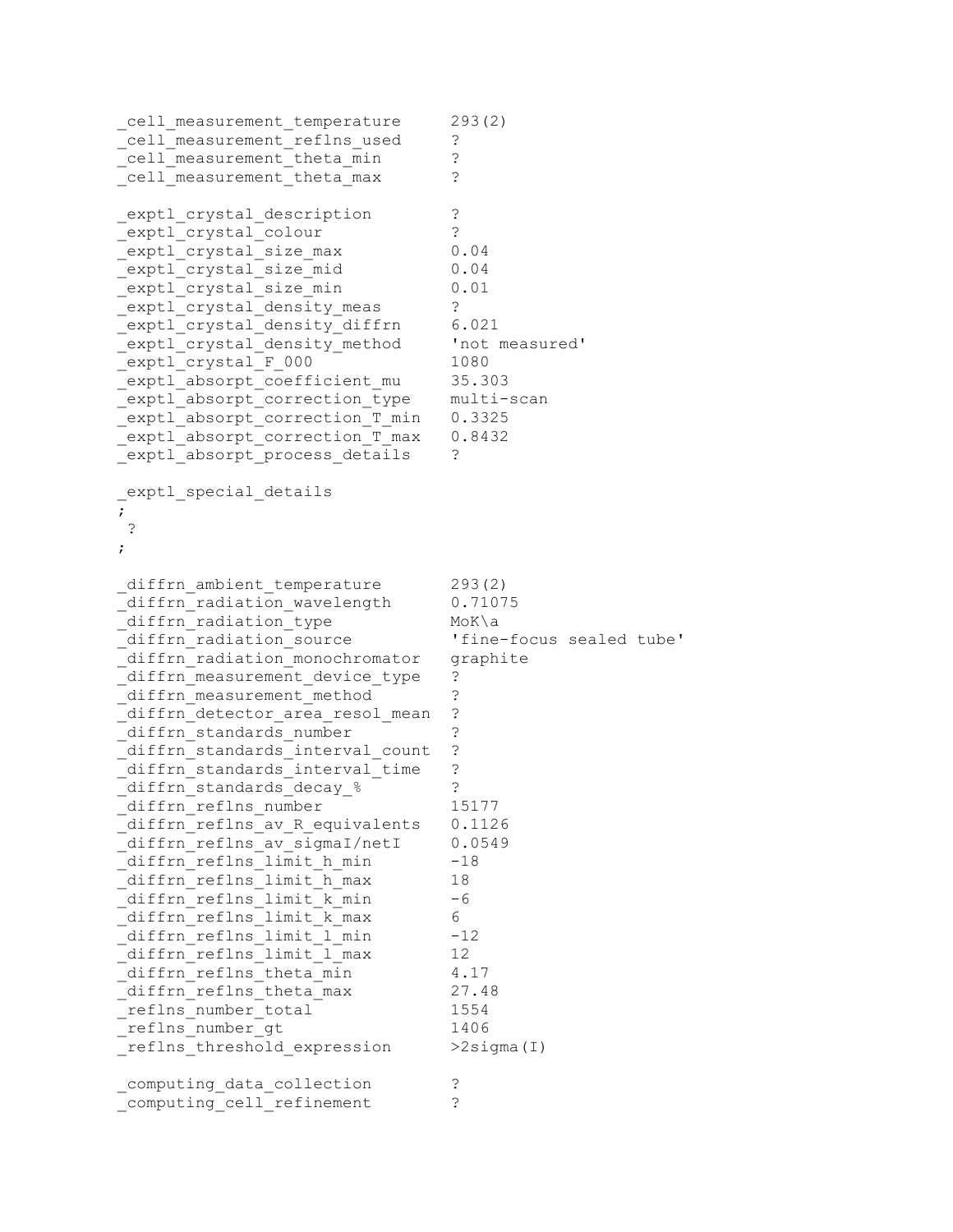```
_computing_data_reduction ? 
_computing_structure_solution 'SHELXS-97 (Sheldrick, 1990)' 
computing structure refinement 'SHELXL-97 (Sheldrick, 1997)'
computing molecular graphics ?
_computing_publication_material ? 
_refine_special_details 
; 
Refinement of F^2^ against ALL reflections. The weighted R-factor wR 
and 
goodness of fit S are based on F^2^, conventional R-factors R are based 
on F, with F set to zero for negative F^2^. The threshold expression of 
F^2 > 2sigma(F<sup>\textdegree2^) is used only for calculating R-factors(gt) etc. and</sup>
is 
not relevant to the choice of reflections for refinement. R-factors 
based 
 on F^2 are statistically about twice as large as those based on F, and
R-factors based on ALL data will be even larger. 
; 
refine ls structure factor coef Fsqd
refine ls matrix type full
refine 1s weighting scheme calc
refine ls weighting details
'calc w=1/[\s^2^(Fo^2^)+(0.0161P)^2^+120.5399P] where
P = (Fo^2^+2Fc^2^*)/3'_atom_sites_solution_primary direct 
_atom_sites_solution_secondary difmap 
_atom_sites_solution_hydrogens geom 
refine 1s hydrogen treatment mixed
_refine_ls_extinction_method SHELXL 
_refine_ls_extinction_coef 0.0001(2) 
_refine_ls_extinction_expression 
'Fc^*^*=kFc[1+0.001xFc^2^\l^3^/sin(2\q)]^-1/4^'
_refine_ls_number_reflns 1554 
_refine_ls_number_parameters 138 
refine ls number restraints 0
refine 1s R factor all 0.0774refine 1s R factor gt 0.0715
_refine_ls_wR_factor_ref 0.1655 
_refine_ls_wR_factor_gt 0.1625 
refine 1s goodness of fit ref 1.173
refine 1s restrained S all 1.173
_refine_ls_shift/su_max 0.000 
refine ls shift/su mean 0.000
loop_ 
 _atom_site_label 
 atom site type symbol
 _atom_site_fract_x 
 _atom_site_fract_y 
 _atom_site_fract_z 
 atom site U iso or equiv
```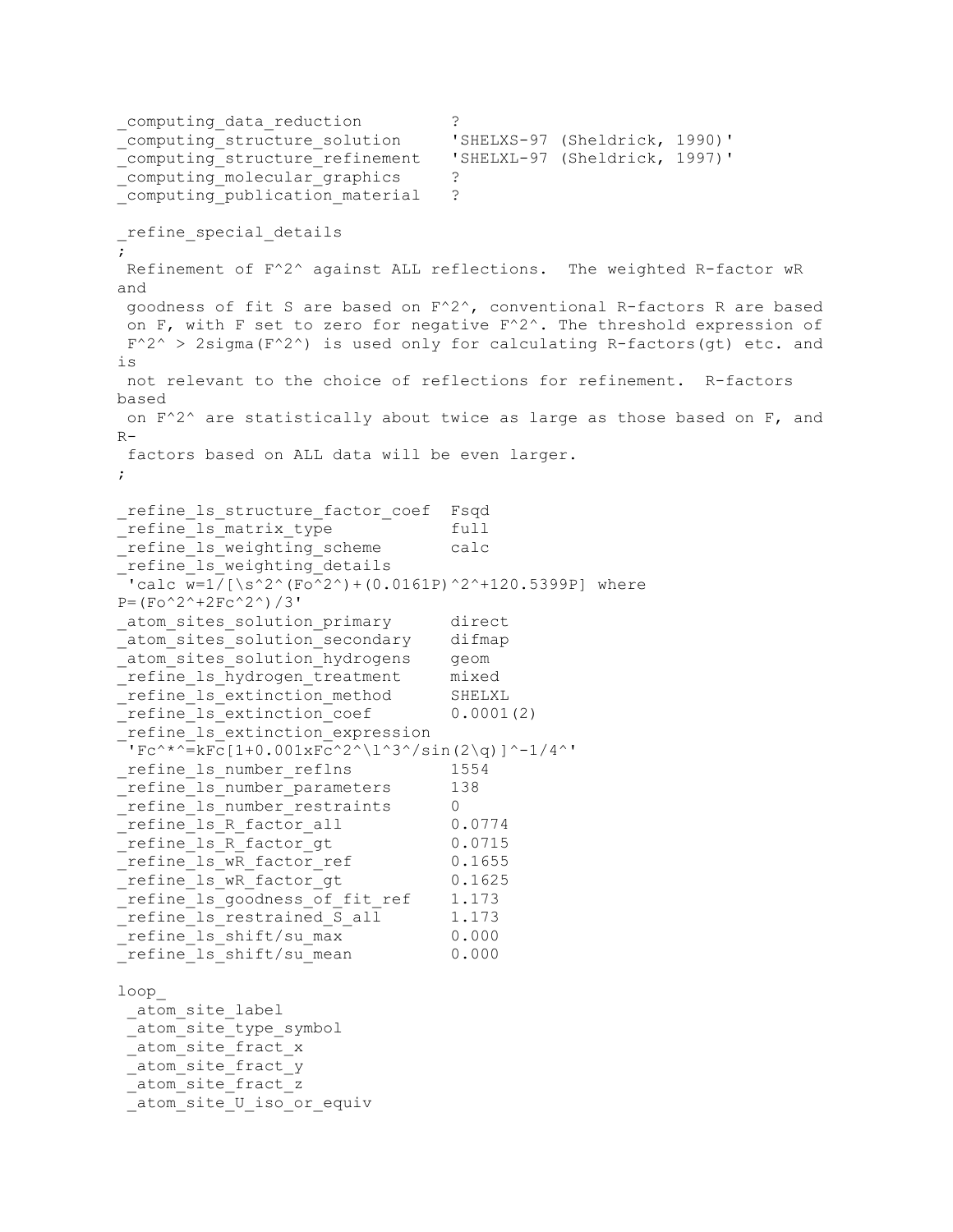```
_atom_site adp type
 _atom_site_occupancy 
 atom site symmetry multiplicity
 atom site calc flag
 _atom_site_refinement_flags 
 atom site disorder assembly
 atom site disorder group
Pb Pb 0.34148(7) 0.0795(3) 0.39773(15) 0.0218(5) Uani 0.873(9) 1 d P . . 
PbA Pb 0.3421(13) 0.965(7) 0.437(3) 0.016(8) Uiso 0.049(9) 1 d P . . 
PbB Pb 0.3415(11) 0.850(5) 0.4112(18) 0.033(6) Uiso 0.076(7) 1 d P . . 
Te Te 0.16195(10) 0.4933(3) 0.49077(15) 0.0156(5) Uani 1 1 d . . . 
Cu1 Cu 0.7926(2) 0.4758(5) 0.8472(3) 0.0167(7) Uani 1 1 d . . . 
Cu2 Cu 0.9079(2) 0.5282(5) 0.1916(3) 0.0184(7) Uani 1 1 d . .
S S 0.5334(8) 0.087(3) 0.1993(13) 0.024(3) Uani 0.50 1 d P . . 
O1 O 0.8577(12) 0.144(3) 0.8362(15) 0.019(3) Uani 1 1 d . . .
O2 O 0.0766(12) 0.209(3) 0.4836(18) 0.023(4) Uani 1 1 d . . .
O3 O 0.2700(12) 0.291(3) 0.6011(18) 0.020(3) Uani 1 1 d . . . 
O4 O 0.0453(11) 0.696(3) 0.3687(16) 0.019(3) Uani 1 1 d . . . 
O5 O 0.1757(13) 0.156(3) 0.808(2) 0.026(4) Uani 1 1 d . . . 
O6 O 0.7648(12) 0.291(3) 0.012(2) 0.024(4) Uani 1 1 d . . . 
O7 O 0.6267(18) 0.091(5) 0.183(3) 0.055(7) Uani 1 1 d . . . 
O8 O 0.530(3) 0.032(7) 0.354(4) 0.030(8) Uiso 0.50 1 d P . . 
O9 O 0.493(3) 0.862(9) 0.115(5) 0.046(11) Uiso 0.50 1 d P . . 
O10 O 0.480(3) 0.329(8) 0.142(5) 0.038(9) Uiso 0.50 1 d P . . 
loop_ 
 atom site aniso label
 _atom_site_aniso_U_11 
 _atom_site_aniso_U_22 
 _atom_site_aniso_U_33 
 _atom_site_aniso_U_23 
 _atom_site<sup>_</sup>aniso<sup>-U-13</sup>
 atom site aniso U 12
Pb 0.0184(6) 0.0217(9) 0.0261(7) 0.0012(6) 0.0077(4) -0.0008(4) 
Te 0.0155(8) 0.0209(8) 0.0114(7) -0.0005(5) 0.0053(5) -0.0003(5)Cu1 0.0181(14) 0.0214(15) 0.0116(13) -0.0001(10) 0.0059(10) 0.0001(10) 
Cu2 0.0206(14) 0.0195(15) 0.0166(14) 0.0012(11) 0.0079(11) 0.0008(11) 
S 0.013(5) 0.035(7) 0.023(6) 0.005(5) 0.003(4) 0.003(5) 
O1 0.036(9) 0.019(8) 0.007(7) -0.001(6) 0.012(6) 0.008(7) 
02 0.020(8) 0.026(9) 0.018(8) -0.009(7) -0.001(7) -0.004(7)O3 0.023(8) 0.016(8) 0.023(8) 0.001(7) 0.009(7) -0.002(6) 
O4 0.017(8) 0.024(9) 0.011(7) -0.005(6) 0.000(6) -0.002(6) 
O5 0.025(9) 0.026(9) 0.033(10) 0.003(8) 0.017(8) 0.003(7) 
O6 0.021(8) 0.011(8) 0.040(10) 0.004(7) 0.008(7) 0.007(6) 
O7 0.052(14) 0.077(18) 0.048(13) 0.033(13) 0.032(12) 0.023(13)
```
\_geom\_special\_details

;

All esds (except the esd in the dihedral angle between two l.s. planes) are estimated using the full covariance matrix. The cell esds are taken into account individually in the estimation of esds in distances, angles and torsion angles; correlations between esds in cell parameters are only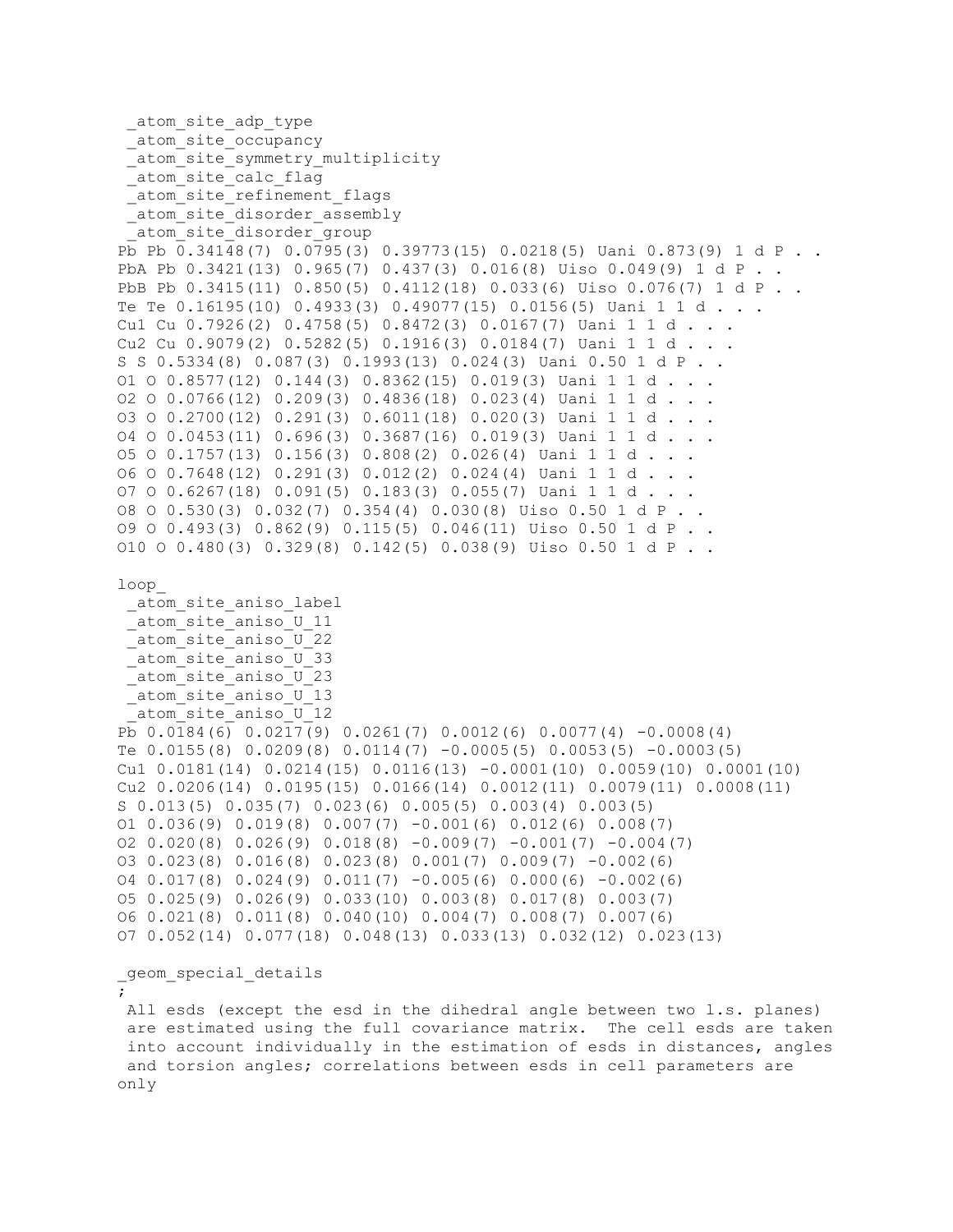```
used when they are defined by crystal symmetry. An approximate 
(isotropic) 
treatment of cell esds is used for estimating esds involving l.s. 
planes. 
; 
loop_ 
 geom bond atom site label 1
 _geom_bond_atom_site_label_2 
_geom_bond_distance 
_geom_bond_site_symmetry_2 
 _geom_bond_publ_flag 
Pb PbA 0.70(4) 1 545 ?
Pb PbB 1.21(2) 1 545 ?
Pb 06 2.463(16) 2 645 ?
Pb 08 2.60(4) 3 656 ?
Pb 010 2.62(4) 4 566 ?
Pb 05 2.665(18) 4 565 ?
Pb 03 2.671(16) . ?
Pb 07 2.74(3) 2 645 ?
Pb 03 2.785(17) 4 565 ?
Pb 09 2.82(5) 2 645 ?
Pb 07 2.85(3) 2 655 ?
Pb O8 2.86(4) . ? 
Pb 010 2.99(4) 2 645 ?
Pb 01 3.281(17) 3 656 ?
Pb 09 3.42(5) 4 566 ?
PbA PbB 0.65(3) . ? 
PbA O6 1.96(3) 2_655 ? 
PbA 08 2.28(4) 3 666 ?
PbA 07 2.37(4) 2 655 ?
PbA 010 2.57(5) 4 576 ?
PbA 03 2.71(3) 1 565 ?
PbB 07 1.75(3) 2 655 ?
PbB 06 1.89(2) 2 655 ?
PbB 08 2.52(4) 3 666 ?
PbB 09 2.69(5) 4\overline{576} ?
PbB 010 2.75(4) 2 655 ?
Te 06 1.880(16) 2 655 ?
Te O2 1.912(17) . ? 
Te 01 1.915(15) 2 656 ?
Te 03 1.916(17) . ?
Te 05 1.958(17) 4 565 ?
Te O4 2.034(16) . ? 
Cu1 05 1.913(18) 2 656 ?
Cu1 06 1.979(18) 1 556 ?
Cu1 01 1.984(16) . ?
Cu1 03 2.002 (16) 2 656 ?
Cu1 02 2.415(17) 2 656 ?
Cu1 07 2.46(2) 4 566 ?
Cu2 01 1.945(14) 4 565 ?
Cu2 02 1.980 (16) 2 655 ?
Cu2 04 2.002 (17) 2 645 ?
Cu2 05 2.040 (18) 3 666 ?
```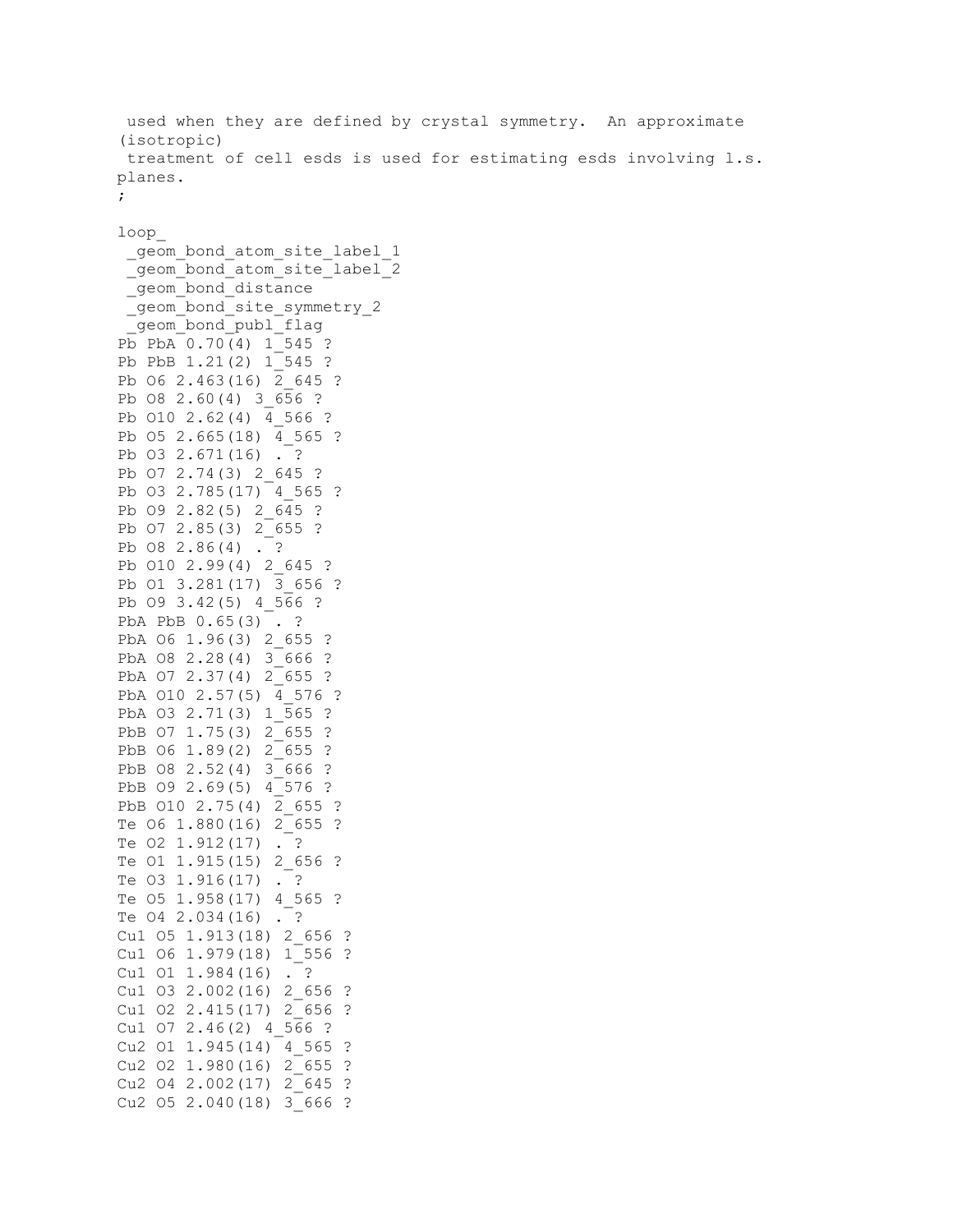```
Cu2 04 2.355 (15) 1 655 ?
Cu2 06 2.572(18) . ?
S O7 1.39(2) . ?
S O9 1.45(5) 1_545 ? 
S O10 1.50(4) . ? 
S O8 1.51(4) . ? 
S O10 2.07(4) 2_645 ? 
O1 Te 1.915(15) 2_646 ? 
O1 Cu2 1.945(14) \overline{4} 566 ?
O1 Pb 3.281(17) 3_656 ? 
O1 Cu1 3.627(17) 1_545 ? 
O1 Cu2 3.809(15) 1_556 ? 
O1 Cu2 3.842(17) 3_766 ? 
O2 Cu2 1.980(16) 2_645 ? 
O2 Cu1 2.415(17) 2_646 ? 
O3 Cu1 2.002(16) 2_646 ? 
O3 PbA 2.71(3) 1_545 ? 
O3 Pb 2.785(17) 4_566 ? 
O4 Cu2 2.002(17) 2_655 ? 
O4 Cu2 2.355(15) 1_455 ? 
O5 Cu1 1.913(17) 2_646 ? 
O5 Te 1.958(17) 4_566 ? 
O5 Cu2 2.040(18) 3_666 ? 
O5 Pb 2.665(18) 4_566 ? 
O6 Te 1.880(16) 2_645 ? 
O6 PbB 1.89(2) 2_645 ? 
O6 PbA 1.96(3) 2_645 ? 
O6 Cu1 1.979(18) 1_554 ? 
O6 Pb 2.463(16) 2_655 ? 
O7 PbB 1.75(3) 2_645 ? 
O7 PbA 2.37(4) 2_645 ? 
O7 Cu1 2.46(2) 4_565 ? 
O7 Pb 2.74(3) 2_655 ? 
O7 Pb 2.85(3) 2_645 ? 
O7 Pb 3.97(2) 3_656 ? 
O8 O10 1.07(5) 2_645 ? 
O8 O9 1.80(6) 2_645 ? 
O8 PbA 2.28(4) \overline{3} 666 ?
O8 PbB 2.52(4) 3_666 ? 
O8 Pb 2.60(4) 3_656 ? 
O8 Cu1 3.78(4) 4_565 ? 
O9 S 1.45(5) 1_565 ? 
O9 O8 1.80(6) 2_655 ? 
O9 PbB 2.69(5) 4_575 ? 
O9 Pb 2.82(5) 2_655 ? 
O9 Pb 3.42(5) 4_565 ? 
O9 Pb 3.86(5) 4_575 ? 
O10 O8 1.07(5) 2_655 ? 
O10 S 2.07(4) 2_655 ? 
O10 PbA 2.57(5) 4_575 ? 
O10 Pb 2.62(4) 4_565 ? 
O10 PbB 2.75(4) 2_645 ? 
O10 Pb 2.99(4) 2_655 ?
```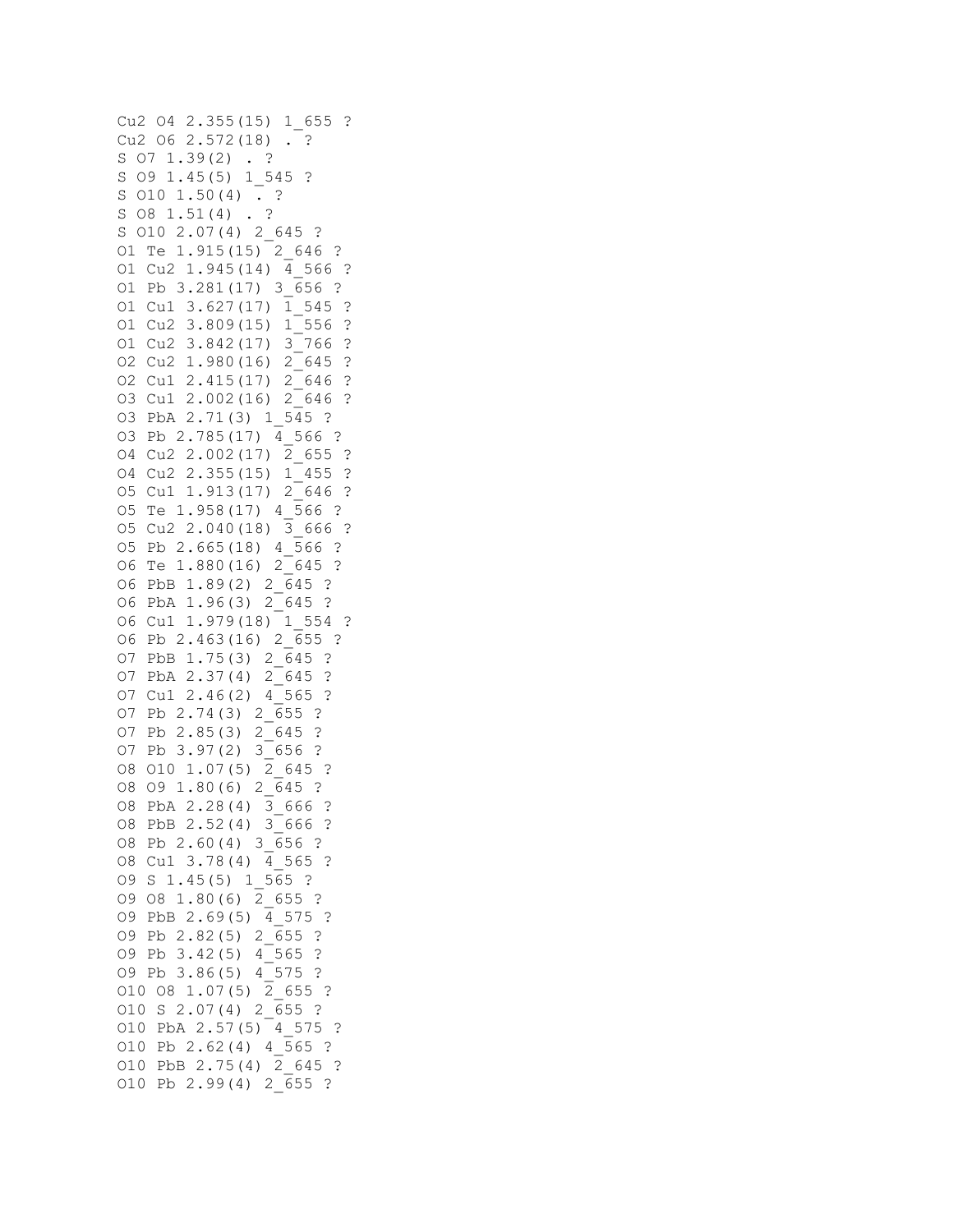```
loop_ 
 geom angle atom site label 1
 geom angle atom site label 2
 _geom_angle_atom_site_label_3 
 _geom_angle 
 geom angle site symmetry 1
 qeom angle site symmetry 3
 qeom angle publ flag
PbA Pb PbB 2\overline{5}(2) 1 545 1 545 ?
PbA Pb 06 37.8(16) 1 545 2 645 ?
PbB Pb 06 48.3(8) 1 545 2 645 ?
PbA Pb O8 56(2) 1_545 3_656 ? 
PbB Pb 08 72.7(12) 1 545 3 656 ?
O6 Pb O8 84.0(9) 2_645 3_656 ? 
PbA Pb 010 78(2) 1 545 4 566 ?
PbB Pb 010 96.4(12) 1 545 4 566 ?
O6 Pb O10 101.0(10) 2_645 4_566 ? 
O8 Pb O10 23.7(12) 3_656 4_566 ? 
PbA Pb 05 119.0(16) 1 545 4 565 ?
PbB Pb 05 121.6(8) 1 545 4 565 ?
O6 Pb O5 81.2(5) 2_645 4_565 ? 
O8 Pb O5 137.3(9) 3_656 4_565 ? 
O10 Pb O5 124.1(10) 4 566 4 565 ?
PbA Pb 03 86(2) 1 545 . ?
PbB Pb 03 108.9(9) 1 545 . ?
O6 Pb 03 66.4(5) 2 645 . ?
O8 Pb 03 75.9(9) 3 656 . ?
O10 Pb O3 68.6(10) 4_566 . ? 
O5 Pb O3 61.5(5) 4_565 . ? 
PbA Pb 07 51(2) 1 545 2 645 ?
PbB Pb 07 26.9(10) 1 545 2 645 ?
O6 Pb 07 72.2(6) 2 645 2 645 ?
O8 Pb O7 85.1(10) \overline{3} 656 \overline{2} 645 ?
O10 Pb O7 105.9(11) 4_566 2_645 ? 
O5 Pb O7 126.8(6) 4_565 2_645 ? 
O3 Pb O7 135.8(6) . 2_645 ? 
PbA Pb 03 133(2) 1 545 4 565 ?
PbB Pb 03 109.7(9) 1 545 4 565 ?
O6 Pb O3 114.5(5) 2_645 4_565 ? 
O8 Pb 03 157.9(9) 3 656 4 565 ?
O10 Pb O3 144.2(10) 4_566 4_565 ? 
O5 Pb O3 61.3(5) 4_565 4_565 ? 
O3 Pb O3 121.6(4) . 4_565 ? 
O7 Pb 03 89.2(6) 2 645 4 565 ?
PbA Pb 09 125.8(18) 1 545 2 645 ?
PbB Pb 09 123.3(12) 1 545 2 645 ?
O6 Pb O9 160.8(10) 2_645 2_645 ? 
O8 Pb O9 76.8(13) 3_656 2_645 ? 
O10 Pb O9 60.8(13) 4_566 2_645 ? 
O5 Pb O9 113.4(10) 4_565 2_645 ? 
O3 Pb O9 108.4(10) . 2_645 ? 
O7 Pb O9 105.4(11) 2_645 2_645 ? 
O3 Pb O9 84.2(10) 4_565 2_645 ? 
PbA Pb 07 164 (2) 1 545 2 655 ?
```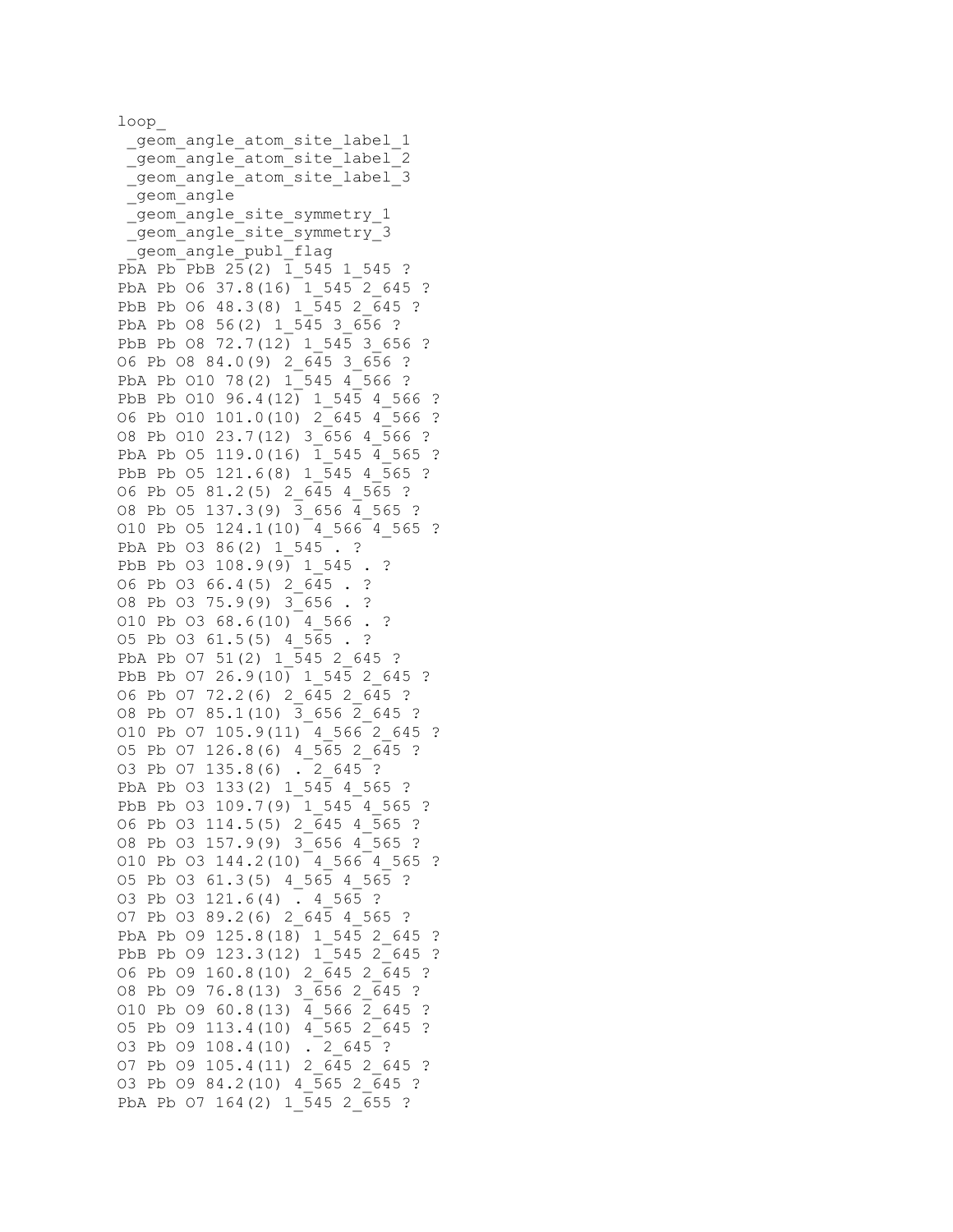```
PbB Pb 07 164.8(9) 1 545 2 655 ?
O6 Pb 07 146.0(6) 2 645 2 655 ?
O8 Pb O7 109.1(10) 3_656 2_655 ? 
O10 Pb O7 85.8(11) 4 566 2 655 ?
O5 Pb O7 67.9(6) 4\_565 2 655 ?
O3 Pb O7 86.0(5) . 2_655 ? 
O7 Pb 07 138.2(8) 2 645 2 655 ?
O3 Pb O7 62.7(6) 4 565 2 655 ?
O9 Pb 07 45.4(11) 2 645 2 655 ?
PbA Pb 08 97.7(18) 1 545 . ?
PbB Pb 08 87.5(11) 1 545 . ?
O6 Pb O8 134.5(9) 2_645 . ? 
O8 Pb O8 70.3(13) 3 656 . ?
O10 Pb O8 69.0(11) 4_566 . ? 
05 Pb 08 142.2(8) 4 \overline{565} . ?
O3 Pb O8 135.8(8) . . ? 
O7 Pb O8 68.8(9) 2 645 . ?
O3 Pb O8 87.7(8) 4 565. ?
O9 Pb O8 36.9(12) 2 645 . ?
O7 Pb O8 79.2(9) 2 655 . ?
PbA Pb 010 79.1(19) 1 545 2 645 ?
PbB Pb 010 66.6(11) 1 545 2 645 ?
O6 Pb O10 114.2(9) 2_645 2_645 ? 
O8 Pb O10 67.0(11) 3_656 2_645 ? 
O10 Pb O10 74.7(14) 4 566 2 645 ?
O5 Pb O10 154.5(9) 4_565 2_645 ? 
O3 Pb O10 142.3(9) . 2_645 ? 
O7 Pb O10 48.7(9) 2_645 2_645 ? 
O3 Pb O10 93.3(9) 4_565 2_645 ? 
O9 Pb 010 57.7(13) 2 645 2 645 ?
O7 Pb O10 99.7(10) 2_655 2_645 ? 
O8 Pb O10 21.0(10) . 2_645 ? 
PbA Pb 01 85.8(18) 1 545 3 656 ?
PbB Pb 01 72.0(8) 1 545 3 656 ?
O6 Pb O1 60.8(5) 2_645 3_656 ? 
O8 Pb 01 141.4(9) 3 656 3 656 ?
O10 Pb O1 161.8(10) 4 566 3 656 ?
O5 Pb 01 56.7(5) 4 565 3 656 ?
O3 Pb O1 101.4(4) . 3_656 ? 
O7 Pb O1 70.2(6) 2_645 3_656 ? 
O3 Pb O1 53.8(4) 4_565 3_656 ? 
O9 Pb O1 137.2(10) 2_645 3_656 ? 
O7 Pb O1 109.1(6) 2_655 3_656 ? 
O8 Pb O1 122.9(8) . 3_656 ? 
O10 Pb O1 111.5(9) 2_645 3_656 ? 
PbA Pb S 65(2) 1 545 2 645 ?
PbB Pb S 45.1(8) 1 545 2 645 ?
O6 Pb S 93.2(4) 2 645 2 645 ?
O8 Pb S 77.7(8) 3_656 2_645 ? 
O10 Pb S 93.2(10) 4_566 2_645 ? 
O5 Pb S 142.7(4) 4 565 2 645 ?
O3 Pb S 148.0(4) . 2_645 ? 
O7 Pb S 22.9(5) 2 645 2 645 ?
O3 Pb S 88.8(4) 4 565 2 645 ?
```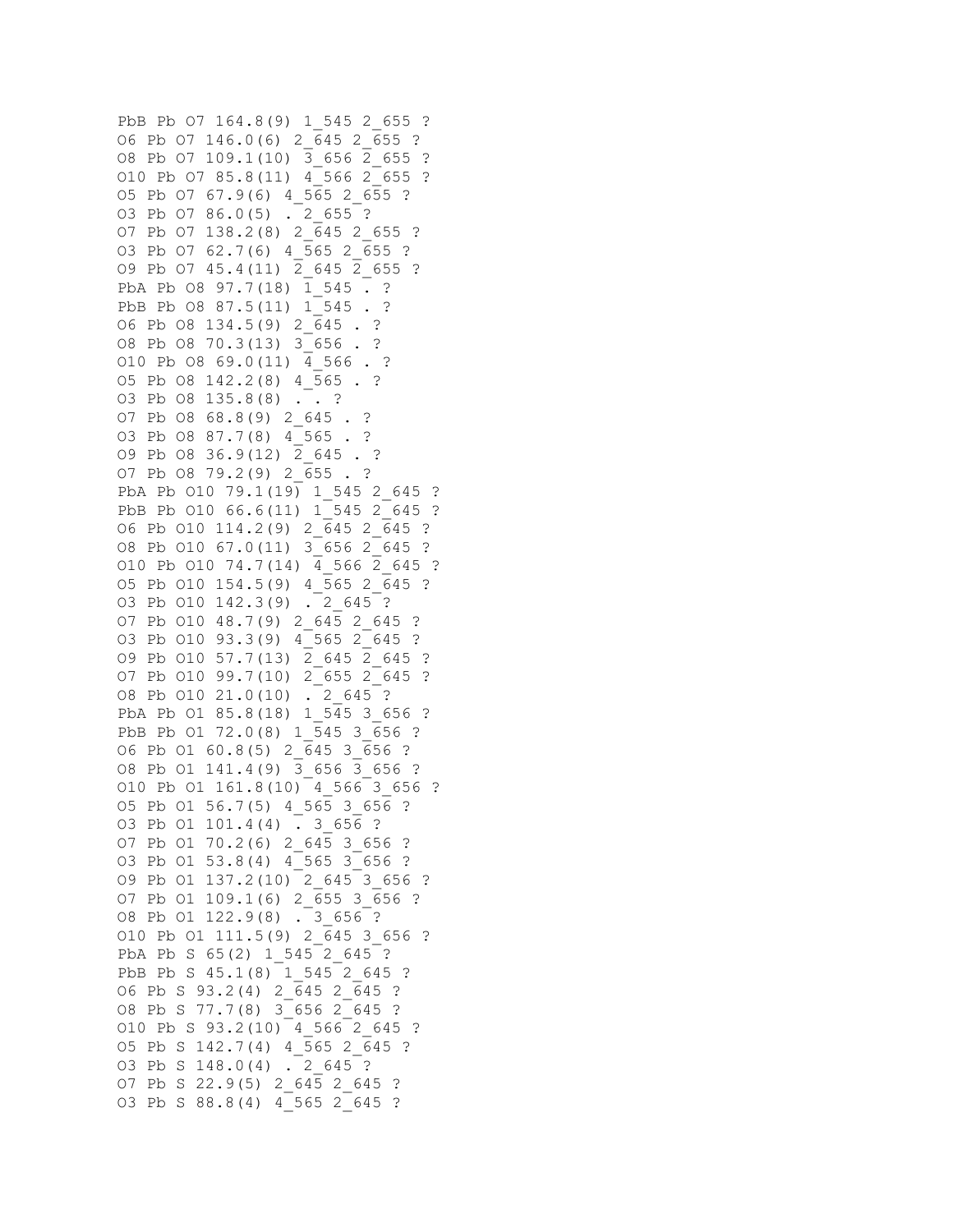```
O9 Pb S 82.5(10) 2_645 2_645 ? 
O7 Pb S 119.8(5) 2_655 2_645 ? 
O8 Pb S 45.8(8) . 2_645 ? 
O10 Pb S 26.0(8) 2 645 2 645 ?
O1 Pb S 88.3(3) 3 656 2 645 ?
PbA Pb 09 36.8(17) 1 545 4 566 ?
PbB Pb 09 44.3(11) 1 545 4 566 ?
O6 Pb 09 74.1(9) 2 645 4 566 ?
O8 Pb 09 31.1(11) 3 656 4 566 ?
O10 Pb 09 53.5(12) 4 566 4 566 ?
O5 Pb O9 153.3(9) 4_565 4_566 ? 
O3 Pb O9 98.8(8) . 4_566 ? 
O7 Pb O9 54.0(10) 2_645 4_566 ? 
03 Pb 09 139.1(8) 4 565 4 566 ?
O9 Pb O9 89.0(13) 2_645 4_566 ? 
O7 Pb O9 132.2(9) 2_655 4_566 ? 
O8 Pb O9 64.4(11) . 4_566 ? 
O10 Pb O9 50.4(11) 2 645 4 566 ?
O1 Pb 09 116.3(8) 3 656 4 566 ?
S Pb 09 50.4(8) 2 645 4 566 ?
PbA Pb Cu2 85.2(15) 1 545 2 645 ?
PbB Pb Cu2 85.3(7) 1 545 2 645 ?
O6 Pb Cu2 48.4(4) 2 645 2 645 ?
O8 Pb Cu2 128.2(8) 3_656 2_645 ? 
O10 Pb Cu2 134.3(9) 4_566 2_645 ? 
O5 Pb Cu2 36.4(4) 4_565 2_645 ? 
O3 Pb Cu2 67.8(4) . 2_645 ? 
O7 Pb Cu2 95.9(5) 2 645 2 645 ?
O3 Pb Cu2 73.6(3) 4_565 2_645 ? 
O9 Pb Cu2 148.9(10) 2 645 2 645 ?
O7 Pb Cu2 104.0(5) 2_655 2_645 ? 
O8 Pb Cu2 156.3(7) . 2_645 ? 
O10 Pb Cu2 143.2(8) 2_645 2_645 ? 
O1 Pb Cu2 33.6(3) 3 656 2 645 ?
S Pb Cu2 117.7(2) 2 645 2 645 ?
O9 Pb Cu2 122.0(8) 4_566 2_645 ? 
PbA Pb Cu1 148.0(15) 1 545 3 666 ?
PbB Pb Cu1 136.4(8) 1 545 3 666 ?
O6 Pb Cu1 111.6(4) 2_645 3_666 ? 
O8 Pb Cu1 150.5(8) 3_656 3_666 ? 
O10 Pb Cu1 127.1(10) 4_566 3_666 ? 
O5 Pb Cu1 33.4(4) 4_565 3_666 ? 
O3 Pb Cu1 87.3(4) . 3_666 ? 
O7 Pb Cu1 123.0(6) 2_645 3_666 ? 
O3 Pb Cu1 35.5(3) 4_565 3_666 ? 
O9 Pb Cu1 86.0(10) 2_645 3_666 ? 
O7 Pb Cu1 44.7(5) 2_655 3_666 ? 
O8 Pb Cu1 109.0(8) . 3_666 ? 
O10 Pb Cu1 122.7(8) 2_645 3_666 ? 
O1 Pb Cu1 65.1(3) 3_656 3_666 ? 
S Pb Cu1 124.0(2) 2 645 3 666 ?
O9 Pb Cu1 173.1(8) 4_566 3_666 ? 
Cu2 Pb Cu1 63.28(7) \overline{2} 645 \overline{3} 666 ?
PbA Pb S 149.6(15) 1 545 2 655 ?
```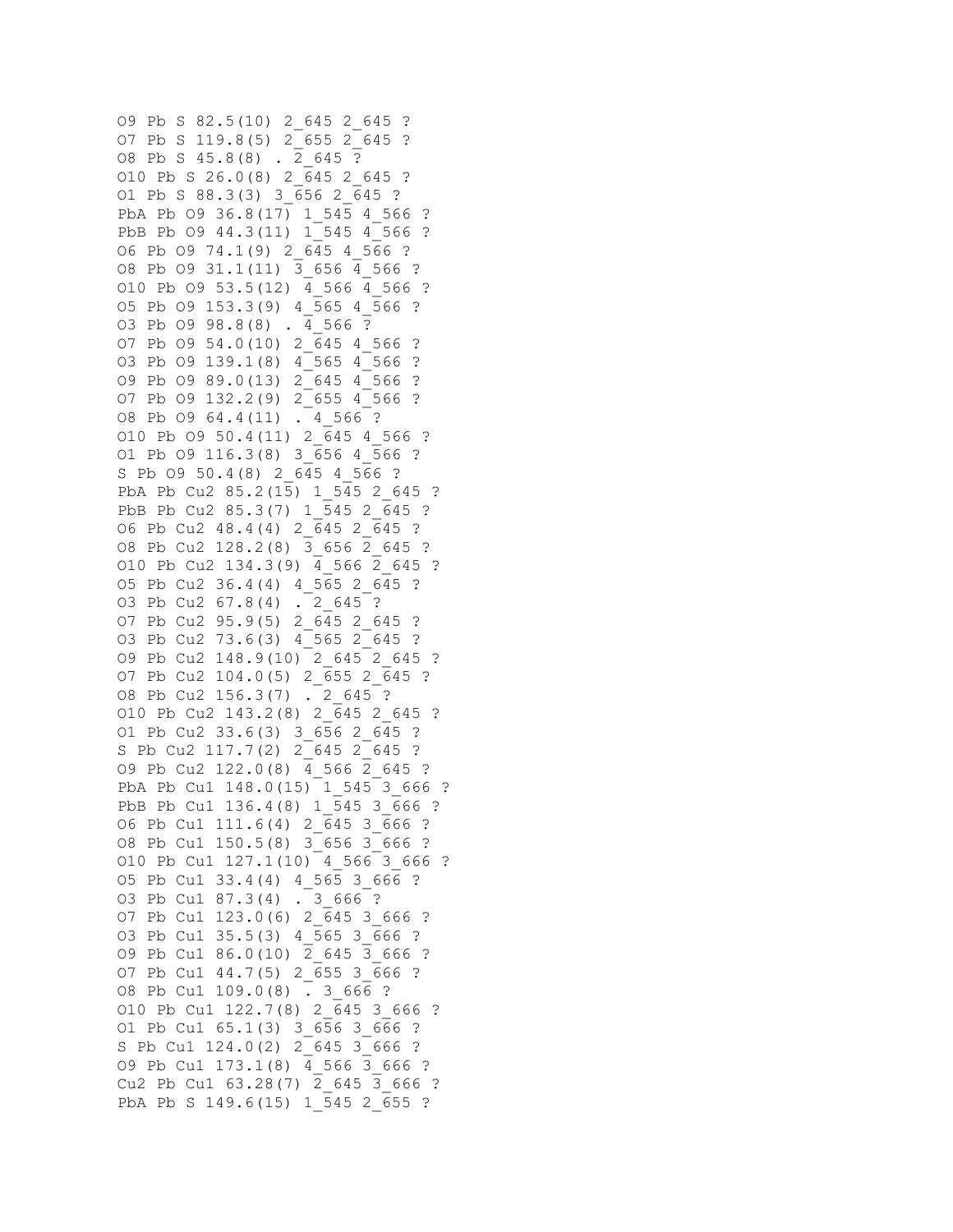```
PbB Pb S 143.5(8) 1 545 2 655 ?
O6 Pb S 167.9(4) 2 645 2 655 ?
O8 Pb S 97.3(9) 3_656 2_655 ? 
O10 Pb S 77.2(10) 4_566 2_655 ? 
O5 Pb S 89.9(4) 4_565 2_655 ? 
O3 Pb S 102.1(4) . 2_655 ? 
O7 Pb S 119.9(5) 2_645 2_655 ? 
O3 Pb S 67.2(4) 4 565 2 655 ?
O9 Pb S 23.9(10) \overline{2} 645 \overline{2} 655 ?
O7 Pb S 22.8(5) 2 655 2 655 ?
O8 Pb S 56.4(8) . 2 655 ?
O10 Pb S 77.1(9) 2 645 2 655 ?
O1 Pb S 120.5(3) 3 656 2 655 ?
S Pb S 98.9(3) 2 645 2 655 ?
O9 Pb S 112.9(8) 4_566 2_655 ? 
Cu2 Pb S 125.0(2) 2 645 2 655 ?
Cu1 Pb S 62.3(2) 3 666 2 655 ?
PbA Pb Cu1 55.7(19) 1 545 2 646 ?
PbB Pb Cu1 76.1(8) 1 545 2 646 ?
O6 Pb Cu1 32.7(4) 2 645 2 646 ?
O8 Pb Cu1 74.2(8) 3_656 2_646 ? 
O10 Pb Cu1 81.0(9) 4_566 2_646 ? 
O5 Pb Cu1 71.8(4) 4_565 2_646 ? 
O3 Pb Cu1 34.1(3) . 2_646 ? 
O7 Pb Cu1 102.4(5) 2_645 2_646 ? 
O3 Pb Cu1 127.9(3) 4_565 2_646 ? 
O9 Pb Cu1 137.4(9) 2_645 2_646 ? 
O7 Pb Cu1 119.2(4) 2_655 2_646 ? 
O8 Pb Cu1 143.9(7) . 2_646 ? 
O10 Pb Cu1 132.1(8) 2_645 2_646 ? 
O1 Pb Cu1 82.6(3) 3_656 2_646 ? 
S Pb Cu1 120.0(2) 2\overline{645} 2\overline{646} ?
09 Pb Cu1 81.9(8) 4 566 2 646 ?
Cu2 Pb Cu1 54.97(7) 2_645 2_646 ? 
Cu1 Pb Cu1 104.95(8) 3 666 2 646 ?
S Pb Cu1 136.2(2) 2_655 2_646 ? 
PbB PbA Pb 127(4) . 1_565 ?
PbB PbA 06 74(3) . 2 655 ?
Pb PbA 06 129(2) 1 565 2 655 ?
PbB PbA 08 105(3) . 3 666 ?
Pb PbA O8 110(3) 1_565 3_666 ? 
O6 PbA O8 106.0(17) 2_655 3_666 ? 
PbB PbA 07 16(2) . 2 655 ?
Pb PbA 07 115(2) 1 565 2 655 ?
O6 PbA O7 90.2(16) 2_655 2_655 ? 
O8 PbA O7 102.0(16) 3_666 2_655 ? 
PbB PbA 010 127(3) . 4 576 ?
Pb PbA 010 86(2) 1 565 4 576 ?
O6 PbA O10 119.4(16) 2_655 4_576 ? 
O8 PbA O10 24.7(13) 3_666 4_576 ? 
O7 PbA O10 120.0(14) 2_655 4_576 ? 
PbB PbA 03 146(4) . 1 565 ?
Pb PbA O3 80(2) 1_565 1_565 ? 
O6 PbA O3 72.3(9) 2_655 1_565 ?
```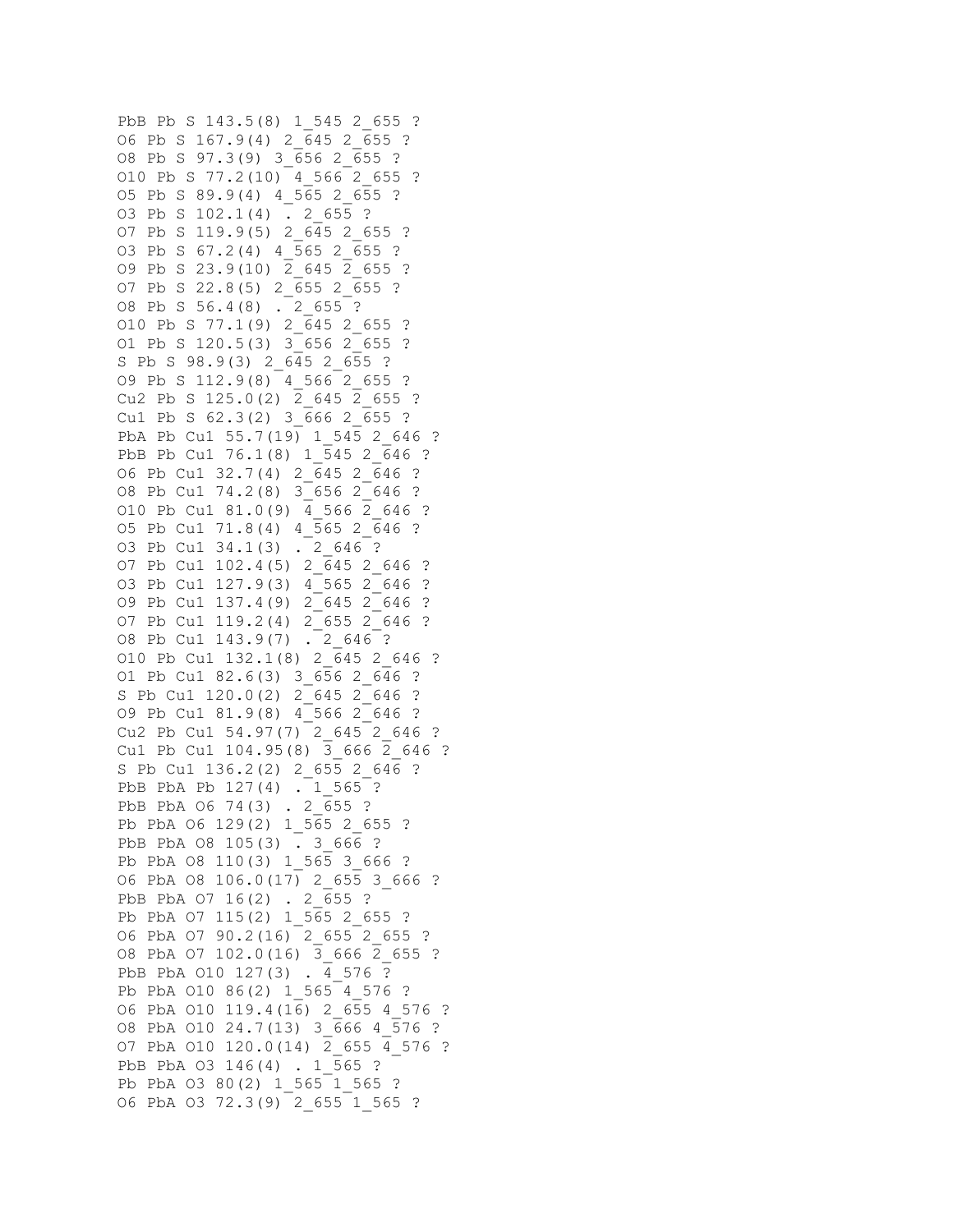O8 PbA O3 80.6(13) 3\_666 1\_565 ? O7 PbA O3  $162.2(16)$   $\overline{2}$  655  $\overline{1}$  565 ? O10 PbA O3 68.6(12) 4\_576 1\_565 ? PbB PbA Cu1 108(3) . 2 656 ? Pb PbA Cu1 114(2) 1 565 2 656 ? O6 PbA Cu1 35.9(7) 2\_655 2\_656 ? O8 PbA Cu1 85.5(12) 3\_666 2\_656 ? O7 PbA Cu1 123.7(15) 2\_655 2\_656 ? O10 PbA Cu1 88.8(12) 4\_576 2\_656 ? O3 PbA Cu1 38.5(5) 1\_565 2\_656 ? PbB PbA Cu2 93(2) . 2 655 ? Pb PbA Cu2 83.1(16) 1 565 2 655 ? O6 PbA Cu2 47.6(7) 2\_655 2\_655 ? O8 PbA Cu2 142.9(13) 3\_666 2\_655 ? O7 PbA Cu2 103.3(10) 2\_655 2\_655 ? O10 PbA Cu2 135.8(14) 4\_576 2\_655 ? O3 PbA Cu2 67.3(6) 1\_565 2\_655 ? Cu1 PbA Cu2 57.8(3) 2 656 2 655 ? PbB PbA Cu1 36(2) . 3 666 ? Pb PbA Cu1 103(2) 1 565 3 666 ? O6 PbA Cu1 66.7(9) 2\_655 3\_666 ? O8 PbA Cu1 140.2(17) 3 666 3 666 ? O7 PbA Cu1 41.9(7) 2\_655 3\_666 ? O10 PbA Cu1 161.9(14) 4\_576 3\_666 ? O3 PbA Cu1 128.0(7) 1\_565 3\_666 ? Cu1 PbA Cu1 101.4(7)  $\overline{2}$  656  $\overline{3}$  666 ? Cu2 PbA Cu1 61.7(4) 2 655 3 666 ? PbB PbA Cu1 118(3) . 3\_676 ? Pb PbA Cu1 26.7(13) 1\_565 3\_676 ? O6 PbA Cu1 104.1(10) 2 655 3 676 ? O8 PbA Cu1 132.9(17) 3\_666 3\_676 ? O7 PbA Cu1 113.3(11) 2\_655 3\_676 ? O10 PbA Cu1 108.2(15) 4\_576 3\_676 ? O3 PbA Cu1 75.1(8) 1\_565 3\_676 ? Cu1 PbA Cu1 98.9(7) 2 656 3 676 ? Cu2 PbA Cu1 56.8(4) 2 655 3 676 ? Cu1 PbA Cu1 85.2(5)  $3\overline{666}$   $3\overline{676}$  ? PbB PbA Pb 89(2) . 3 666 ? Pb PbA Pb 95.1(16) 1 565 3 666 ? O6 PbA Pb 133.8(14) 2\_655 3\_666 ? O8 PbA Pb 36.4(10) 3\_666 3\_666 ? O7 PbA Pb 78.9(8) 2\_655 3\_666 ? O10 PbA Pb 42.2(10) 4\_576 3\_666 ? 03 PbA Pb  $110.8(8)$  1  $\overline{5}65$  3  $\overline{6}66$  ? Cu1 PbA Pb  $121.8(7)$   $\overline{2}$  656  $\overline{3}$  666 ? Cu2 PbA Pb 177.5(11) 2 655 3 666 ? Cu1 PbA Pb 120.4(7) 3 666 3 666 ? Cu1 PbA Pb 121.5(8) 3 676 3 666 ? PbA PbB Pb 28(3) . 1 565 ? PbA PbB 07 158(3) . 2 655 ? Pb PbB 07 134.9(14) 1 565 2 655 ? PbA PbB 06 86(3) . 2 655 ? Pb PbB 06 103.1(13) 1 565 2 655 ? O7 PbB O6 115.2(15) 2\_655 2\_655 ?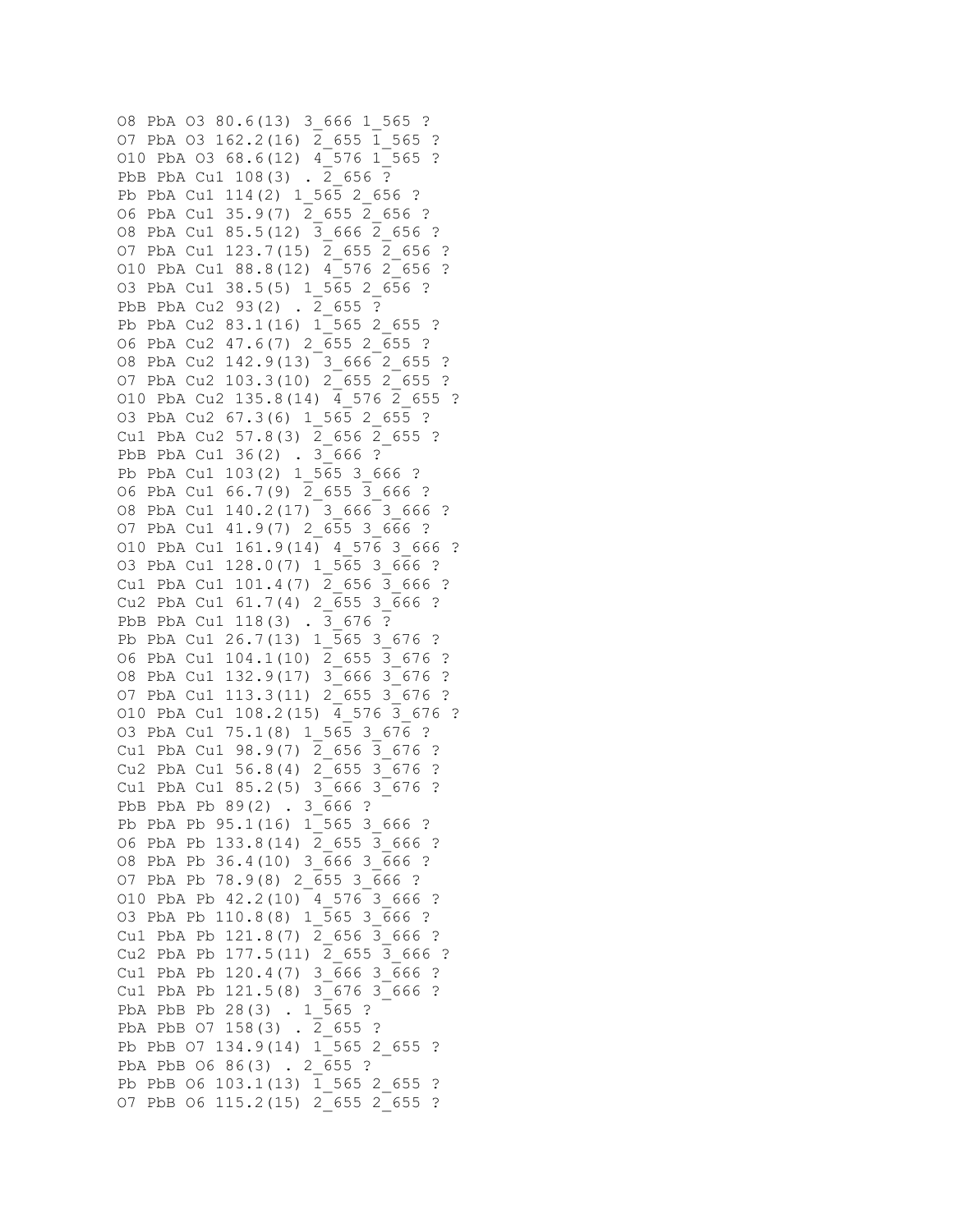PbA PbB 08 61(3) . 3 666 ? Pb PbB 08 80.1(13) 1 565 3 666 ? O7 PbB O8 114.2(14)  $\overline{2}$  655  $\overline{3}$  666 ? O6 PbB O8 99.4(12) 2\_655 3\_666 ? PbA PbB 09 101(3) . 4 576 ? Pb PbB 09 117.4(15) 1 565 4 576 ? O7 PbB O9 77.0(15) 2\_655 4\_576 ? O6 PbB O9 103.2(13) 2\_655 4\_576 ? O8 PbB O9 40.2(13) 3\_666 4\_576 ? PbA PbB S 133(3) . 2 655 ? Pb PbB S 116.4(10) 1 565 2 655 ? O7 PbB S 27.1(8) 2\_655 2\_655 ? O6 PbB S 139.8(13) 2\_655 2\_655 ? O8 PbB S 94.1(10) 3 666 2 655 ? O9 PbB S 65.3(11) 4\_576 2\_655 ? PbA PbB 010 101(3) . 2 655 ? Pb PbB 010 89.6(12) 1 565 2 655 ? O7 PbB O10 58.9(12) 2\_655 2\_655 ? O6 PbB 010 163.4(14) 2 655 2 655 ? O8 PbB 010 72.0(13) 3 666 2 655 ? O9 PbB O10 60.9(13) 4\_576 2\_655 ? S PbB 010 31.9(9) 2 655 2 655 ? PbA PbB Cu1 137(3) . 3 666 ? Pb PbB Cu1 118.3(9) 1 565 3 666 ? O7 PbB Cu1 51.2(10)  $2\overline{6}55\overline{3}666$  ? O6 PbB Cu1 80.4(8) 2\_655 3\_666 ? O8 PbB Cu1 161.3(12) 3 666 3 666 ? O9 PbB Cu1 121.4(13) 4\_576 3\_666 ? S PbB Cu1 75.2(6) 2 655 3 666 ? O10 PbB Cu1 103.1(11) 2 655 3 666 ? PbA PbB Te 111(3) . . ? Pb PbB Te 125.9(10) 1 565 . ? O7 PbB Te 90.8(11) 2\_655 . ? O6 PbB Te 24.4(6) 2 655 . ? O8 PbB Te 109.9(10) 3\_666 . ? O9 PbB Te 96.8(11) 4\_576 . ? S PbB Te 115.6(8) 2 655 . ? O10 PbB Te 144.5(12) 2\_655 . ? Cu1 PbB Te 63.3(4) 3 666 . ? PbA PbB Cu1 62(3) . 2 656 ? Pb PbB Cu1 84.1(10) 1\_565 2\_656 ? O7 PbB Cu1 139.7(12) 2\_655 2\_656 ? O6 PbB Cu1 27.5(6) 2\_655 2\_656 ? O8 PbB Cu1 76.7(10) 3\_666 2\_656 ? O9 PbB Cu1 95.1(11) 4\_576 2\_656 ? S PbB Cu1 156.1(7) 2 655 2 656 ? O10 PbB Cu1 148.7(11) 2\_655 2\_656 ? Cu1 PbB Cu1 106.9(4) 3 666 2 656 ? Te PbB Cu1 50.3(2) . 2 656 ? PbA PbB Cu2 76(2) . 2 655 ? Pb PbB Cu2 74.9(7) 1 565 2 655 ? O7 PbB Cu2 116.9(11) 2\_655 2\_655 ? O6 PbB Cu2 44.8(6) 2\_655 2\_655 ? O8 PbB Cu2 126.7(11) 3 666 2 655 ?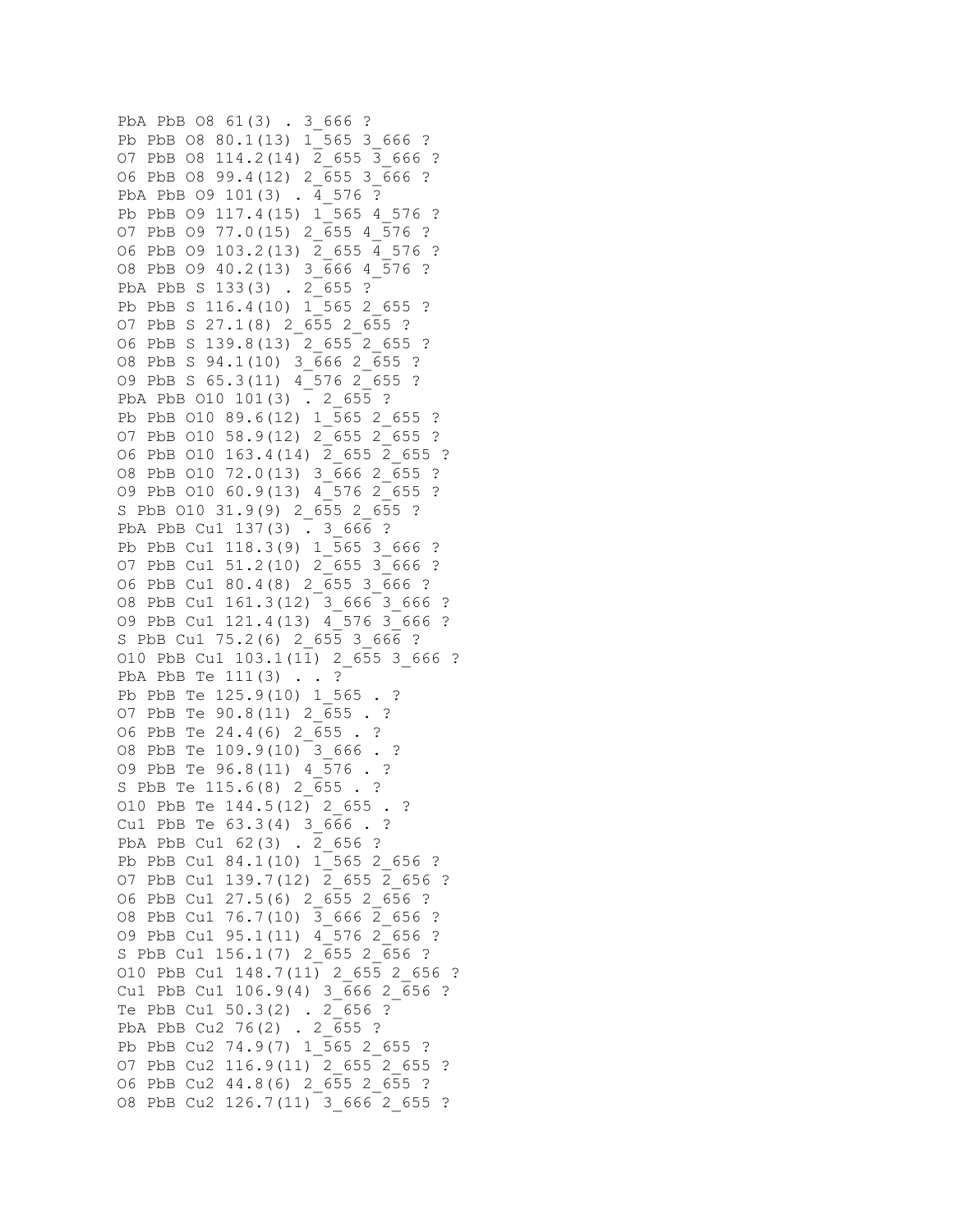```
O9 PbB Cu2 147.7(11) 4_576 2_655 ? 
S PbB Cu2 139.1(7) 2 655 2 655 ?
O10 PbB Cu2 151.4(10) 2 655 2 655 ?
Cu1 PbB Cu2 65.7(3) 3 666 2 655 ?
Te PbB Cu2 56.2(2) . 2_655 ? 
Cu1 PbB Cu2 54.8(3) 2 656 2 655 ?
O6 Te O2 174.5(7) 2_655 . ? 
O6 Te O1 83.9(7) 2_655 2_656 ? 
O2 Te O1 95.8(7) . 2656 ?
O6 Te O3 95.7(7) 2 655 . ?
O2 Te O3 89.8(7) . . ? 
O1 Te O3 93.1(7) 2_656 . ? 
O6 Te O5 96.6(7) 2_655 4_565 ? 
O2 Te O5 83.5(7) . 4_565 ? 
O1 Te O5 177.2(7) 2_656 4_565 ? 
O3 Te O5 89.5(7) . 4 565 ?
O6 Te O4 86.0(7) 2_655 . ? 
O2 Te O4 88.5(7) . . ? 
O1 Te 04 88.4(7) 2 656 . ?
O3 Te O4 177.8(7) . . ? 
O5 Te 04 88.9(7) 4 565 . ?
O6 Te Cu1 41.9(5) 2_655 2_656 ? 
O2 Te Cu1 137.0(5) . 2_656 ? 
O1 Te Cu1 42.2(5) 2_656 2_656 ? 
03 Te Cu1 99.6(5) . 2 656 ?
O5 Te Cu1 137.9(5) 4_565 2_656 ? 
O4 Te Cu1 82.6(4) . 2_656 ? 
O6 Te Cu2 139.4(6) 2_655 2_645 ? 
O2 Te Cu2 40.8(5) . 2_645 ? 
O1 Te Cu2 136.5(5) 2_656 2_645 ? 
O3 Te Cu2 87.1(5) . 2_645 ? 
O5 Te Cu2 42.8(5) 4_565 2_645 ? 
O4 Te Cu2 90.7(4) . 2_645 ? 
Cu1 Te Cu2 173.13(9) 2 656 2 645 ?
O6 Te Cu1 134.0(5) 2_655 2_646 ? 
O2 Te Cu1 51.5(5) . 2_646 ? 
O1 Te Cu1 89.8(5) 2_656 2_646 ? 
O3 Te Cu1 39.0(5) . 2_646 ? 
O5 Te Cu1 91.8(5) 4_565 2_646 ? 
O4 Te Cu1 139.6(5) . 2_646 ? 
Cu1 Te Cu1 120.71(10) \overline{2} 656 2 646 ?
Cu2 Te Cu1 64.02(8) 2 645 2 646 ?
O6 Te Cu2 51.3(5) 2_655 2_655 ? 
O2 Te Cu2 123.2(5) . 2_655 ? 
O1 Te Cu2 90.1(5) 2_656 2_655 ? 
O3 Te Cu2 146.3(5) . 2_655 ? 
O5 Te Cu2 88.1(5) 4_565 2_655 ? 
O4 Te Cu2 35.1(5) . 2_655 ? 
Cu1 Te Cu2 62.05(8) 2_656 2_655 ? 
Cu2 Te Cu2 112.80(10) 2 645 2 655 ?
Cu1 Te Cu2 174.67(9) 2 646 2 655 ?
O6 Te PbB 24.6(7) 2_655 . ? 
O2 Te PbB 157.8(6) . . ? 
O1 Te PbB 105.7(6) 2_656 . ?
```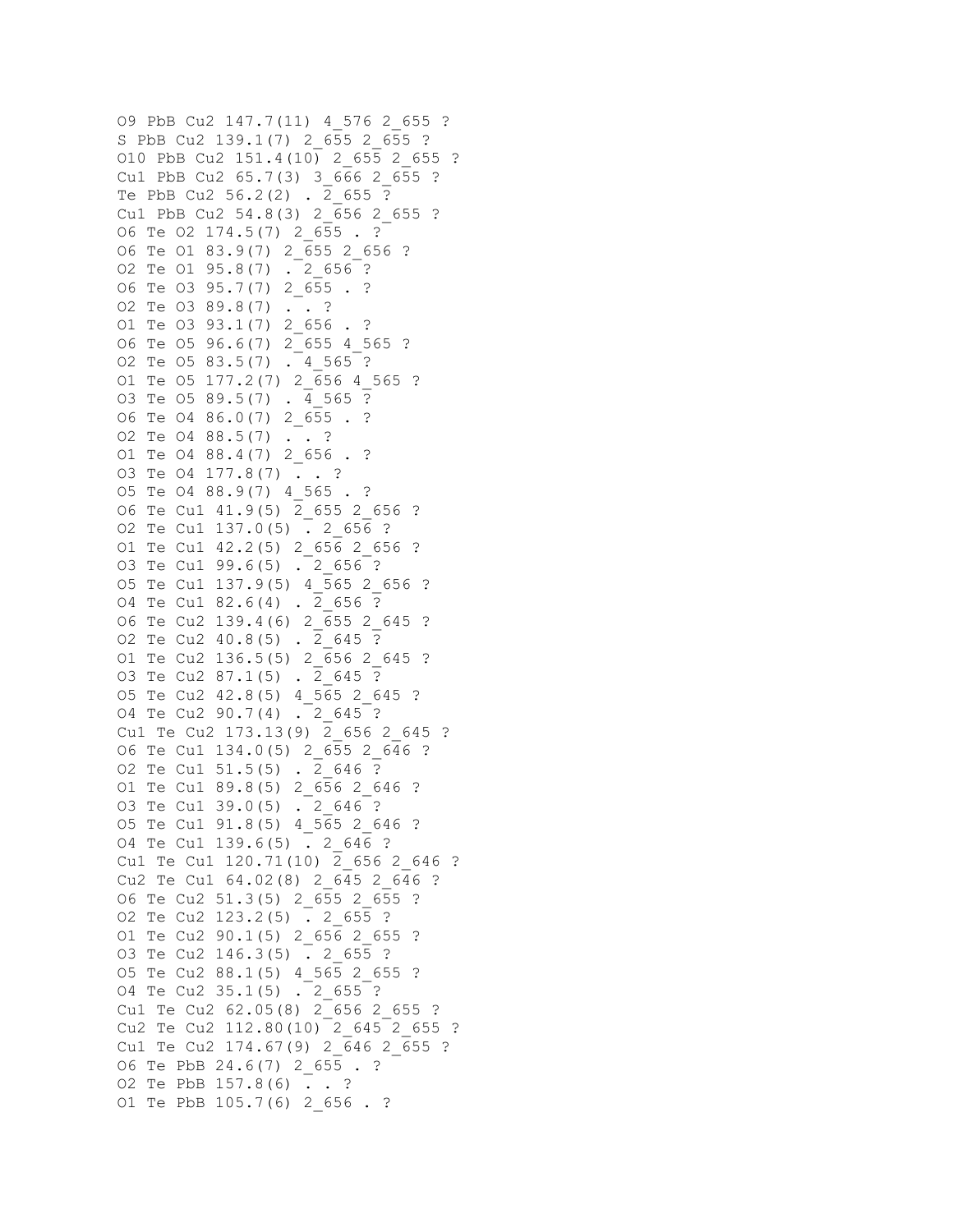```
O3 Te PbB 83.3(6) . . ? 
O5 Te PbB 75.4(6) 4 565 . ?
O4 Te PbB 97.8(5) . . ? 
Cu1 Te PbB 65.2(4) 2 656 . ?
Cu2 Te PbB 117.5(4) 2 645 . ?
Cu1 Te PbB 121.5(3) 2 646 . ?
Cu2 Te PbB 63.6(3) 2 655 . ?
O6 Te Cu2 110.3(6) 2_655 3_666 ? 
02 Te Cu2 70.2(5) \sqrt{3} 666 ?
O1 Te Cu2 27.2(5) 2_656 3_666 ? 
O3 Te Cu2 84.1(5) . 3_666 ? 
O5 Te Cu2 152.8(5) 4_565 3_666 ? 
O4 Te Cu2 96.7(4) . 3_666 ? 
Cu1 Te Cu2 69.21(8) 2 656 3 666 ?
Cu2 Te Cu2 110.35(7) 2 645 3 666 ?
Cu1 Te Cu2 66.92(7) 2 646 3 666 ?
Cu2 Te Cu2 111.56(7) 2 655 3 666 ?
PbB Te Cu2 129.5(4) . 3 666 ?
O5 Cu1 O6 177.9(8) 2_656 1_556 ? 
O5 Cu1 O1 99.7(7) 2_656 . ? 
O6 Cu1 O1 79.6(6) 1_556 . ? 
O5 Cu1 O3 90.4(7) 2_656 2_656 ? 
O6 Cu1 O3 90.1(7) 1_556 2_656 ? 
O1 Cu1 O3 168.9(6) . 2_656 ? 
O5 Cu1 O2 87.3(7) 2_656 2_656 ? 
O6 Cu1 O2 90.9(6) 1_556 2_656 ? 
O1 Cu1 O2 100.9(6) . 2_656 ? 
O3 Cu1 O2 74.8(6) 2_656 2_656 ? 
O5 Cu1 O7 89.0(8) 2_656 4_566 ? 
O6 Cu1 O7 93.1(8) 1_556 4_566 ? 
O1 Cu1 O7 103.0(8) . 4_566 ? 
03 Cu1 07 81.6(8) 2 656 4 566 ?
O2 Cu1 O7 156.1(8) 2_656 4_566 ? 
O5 Cu1 Te 139.7(5) 2_656 2_646 ? 
O6 Cu1 Te 39.4(5) 1_556 2_646 ? 
O1 Cu1 Te 40.5(4) . 2_646 ? 
O3 Cu1 Te 128.9(5) 2_656 2_646 ? 
O2 Cu1 Te 94.2(4) 2_656 2_646 ? 
O7 Cu1 Te 103.7(7) 4_566 2_646 ? 
O5 Cu1 Te 83.7(5) 2_656 2_656 ? 
O6 Cu1 Te 95.5(5) 1_556 2_656 ? 
O1 Cu1 Te 139.2(5) . 2_656 ? 
O3 Cu1 Te 37.1(5) 2_656 2_656 ? 
O2 Cu1 Te 38.3(4) 2_656 2_656 ? 
O7 Cu1 Te 117.8(6) 4_566 2_656 ? 
Te Cu1 Te 120.71(10) 2 646 2 656 ?
O1 Cu2 O2 165.4(7) 4_565 2_655 ? 
O1 Cu2 O4 91.3(7) 4_565 2_645 ? 
02 Cu2 04 92.6(7) 2 655 2 645 ?
O1 Cu2 O5 92.3(7) 4_565 3_666 ? 
O2 Cu2 05 79.7(7) 2 655 3 666 ?
O4 Cu2 O5 161.2(7) 2_645 3_666 ? 
O1 Cu2 04 94.1(6) 4 565 1 655 ?
O2 Cu2 04 98.5(6) 2 655 1 655 ?
```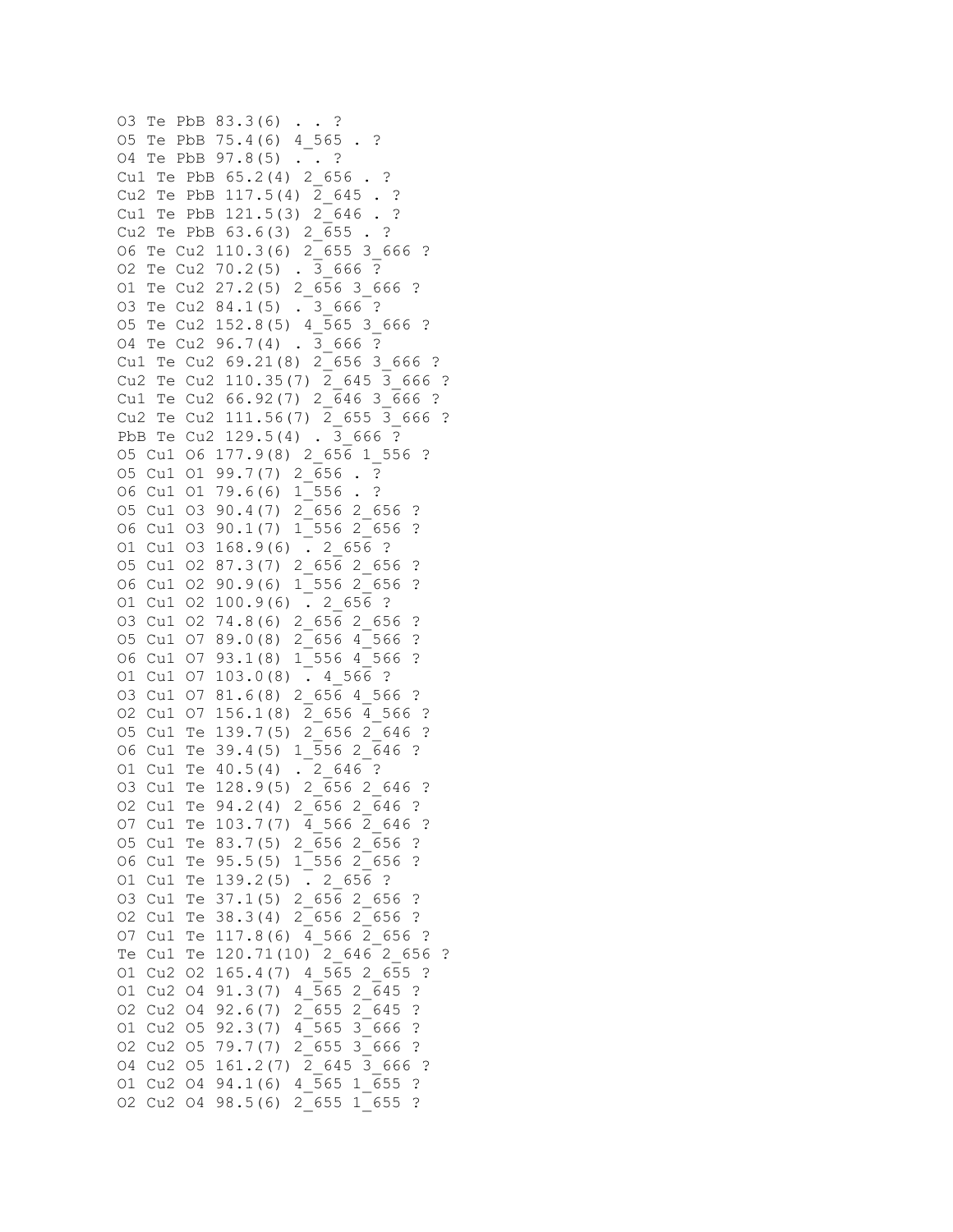```
O4 Cu2 04 104.4(4) 2 645 1 655 ?
O5 Cu2 O4 93.8(7) 3_666 1_655 ? 
O1 Cu2 O6 81.7(6) 4_565 . ? 
O2 Cu2 O6 86.4(6) 2 655 . ?
O4 Cu2 06 70.2(6) 2 645 . ?
O5 Cu2 O6 92.0(6) 3_666 . ? 
04 Cu2 06 173.0(6) 1 655 . ?
O1 Cu2 Te 131.1(5) 4_565 2_655 ? 
O2 Cu2 Te 39.1(5) 2 655 2 655 ?
O4 Cu2 Te 128.6(4) 2_645 2_655 ? 
O5 Cu2 Te 40.7(5) 3_666 2_655 ? 
O4 Cu2 Te 100.4(4) 1_655 2_655 ? 
O6 Cu2 Te 86.6(4) . 2_655 ? 
O1 Cu2 Cu1 119.4(5) 4_565 1_554 ? 
O2 Cu2 Cu1 48.5(5) 2_655 1_554 ? 
O4 Cu2 Cu1 75.6(4) 2 645 1 554 ?
O5 Cu2 Cu1 86.6(5) 3_666 1_554 ? 
O4 Cu2 Cu1 146.4(4) 1_655 1_554 ? 
O6 Cu2 Cu1 37.9(4) . 1_554 ? 
Te Cu2 Cu1 59.53(8) 2 655 1 554 ?
O7 S O9 101(2) . 1_545 ? 
O7 S O10 111(2) . . ? 
O9 S O10 114(2) 1_545 . ? 
O7 S O8 114.5(19) . . ? 
O9 S O8 105(2) 1_545 . ? 
O10 S O8 111(2) . . ? 
O7 S O10 112.5(16) . 2_645 ? 
O9 S O10 77(2) 1_545 2_645 ? 
O10 S O10 132.1(12) . 2_645 ? 
O8 S O10 29.9(18) . 2_645 ? 
O7 S PbB 35.0(11) . 2_645 ? 
O9 S PbB 113.7(19) 1_545 2_645 ? 
O10 S PbB 76.0(17) . 2_645 ? 
O8 S PbB 133.5(16) . 2_645 ? 
O10 S PbB 145.5(13) 2_645 2_645 ? 
O7 S Pb 50.3(11) . 2_655 ? 
O9 S Pb 128.4(19) 1 545 2 655 ?
O10 S Pb 61.3(16) . 2_655 ? 
O8 S Pb 125.1(16) . 2_655 ? 
O10 S Pb 148.5(13) 2_645 2_655 ? 
PbB S Pb 18.5(4) 2_645 2_655 ? 
O7 S Pb 52.8(13) . 2_645 ? 
O9 S Pb 52.1(18) 1_545 2_645 ? 
O10 S Pb 142.9(17) . 2_645 ? 
O8 S Pb 106.0(15) . 2_645 ? 
O10 S Pb 81.8(12) 2 645 2 645 ?
PbB S Pb 80.5(5) 2 645 2 645 ?
Pb S Pb 98.9(3) 2 655 2 645 ?
O7 S Cu1 28.9(10) . 4_565 ? 
O9 S Cu1 110.2(19) 1_545 4_565 ? 
O10 S Cu1 125.9(17) . 4_565 ? 
O8 S Cu1 85.6(15) . 4_565 ? 
O10 S Cu1 87.5(12) 2\overline{6}45 4 565 ?
PbB S Cu1 58.0(4) 2 645 4 565 ?
```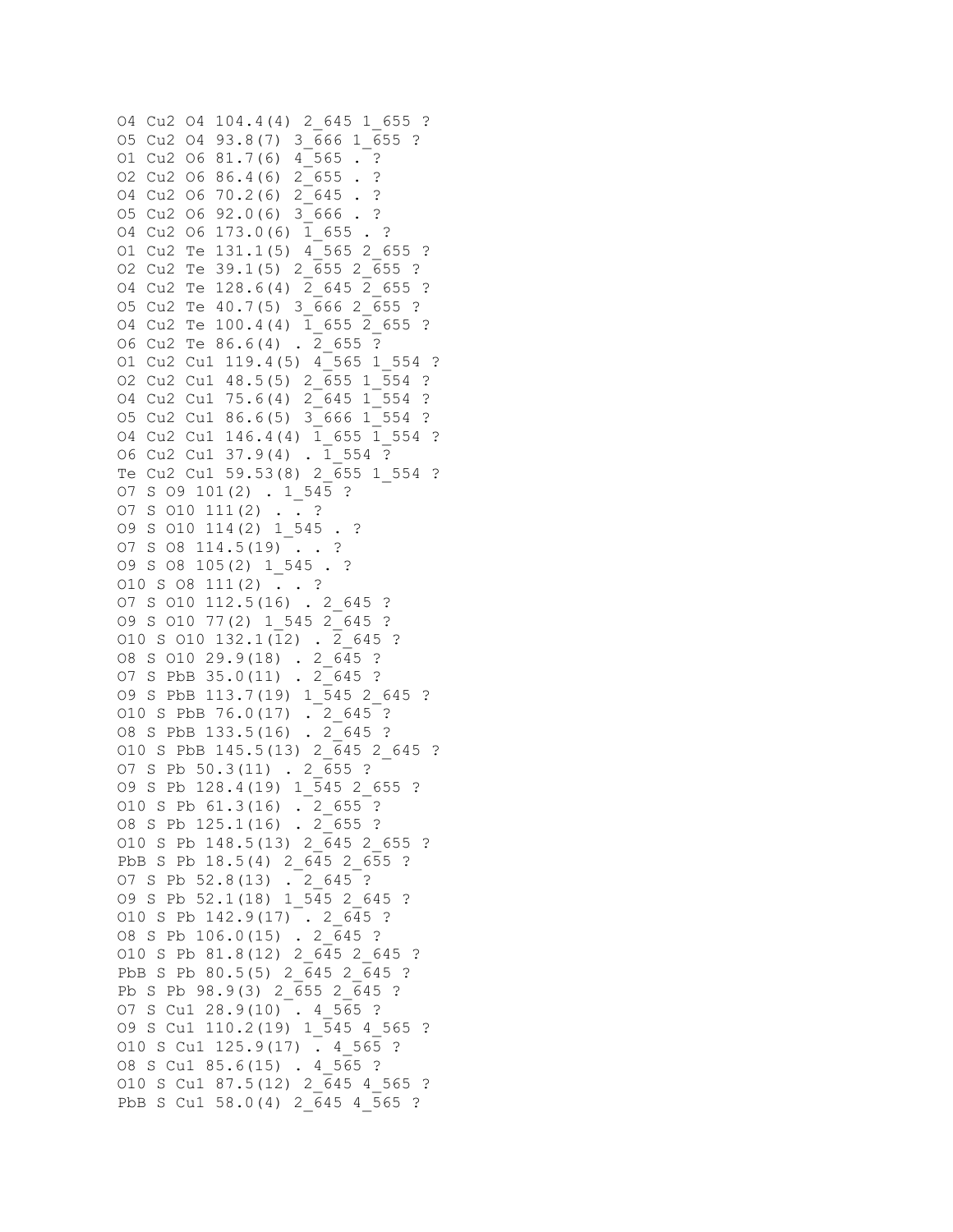```
Pb S Cu1 67.0(2) 2 655 4 565 ?
Pb S Cu1 58.56(19) 2 645 4 565 ?
O7 S Pb 157.4(12) . . ? 
O9 S Pb 92.1(19) 1_545 . ? 
O10 S Pb 79.5(16) . . ? 
O8 S Pb 43.6(14) . . ? 
O10 S Pb 52.8(12) 2_645 . ? 
PbB S Pb 149.9(6) 2 645 . ?
Pb S Pb 131.4(4) 2 655 . ?
Pb S Pb 129.3(4) 2 645 . ?
Cu1 S Pb 128.9(3) 4 565 . ?
O7 S Pb 115.0(11) . 4_565 ? 
O9 S Pb 82.5(19) 1_545 4_565 ? 
O10 S Pb 31.6(16) . 4_565 ? 
O8 S Pb 127.1(15) . 4_565 ? 
O10 S Pb 130.8(12) 2_645 4_565 ? 
PbB S Pb 83.7(5) 2 645 4 565 ?
Pb S Pb 76.8(3) 2 655 4 565 ?
Pb S Pb 118.1(3) 2 645 4 565 ?
Cu1 S Pb 141.7(4) 4 565 4 565 ?
Pb S Pb 84.7(2) . 4 565 ?
O7 S Pb 85.9(11) . 3_656 ? 
O9 S Pb 111.4(19) 1_545 3_656 ? 
O10 S Pb 126.9(17) . 3_656 ? 
O8 S Pb 28.7(14) . 3_656 ? 
O10 S Pb 40.4(12) 2_645 3_656 ? 
PbB S Pb 109.5(5) 2 645 3 656 ?
Pb S Pb 108.1(3) 2 655 3 656 ?
Pb S Pb 87.9(3) 2_645 3_656 ? 
Cu1 S Pb 56.97(18) 4 565 3 656 ?
Pb S Pb 72.2(2) . 3 656 ?
Pb S Pb 153.1(4) 4 565 3 656 ?
Te O1 Cu2 126.1(8) 2_646 4_566 ? 
Te 01 Cu1 97.3(6) 2 646 . ?
Cu2 01 Cu1 135.8(8) 4 566 . ?
Te O1 Pb 96.8(6) 2 646 3 656 ?
Cu2 O1 Pb 77.5(5) \overline{4} 566 \overline{3} 656 ?
Cu1 01 Pb 91.0(6) . 3 656 ?
Te 01 Cu1 58.3(4) 2 646 1 545 ?
Cu2 01 Cu1 74.0(5) 4 566 1 545 ?
Cu1 O1 Cu1 135.3(7) . 1_545 ? 
Pb O1 Cu1 59.7(3) 3 656 1 545 ?
Te 01 Cu2 59.7(4) 2 646 1 556 ?
Cu2 01 Cu2 148.8(7) 4 566 1 556 ?
Cu1 O1 Cu2 57.7(4) . \overline{1} 556 ?
Pb 01 Cu2 133.7(5) 3 656 1 556 ?
Cu1 01 Cu2 117.8(4) 1 545 1 556 ?
Te O1 Cu2 126.2(7) 2_646 3_766 ? 
Cu2 01 Cu2 69.5(5) 4 566 3 766 ?
Cu1 01 Cu2 92.8(6) . 3 766 ?
Pb 01 Cu2 135.9(4) 3 656 3 766 ?
Cu1 01 Cu2 131.9(4) 1 545 3 766 ?
Cu2 01 Cu2 83.2(3) 1 556 3 766 ?
Te 02 Cu2 100.1(8) . 2 645 ?
```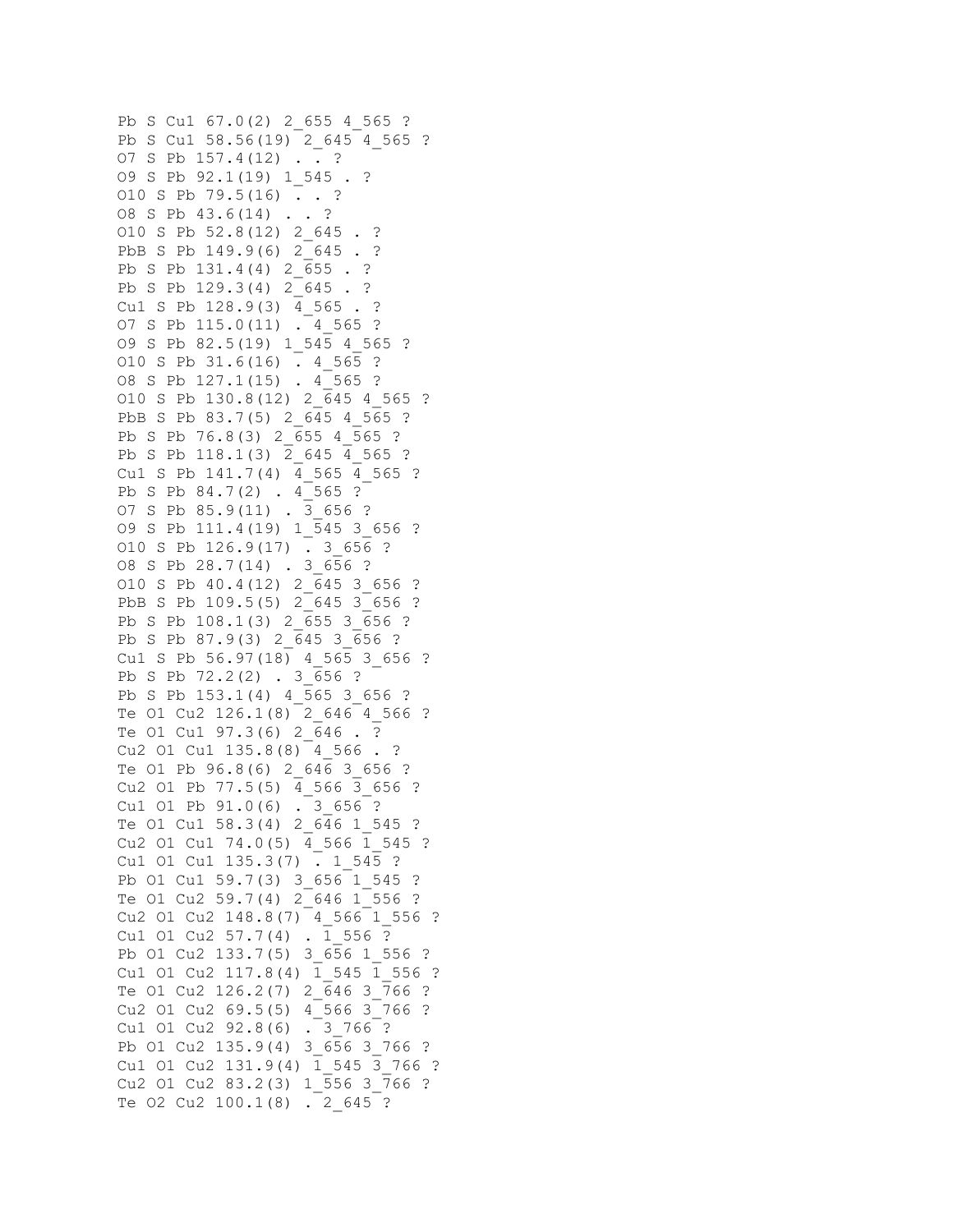```
Te 02 Cu1 90.2(6) . 2 646 ?
Cu2 02 Cu1 93.6(7) 2 645 2 646 ?
Te 02 Cu2 77.0(5) . 3 666 ?
Cu2 02 Cu2 169.3(8) 2 645 3 666 ?
Cu1 O2 Cu2 76.2(4) 2_646 3_666 ? 
Te 02 Cu2 86.9(6) . 1 455 ?
Cu2 O2 Cu2 77.5(5) 2 645 1 455 ?
Cu1 02 Cu2 170.0(7) 2 646 1 455 ?
Cu2 O2 Cu2 112.4(5) 3\overline{666} 1 455 ?
Te O2 Cu2 137.8(7) . 4_466 ? 
Cu2 02 Cu2 122.0(7) 2 645 4 466 ?
Cu1 O2 Cu2 88.6(5) 2_646 4_466 ? 
Cu2 02 Cu2 61.8(3) 3 666 4 466 ?
Cu2 O2 Cu2 99.9(4) 1_455 4_466 ? 
Te 02 Cu1 140.9(7) . 4 465 ?
Cu2 O2 Cu1 87.9(5) 2 645 4 465 ?
Cu1 02 Cu1 127.7(6) 2 646 4 465 ?
Cu2 02 Cu1 100.8(4) 3 666 4 465 ?
Cu2 02 Cu1 57.3(2) 1 455 4 465 ?
Cu2 O2 Cu1 48.9(2) 4 466 4 465 ?
Te O2 Pb 61.6(4) . . ? 
Cu2 O2 Pb 55.1(4) 2 645 . ?
Cu1 02 Pb 58.2(3) 2 646 . ?
Cu2 02 Pb 115.4(4) 3 666 . ?
Cu2 O2 Pb 112.3(4) 1 455 . ?
Cu2 O2 Pb 144.4(5) 4 466 . ?
Cu1 02 Pb 142.6(4) 4 465 . ?
Te O3 Cu1 103.9(7) . 2_646 ? 
Te 03 Pb 104.5(7) . . ?
Cu1 03 Pb 97.4(6) 2 646 . ?
Te 03 PbA 114.4(9) . 1 545 ?
Cu1 03 PbA 84.0(9) 2 646 1 545 ?
Pb 03 PbA 15.0(8) . 1 545 ?
Te 03 Pb 114.9(7) . 4 566 ?
Cu1 03 Pb 90.7(6) 2 646 4 566 ?
Pb 03 Pb 136.5(6) . 4 566 ?
PbA 03 Pb 130.2(8) 1 \overline{5}45 4 566 ?
Te 03 Cu2 59.4(4) . 2 645 ?
Cu1 03 Cu2 66.0(4) 2 646 2 645 ?
Pb 03 Cu2 66.6(4) . 2 645 ?
PbA 03 Cu2 66.6(5) 1 545 2 645 ?
Pb 03 Cu2 151.2(6) 4 566 2 645 ?
Te 03 Cu1 50.2(4) . 2 656 ?
Cu1 03 Cu1 127.7(6) 2 646 2 656 ?
Pb 03 Cu1 130.1(5) . \overline{2} 656 ?
PbA 03 Cu1 145.0(10) 1 545 2 656 ?
Pb 03 Cu1 70.6(3) 4 566 2 656 ?
Cu2 03 Cu1 109.6(4) 2 645 2 656 ?
Te O3 Cu2 65.5(4) . 3_666 ? 
Cu1 03 Cu2 70.1(4) 2 646 3 666 ?
Pb 03 Cu2 160.2(6) . 3 666 ?
PbA 03 Cu2 152.6(9) 1 545 3 666 ?
Pb O3 Cu2 61.1(3) 4_566 3_666 ? 
Cu2 03 Cu2 93.8(4) 2 645 3 666 ?
```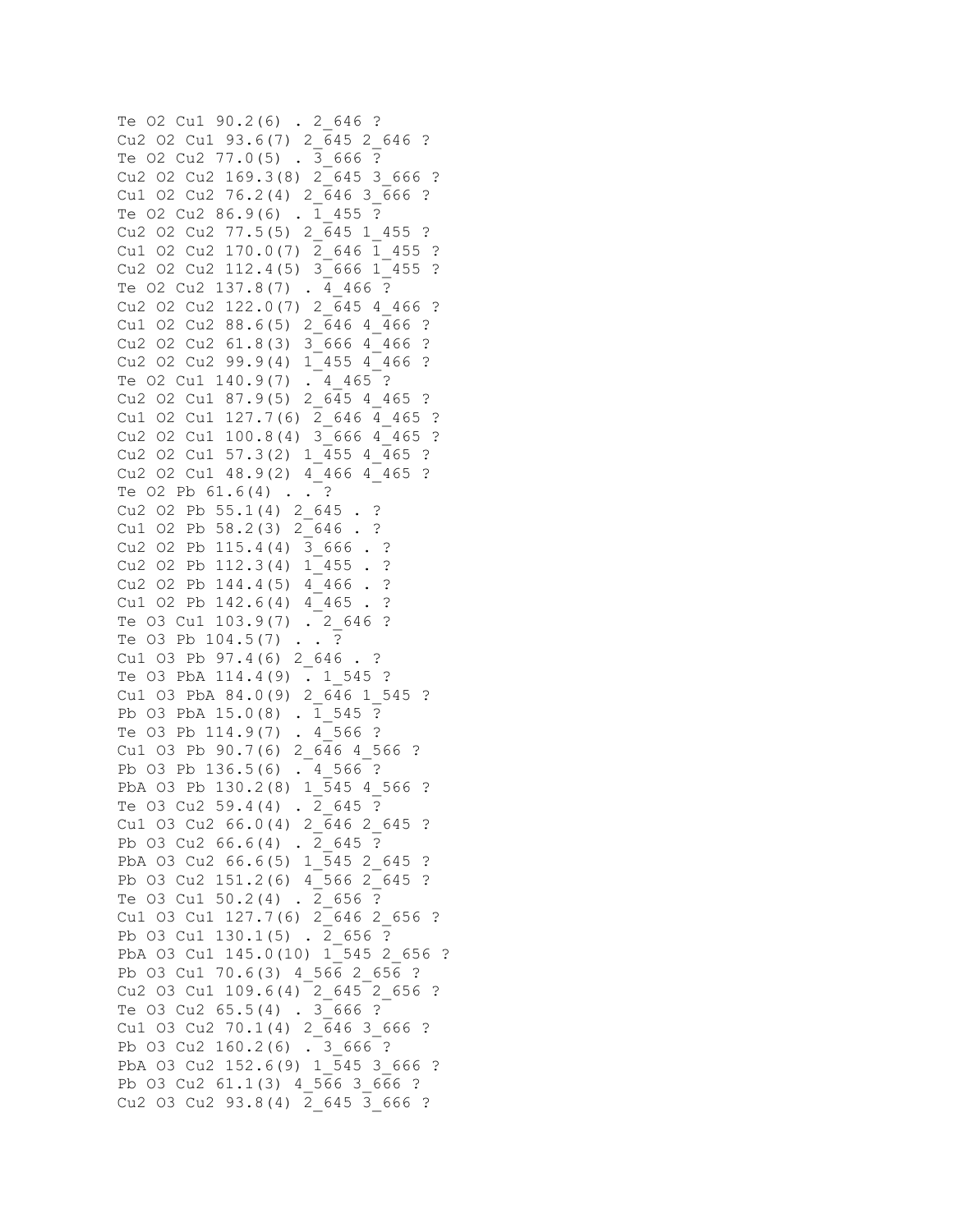```
Cu1 03 Cu2 57.9(2) 2 656 3 666 ?
Cu2 04 Te 109.1(7) 2 655 . ?
Cu2 04 Cu2 113.5(7) 2 655 1 455 ?
Te 04 Cu2 126.1(8) . 1 455 ?
Cu2 04 Cu1 68.9(4) 2 655 2 656 ?
Te 04 Cu1 60.3(4) . 2 656 ?
Cu2 04 Cu1 168.5(6) 1 455 2 656 ?
Cu2 04 Cu1 74.4(5) 2 655 3 666 ?
Te 04 Cu1 68.8(4). \overline{3} 666 ?
Cu2 04 Cu1 92.5(5) 1 455 3 666 ?
Cu1 04 Cu1 98.9(4) 2 656 3 666 ?
Cu2 04 Cu2 134.1(6) 2 655 2 645 ?
Te 04 Cu2 55.2(4) . 2\overline{645} ?
Cu2 04 Cu2 71.5(4) 1 455 2 645 ?
Cu1 04 Cu2 115.5(4) 2 656 2 645 ?
Cu1 04 Cu2 59.7(3) 3 666 2 645 ?
Cu2 04 Cu1 89.2(5) 2 655 4 475 ?
Te 04 Cu1 147.5(6) . 4 475 ?
Cu2 04 Cu1 64.1(4) 1 455 4 475 ?
Cu1 04 Cu1 105.3(4) 2\overline{6} 656 \overline{4} 475 ?
Cu1 04 Cu1 143.5(4) 3\overline{666} 4\overline{475} ?
Cu2 04 Cu1 128.0(4) 2 645 4 475 ?
Cu1 05 Te 126.4(10) 2 646 4 566 ?
Cu1 05 Cu2 131.9(10) 2 646 3 666 ?
Te 05 Cu2 96.5(7) 4 566 3 666 ?
Cu1 05 Pb 96.5(6) 2 646 4 566 ?
Te 05 Pb 103.5(8) 4 566 4 566 ?
Cu2 O5 Pb 92.7(7) 3 666 4 566 ?
Cu1 05 Cu1 160.1(8) 2 646 3 667 ?
Te 05 Cu1 56.3(4) 4 566 3 667 ?
Cu2 05 Cu1 60.1(4) \overline{3} 666 \overline{3} 667 ?
Pb 05 Cu1 65.1(4) 4 \overline{5}66 3 \overline{6}67 ?
Cu1 05 Cu2 71.3(5) 2 646 3 656 ?
Te 05 Cu2 60.7(5) 4 566 3 656 ?
Cu2 05 Cu2 125.6(7) 3 666 3 656 ?
Pb 05 Cu2 138.3(6) 4 566 3 656 ?
Cu1 05 Cu2 116.8(4) \overline{3} 667 \overline{3} 656 ?
Cu1 05 Cu2 95.5(7) 2 646 4 466 ?
Te O5 Cu2 78.8(5) 4_566 4_466 ? 
Cu2 05 Cu2 70.2(5) 3 666 4 466 ?
Pb O5 Cu2 163.0(6) 4_566 4_466 ? 
Cu1 05 Cu2 104.2(4) 3 667 4 466 ?
Cu2 05 Cu2 57.7(3) 3 656 4 466 ?
Te 06 PbB 131.0(12) 2 645 2 645 ?
Te 06 PbA 150.3(14) 2\overline{645} 2\overline{645} ?
PbB 06 PbA 19.3(7) 2 645 2 645 ?
Te 06 Cu1 98.6(8) 2 645 1 554 ?
PbB 06 Cu1 126.3(11) 2 645 1 554 ?
PbA 06 Cu1 108.6(11) 2 645 1 554 ?
Te 06 Pb 156.3(9) 2 645 2 655 ?
PbB 06 Pb 28.5(8) 2 645 2 655 ?
PbA 06 Pb 12.7(9) 2 645 2 655 ?
Cu1 06 Pb 105.1(7) 1 554 2 655 ?
Te 06 Cu2 93.9(6) 2 645 . ?
```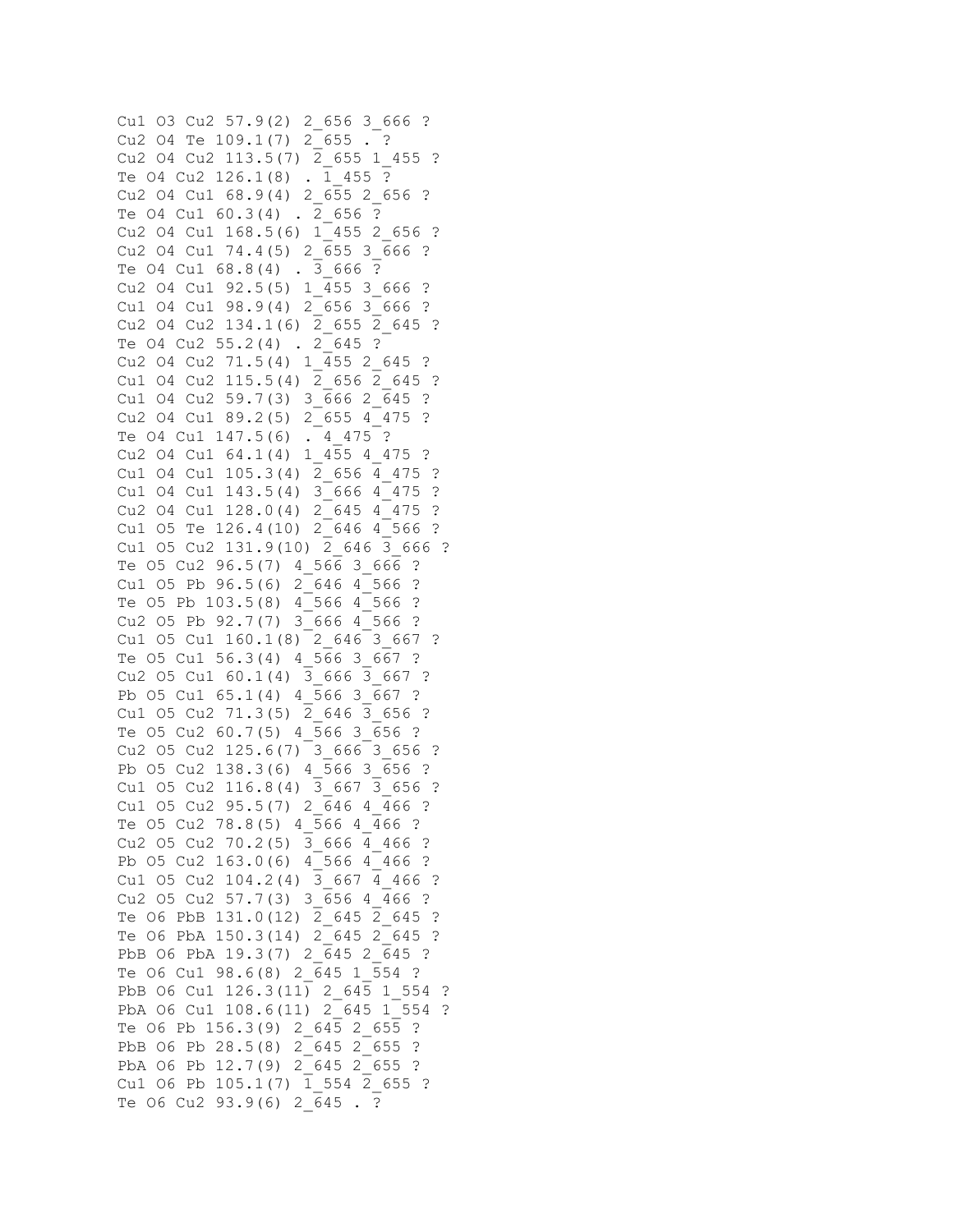```
PbB 06 Cu2 104.1(9) 2 645 . ?
PbA 06 Cu2 98.1(11) 2 645 . ?
Cu1 06 Cu2 89.0(6) 1 554 . ?
Pb 06 Cu2 85.9(5) 2 655 . ?
Te 06 Cu1 76.1(5) 2 645 4 565 ?
PbB 06 Cu1 66.2(8) 2 645 4 565 ?
PbA 06 Cu1 81.3(9) 2 645 4 565 ?
Cu1 06 Cu1 161.6(8) 1 554 4 565 ?
Pb 06 Cu1 81.0(5) 2 655 4 565 ?
Cu2 O6 Cu1 73.9(4) . 4_565 ? 
S 07 PbB 117.9(17) . 2 645 ?
S O7 PbA 112.7(15) . 2_645 ? 
PbB O7 PbA 5.8(10) 2_645 2_645 ? 
S O7 Cu1 135.3(14) . 4_565 ? 
PbB 07 Cu1 95.0(12) 2 645 4 565 ?
PbA 07 Cu1 98.0(11) 2 645 4 565 ?
S 07 Pb 106.7(14) . 2 655 ?
PbB 07 Pb 18.2(7) 2 645 2 655 ?
PbA 07 Pb 13.4(8) 2 645 2 655 ?
Cu1 07 Pb 95.8(9) 4 565 2 655 ?
S 07 Pb 104.4(16) . 2 645 ?
PbB 07 Pb 120.1(12) 2 645 2 645 ?
PbA 07 Pb 125.3(12) 2 645 2 645 ?
Cu1 07 Pb 80.6(7) 4 565 2 645 ?
Pb 07 Pb 138.2(8) 2 655 2 645 ?
S 07 Pb 73.8(10) . 3 656 ?
PbB 07 Pb 135.5(14) 2 645 3 656 ?
PbA 07 Pb 133.0(13) 2 645 3 656 ?
Cu1 O7 Pb 61.5(5) 4_565 3_656 ? 
Pb 07 Pb 120.6(9) 2 655 3 656 ?
Pb 07 Pb 94.4(6) 2 645 3 656 ?
O10 O8 S 106(4) 2_645 . ? 
O10 O8 O9 156(4) 2_645 2_645 ? 
S 08 09 92 (2) . 2 645 ?
O10 O8 PbA 93(3) 2_645 3_666 ? 
S O8 PbA 127(2) . 3_666 ? 
O9 O8 PbA 89(2) 2 645 3 666 ?
O10 O8 PbB 106(3) 2_645 3_666 ? 
S 08 PbB 126(2) . 3 666 ?
O9 O8 PbB 75(2) 2_645 3_666 ? 
PbA O8 PbB 14.4(8) 3_666 3_666 ?
O10 O8 Pb 79(3) 2_645 3_656 ? 
S O8 Pb 135(2) . 3_656 ? 
O9 O8 Pb 100(2) 2_645 3_656 ? 
PbA 08 Pb 14.7(10) 3 666 3 656 ?
PbB 08 Pb 27.2(6) 3 666 3 656 ?
O10 O8 Pb 87(3) 2_645 . ? 
S 08 Pb 115.0(19) . . ?
O9 O8 Pb 70.5(19) 2_645 . ? 
PbA 08 Pb 115.2(15) 3 666 . ?
PbB 08 Pb 109.1(13) 3 666 . ?
Pb 08 Pb 109.7(13) 3 656 . ?
O10 O8 Cu1 97(3) 2_645 4_565 ? 
S 08 Cu1 70.9(14) . 4 565 ?
```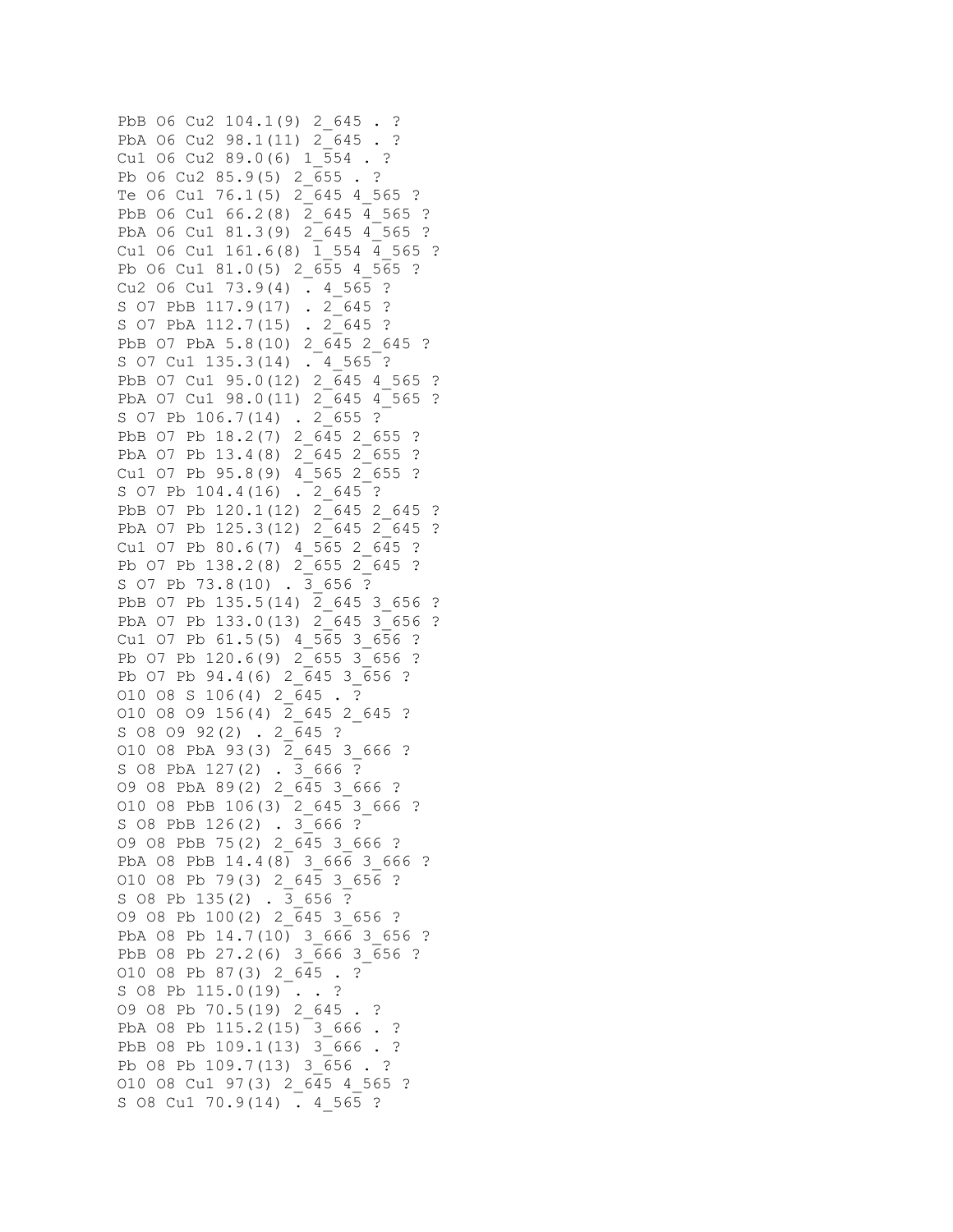O9 O8 Cu1 104(2) 2\_645 4\_565 ? PbA 08 Cu1 57.5(10) 3 666 4 565 ? PbB 08 Cu1 62.8(9) 3 666 4 565 ? Pb 08 Cu1 64.3(8) 3 656 4 565 ? Pb 08 Cu1 171.6(13) . 4 565 ? O10 O8 Pb 63(3) 2 645 2 645 ? S O8 Pb 53.5(13) . 2 645 ? O9 O8 Pb 141(2) 2\_645 2\_645 ? PbA 08 Pb  $97.3(13)$  3 666 2 645 ? PbB 08 Pb  $108.5(12)$  3 666 2 645 ? Pb 08 Pb 94.5(10) 3 656 2 645 ? Pb 08 Pb 136.7(12) . 2 645 ? Cu1 08 Pb  $51.3(5)$  4  $56\overline{5}$  2 645 ?  $S$  O9 O8 139(3) 1 565 2 655 ? S O9 PbB 147(3) 1 565 4 575 ? O8 O9 PbB 65.0(19) 2\_655 4\_575 ? S O9 Pb 104(2) 1 565 2 655 ? O8 O9 Pb 72.6(19) 2 655 2 655 ? PbB 09 Pb 105.5(16) 4 575 2 655 ? S O9 Pb 165(3) 1 565 4 565 ? O8 O9 Pb 48.6(17) 2\_655 4\_565 ? PbB 09 Pb 18.3(6) 4 575 4 565 ? Pb 09 Pb 91.0(13) 2 655 4 565 ? S O9 Pb 75.7(19) 1 565 4 575 ? O8 O9 Pb 136(2) 2\_655 4\_575 ? PbB 09 Pb 73.5(11) 4 575 4 575 ? Pb 09 Pb 136.3(15) 2 655 4 575 ? Pb 09 Pb 91.7(10) 4 565 4 575 ? S 09 Pb 67.1(17) 1 565 1 565 ? O8 O9 Pb 90(2) 2 655 1 565 ? PbB 09 Pb 96.7(13) 4 575 1 565 ? Pb 09 Pb  $141.9(15)$   $2$  655  $1$  565 ? Pb 09 Pb 102.7(11) 4 565 1 565 ? Pb 09 Pb 79.4(9) 4 575 1 565 ? O8 O10 S 151(4) 2 655 . ? O8 O10 S 44(3) 2\_655 2\_655 ? S O10 S 115(2) . 2\_655 ? O8 O10 PbA 62(3) 2\_655 4\_575 ? S O10 PbA 146(3) . 4\_575 ? S 010 PbA 93.8(18) 2 655 4 575 ? O8 O10 Pb 77(3) 2\_655 4\_565 ? S O10 Pb 131(2) . 4\_565 ? S 010 Pb 108.6(17) 2 655 4 565 ? PbA 010 Pb 15.5(9) 4 575 4 565 ? O8 O10 PbB 96(3) 2\_655 2\_645 ? S O10 PbB 72.1(17) . 2\_645 ? S O10 PbB 113.0(18) 2\_655 2\_645 ? PbA 010 PbB 113.2(16) 4 575 2 645 ? Pb O10 PbB 109.7(15) 4\_565 2\_645 ? O8 O10 Pb 72(3) 2\_655 2\_655 ? S 010 Pb 92.7(18) . 2 655 ? S 010 Pb 93.8(15) 2 655 2 655 ? PbA 010 Pb 102.5(15) 4 575 2 655 ? Pb 010 Pb 105.3(14) 4 565 2 655 ?